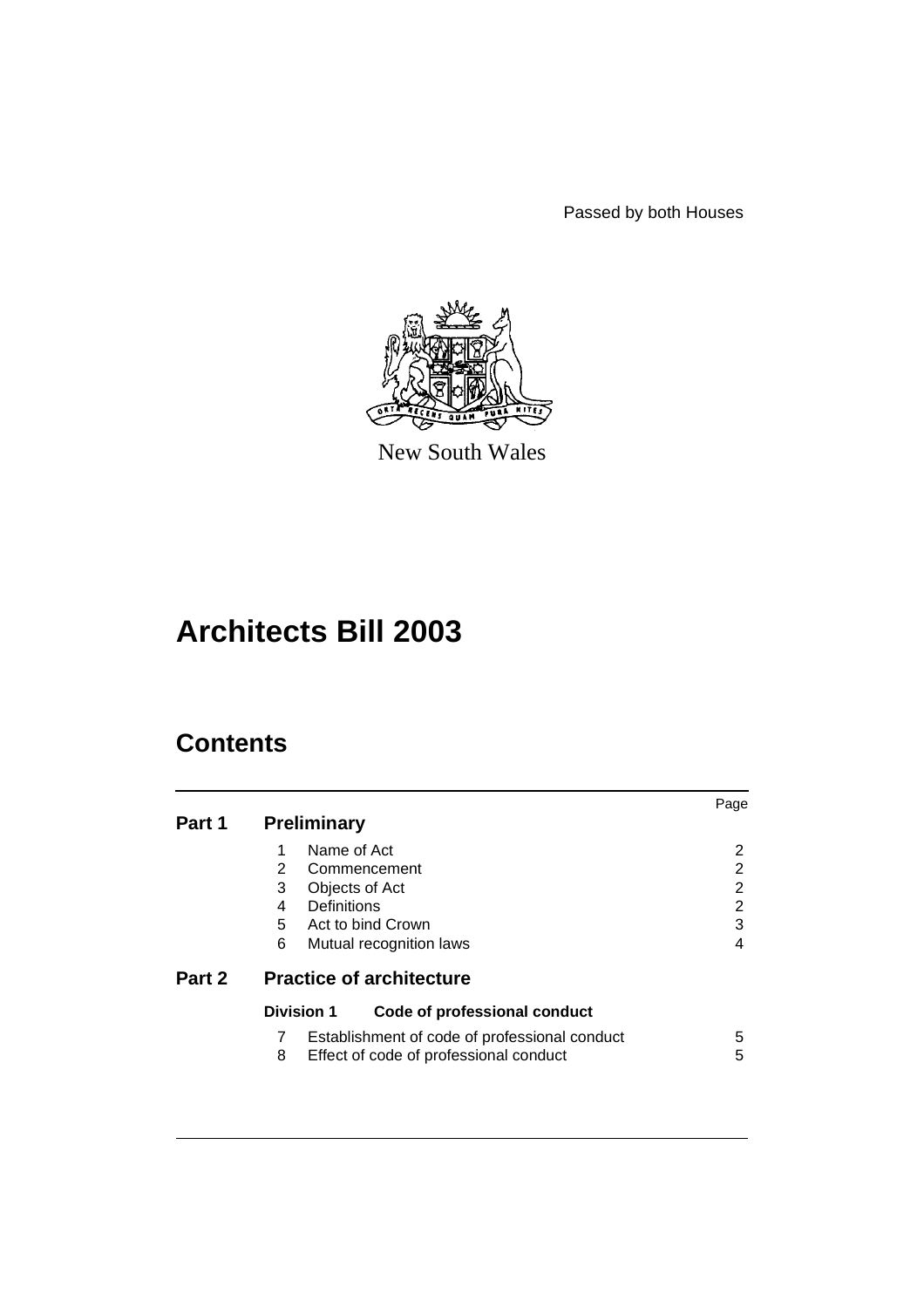**Contents** 

 $\overline{\phantom{a}}$ and a

|        |          |                     |                                                                                            | Page           |
|--------|----------|---------------------|--------------------------------------------------------------------------------------------|----------------|
|        |          | <b>Division 2</b>   | Offences relating to the practice of architecture                                          |                |
|        | 9        |                     | Representing an individual to be an architect                                              | 5              |
|        | 10       |                     | Representing a corporation or firm to be an architect                                      | 6              |
|        | 11       | architect firm      | Architectural services provided by architect corporation or                                | 6              |
|        | 12       |                     | Services provided using an architect                                                       | $\overline{7}$ |
|        | 13       |                     | Certain representations taken to be representations that                                   |                |
|        | 14       |                     | person is an architect<br>Exceptions for certain titles and descriptions                   | 8<br>8         |
|        | 15       |                     | Extended meaning of "represent"                                                            | 9              |
| Part 3 |          | <b>Registration</b> |                                                                                            |                |
|        |          |                     |                                                                                            |                |
|        |          | <b>Division 1</b>   | <b>Entitlement to registration</b>                                                         |                |
|        | 16       |                     | Qualifications for registration                                                            | 10             |
|        | 17<br>18 |                     | Full registration as architect<br>Temporary registration of overseas architects            | 10<br>11       |
|        | 19       |                     | <b>Registration fees</b>                                                                   | 12             |
|        | 20       |                     | Power to refuse or impose conditions on full registration                                  | 12             |
|        | 21       |                     | Restrictions on registration of de-registered persons                                      | 13             |
|        |          | <b>Division 2</b>   | <b>Registration procedures</b>                                                             |                |
|        | 22       |                     | Application to registration of Licensing and Registration<br>(Uniform Procedures) Act 2002 | 14             |
|        |          | <b>Division 3</b>   | <b>Cancellation and suspension of registration</b>                                         |                |
|        | 23       |                     | Cancellation and suspension of registration                                                | 14             |
|        | 24       |                     | Removal of architect's name from the Register                                              | 15             |
|        |          | <b>Division 4</b>   | <b>Register of architects</b>                                                              |                |
|        | 25       |                     | Register of architects                                                                     | 16             |
|        | 26       | each year           | List of registered architects to be prepared and published                                 | 16             |
|        | 27       | services            | Nomination of responsible architects for architectural                                     | 16             |
|        | 28       |                     | Annual registration fees                                                                   | 17             |
|        | 29       |                     | Change of particulars to be notified                                                       | 18             |
|        | 30       |                     | Evidentiary certificates                                                                   | 18             |
|        |          | <b>Division 5</b>   | <b>Review of registration decisions</b>                                                    |                |
|        | 31       |                     | Tribunal may review certain registration decisions                                         | 18             |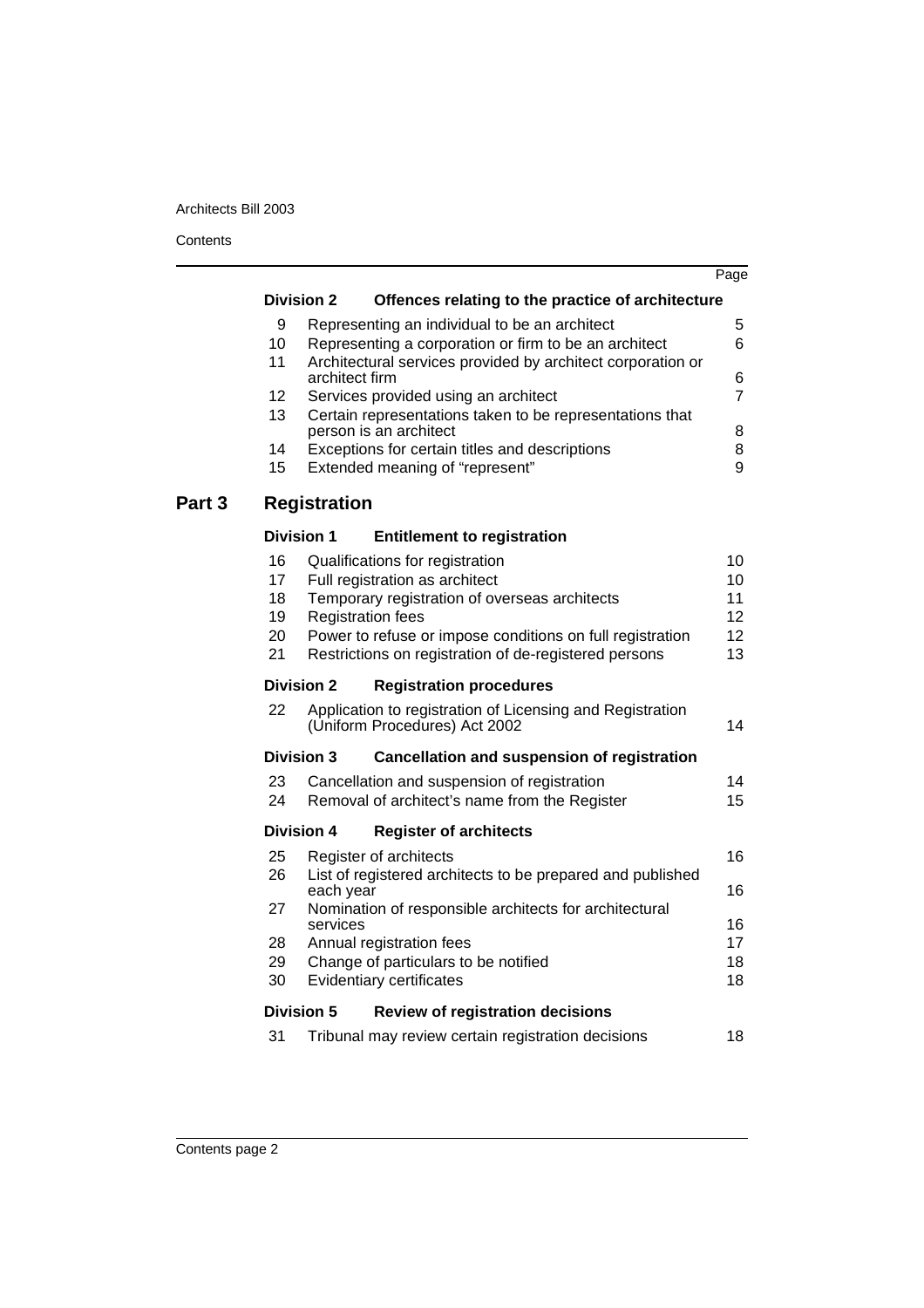**Contents** 

|        |                                                                |                                           |                                                                                                                                                                                                                                                                                                                                                                                                                                                                          | Page                                                           |
|--------|----------------------------------------------------------------|-------------------------------------------|--------------------------------------------------------------------------------------------------------------------------------------------------------------------------------------------------------------------------------------------------------------------------------------------------------------------------------------------------------------------------------------------------------------------------------------------------------------------------|----------------------------------------------------------------|
| Part 4 |                                                                |                                           | <b>Complaints and disciplinary proceedings</b>                                                                                                                                                                                                                                                                                                                                                                                                                           |                                                                |
|        | <b>Division 1</b>                                              |                                           | Interpretation                                                                                                                                                                                                                                                                                                                                                                                                                                                           |                                                                |
|        | 32<br>33                                                       | <b>Definitions</b><br>Application of Part |                                                                                                                                                                                                                                                                                                                                                                                                                                                                          | 20<br>21                                                       |
|        | <b>Division 2</b>                                              |                                           | <b>Complaints</b>                                                                                                                                                                                                                                                                                                                                                                                                                                                        |                                                                |
|        | 34<br>35<br>36<br>37<br>38<br>39<br>40<br>41<br>42<br>43<br>44 | Form of complaint<br>finding of Board     | Persons who may make complaints<br>Withdrawal of complaint<br>Power to dismiss certain complaints<br>Board to notify person against whom complaint is made<br>Board to investigate complaints<br>Proceedings before Board in respect of complaints<br>Powers of Board in investigation in respect of architects<br>Power to summon witnesses and take evidence<br>Decision after investigation of complaint<br>Person may apply to Tribunal for a review of disciplinary | 21<br>22<br>22<br>22<br>23<br>23<br>24<br>24<br>25<br>26<br>27 |
|        | 45                                                             | committee                                 | Delegation of Board's functions under this Part to                                                                                                                                                                                                                                                                                                                                                                                                                       | 27                                                             |
|        | <b>Division 3</b>                                              |                                           | <b>Applications to Tribunal for disciplinary</b><br>findings                                                                                                                                                                                                                                                                                                                                                                                                             |                                                                |
|        | 46<br>47<br>48<br>49                                           |                                           | Board may apply to Tribunal for disciplinary finding<br>Functions of Tribunal in applications for disciplinary findings 28<br>Tribunal may award costs<br>Appeals to Appeal Panel against decisions and orders of<br>Tribunal under this Division                                                                                                                                                                                                                        | 28<br>29<br>29                                                 |
|        | Division 4                                                     |                                           | <b>Confidentiality issues</b>                                                                                                                                                                                                                                                                                                                                                                                                                                            |                                                                |
|        | 50<br>51                                                       |                                           | Duty of confidentiality of client communications<br>Statement of reasons of Tribunal need not contain<br>confidential information                                                                                                                                                                                                                                                                                                                                        | 30<br>30                                                       |
|        | <b>Division 5</b>                                              |                                           | Co-operation with other jurisdictions in<br>respect of disciplinary action                                                                                                                                                                                                                                                                                                                                                                                               |                                                                |
|        | 52                                                             |                                           | Notice of disciplinary action to other Boards                                                                                                                                                                                                                                                                                                                                                                                                                            | 31                                                             |
|        | <b>Division 6</b>                                              |                                           | <b>Publicising disciplinary action</b>                                                                                                                                                                                                                                                                                                                                                                                                                                   |                                                                |
|        | 53<br>54<br>55<br>56                                           | <b>Definitions</b>                        | Publicising disciplinary action<br>Register of disciplinary action<br>Quashing of disciplinary action                                                                                                                                                                                                                                                                                                                                                                    | 32<br>32<br>32<br>33                                           |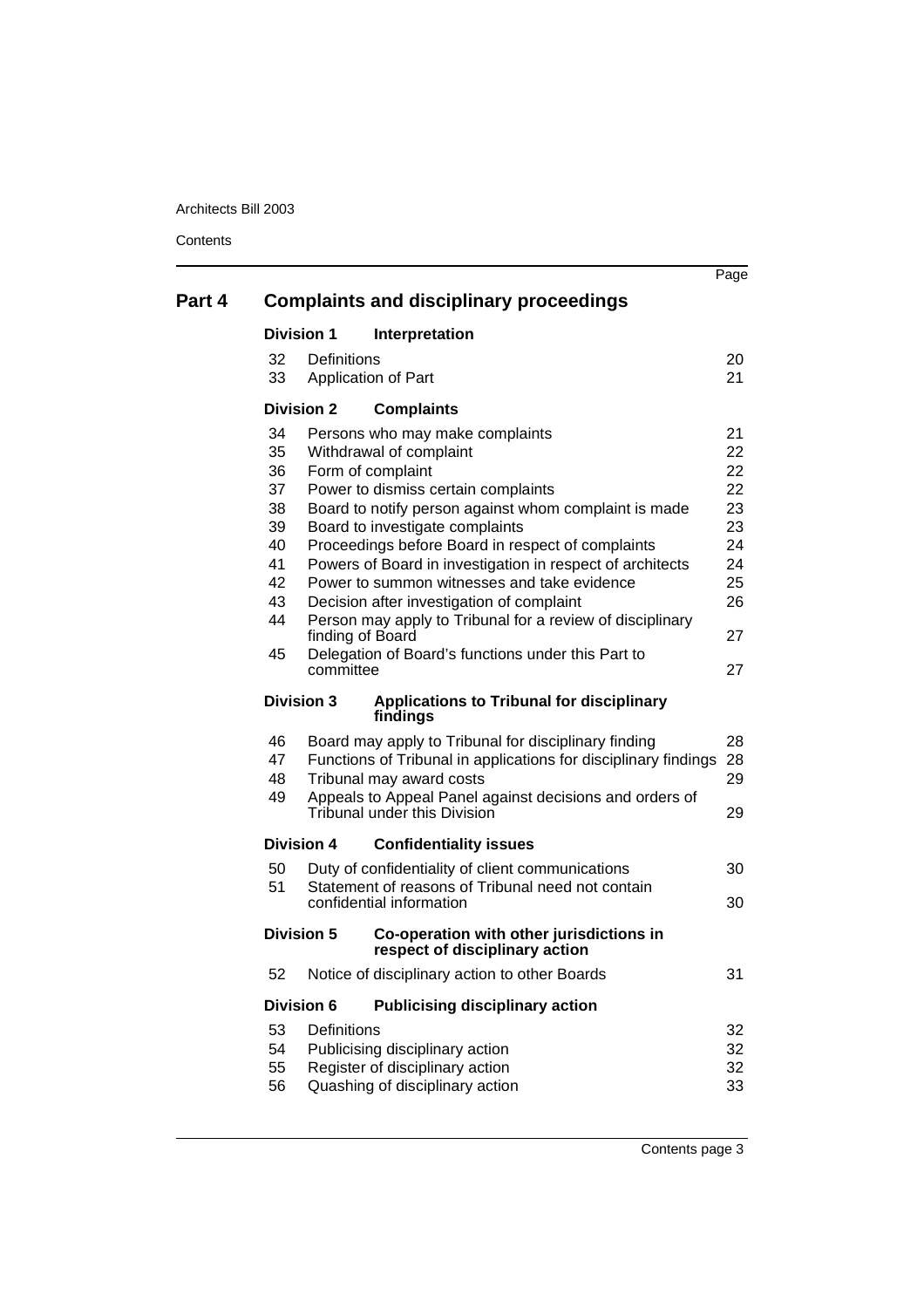| Contents |
|----------|
|----------|

|        |                      |                                                                                                                                                                        | Page                 |
|--------|----------------------|------------------------------------------------------------------------------------------------------------------------------------------------------------------------|----------------------|
|        | 57<br>58             | Liability for publicising disciplinary action<br>General                                                                                                               | 33<br>34             |
| Part 5 |                      | <b>NSW Architects Registration Board</b>                                                                                                                               |                      |
|        |                      | <b>Division 1</b><br><b>Constitution</b>                                                                                                                               |                      |
|        | 59<br>60             | Constitution of the Board<br>Membership of the Board                                                                                                                   | 35<br>35             |
|        | 61                   | <b>Division 2</b><br><b>Functions of the Board</b><br><b>Functions of the Board</b>                                                                                    | 36                   |
|        |                      | <b>Committees and staff</b><br><b>Division 3</b>                                                                                                                       |                      |
|        | 62<br>63             | Committees<br><b>Staff</b>                                                                                                                                             | 37<br>38             |
|        |                      | <b>Division 4</b><br><b>General provisions</b>                                                                                                                         |                      |
|        | 64<br>65<br>66<br>67 | Examinations conducted by Board<br>Delegation of functions<br>Exclusion of personal liability<br>Other provisions relating to the Board                                | 38<br>38<br>39<br>39 |
| Part 6 |                      | <b>Finance</b>                                                                                                                                                         |                      |
|        |                      | <b>Division 1</b><br>Fees                                                                                                                                              |                      |
|        |                      |                                                                                                                                                                        |                      |
|        | 68<br>69<br>70<br>71 | Board may charge fees for certain services it provides<br>Approved fees<br>Minister may direct Board to reduce excessive fees<br>Waiver and reduction of fees by Board | 40<br>40<br>40<br>40 |
|        |                      | <b>Division 2</b><br><b>Architects Fund</b>                                                                                                                            |                      |
|        | 72<br>73<br>74<br>75 | <b>Establishment of Architects Fund</b><br>Payments into Architects Fund<br>Payments from Architects Fund<br><b>Investment of Architects Fund</b>                      | 41<br>41<br>41<br>42 |
|        |                      | <b>Division 3</b><br>General                                                                                                                                           |                      |
|        | 76<br>77             | Financial year for Board<br>Recovery of money                                                                                                                          | 42<br>42             |
| Part 7 |                      | <b>Miscellaneous</b>                                                                                                                                                   |                      |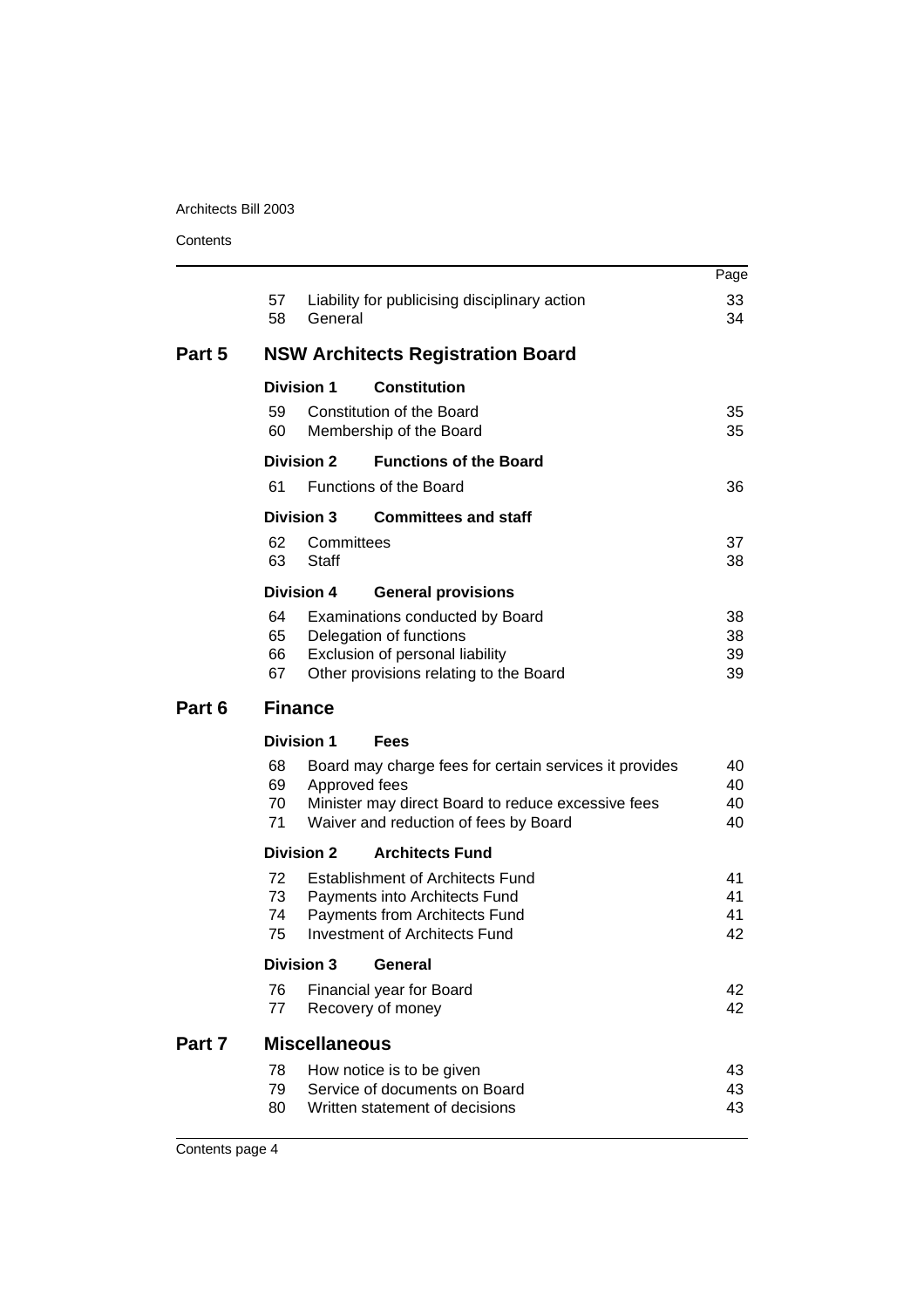#### **Contents**

|                  |                                                            | Page |
|------------------|------------------------------------------------------------|------|
| 81               | Authentication of certain documents                        | 44   |
| 82               | Liability of members of firms                              | 45   |
| 83               | Liability of directors and managers of corporations        | 45   |
| 84               | Regulations                                                | 45   |
| 85               | Proceedings for offences                                   | 46   |
| 86               | Repeal of Architects Act 1921 No 8 and related regulations | 46   |
| 87               | Amendment of other Acts and Regulations                    | 46   |
| 88               | Savings, transitional and other provisions                 | 46   |
| 89               | Review of Act                                              | 46   |
| <b>Schedules</b> |                                                            |      |
| 1                | Constitution and procedure of Board                        | 47   |
| 2                | Amendment of Acts and Regulations                          | 53   |
| 3                | Savings, transitional and other provisions                 | 55   |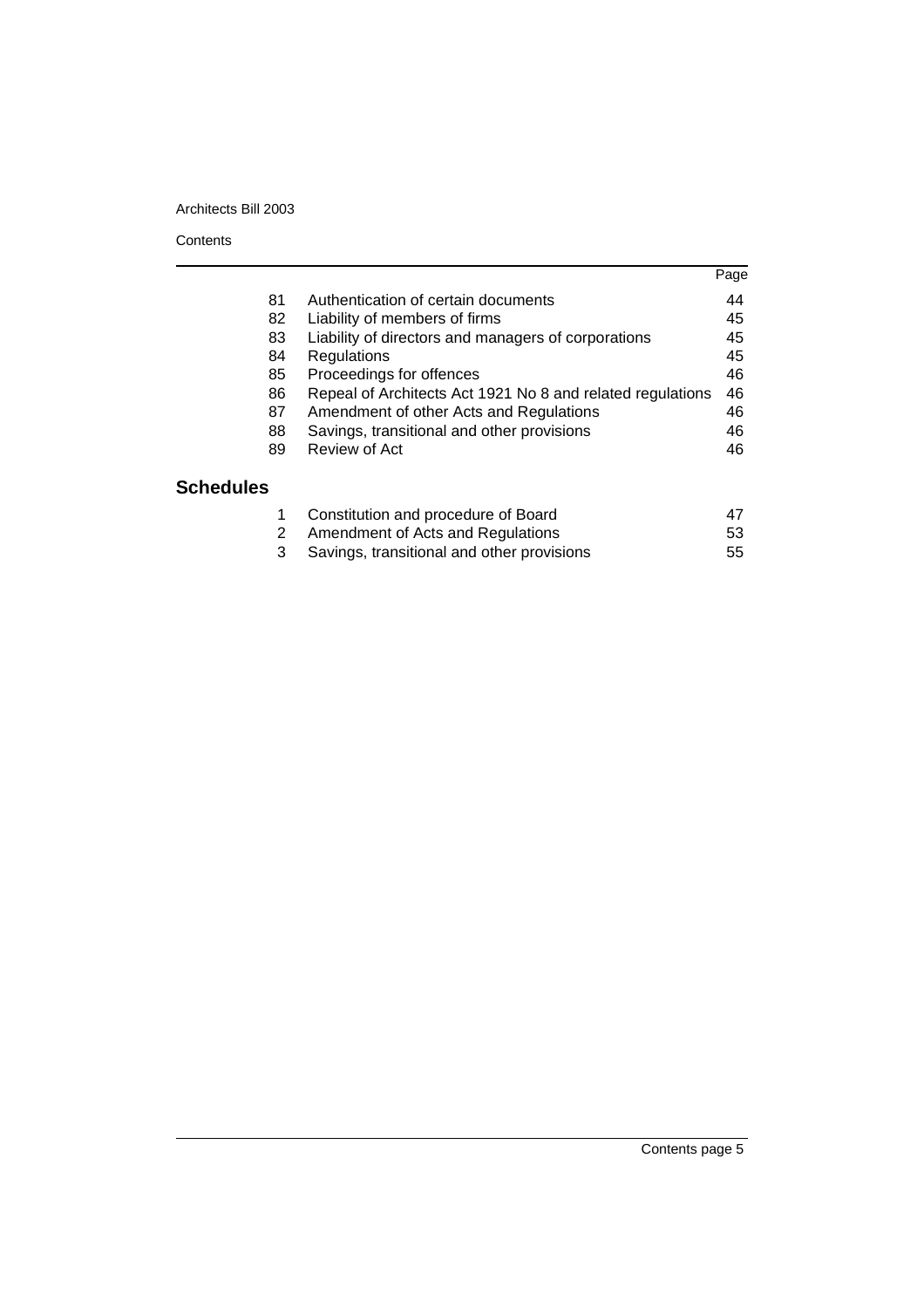*I certify that this PUBLIC BILL, which originated in the LEGISLATIVE ASSEMBLY, has finally passed the LEGISLATIVE COUNCIL and the LEGISLATIVE ASSEMBLY of NEW SOUTH WALES.*

> *Clerk of the Legislative Assembly. Legislative Assembly, Sydney, , 2003*



New South Wales

# **Architects Bill 2003**

Act No , 2003

An Act to provide for the registration and regulation of architects; to repeal the *Architects Act 1921*; and for other purposes.

*I have examined this Bill, and find it to correspond in all respects with the Bill as finally passed by both Houses.*

*Chairman of Committees of the Legislative Assembly.*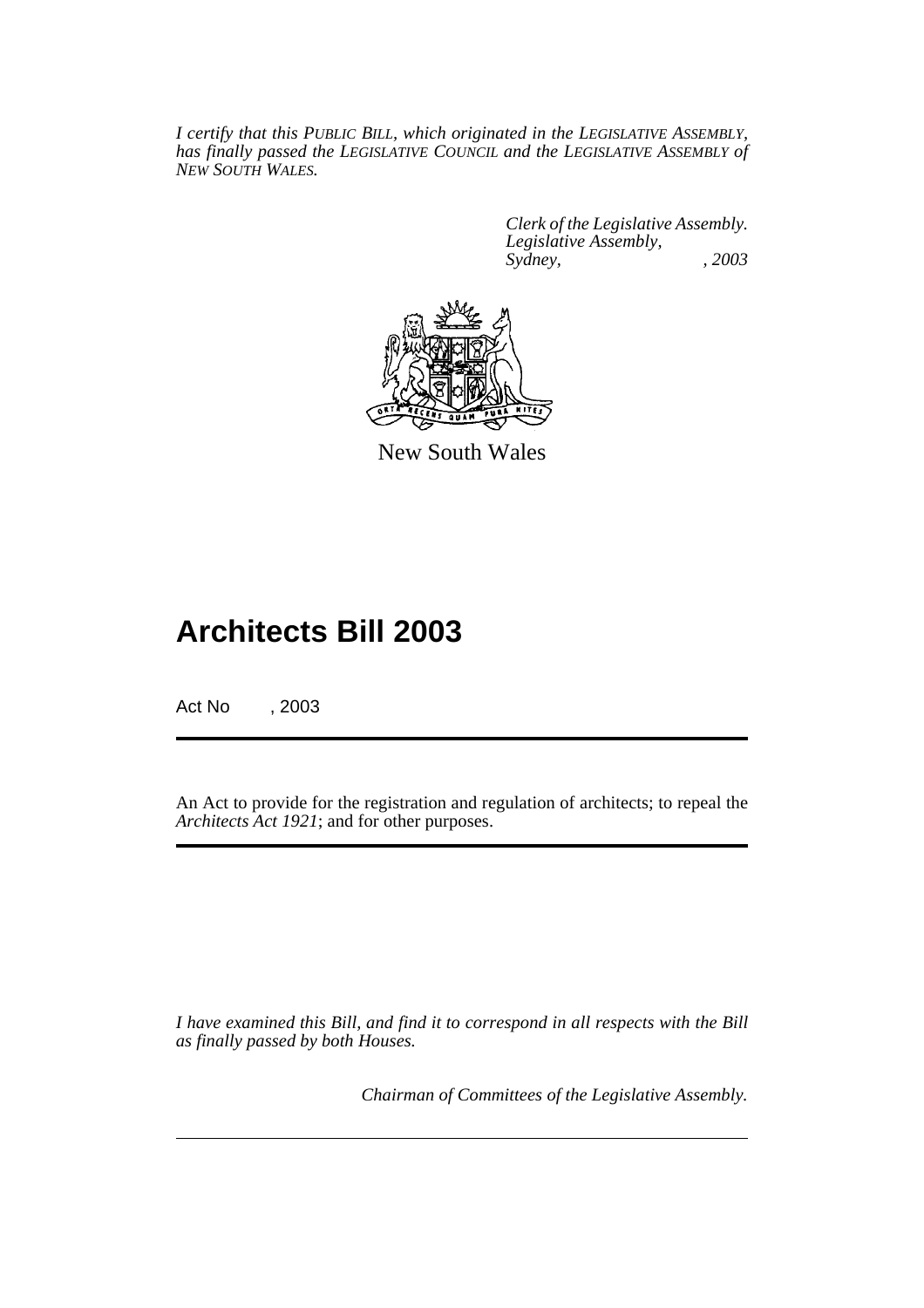Clause 1 Architects Bill 2003 Part 1 Preliminary

**The Legislature of New South Wales enacts:**

# <span id="page-6-1"></span><span id="page-6-0"></span>**Part 1 Preliminary**

# **1 Name of Act**

This Act is the *Architects Act 2003*.

# <span id="page-6-2"></span>**2 Commencement**

This Act commences on a day or days to be appointed by proclamation.

# <span id="page-6-3"></span>**3 Objects of Act**

The objects of this Act are:

- (a) to ensure that architects provide services to the public in a professional and competent manner, and
- (b) to provide mechanisms to discipline architects who are found to have acted unprofessionally or incompetently, and
- (c) to ensure that the public is appropriately informed about the qualifications and competence of individuals or organisations holding themselves out as architects, and
- (d) to promote a better understanding of architectural issues in the community.

# <span id="page-6-4"></span>**4 Definitions**

(1) In this Act:

*approved fee*—see section 69.

*architect* means a person who is registered as an architect under this Act.

*architect corporation* or *architect firm*—see section 10.

*Architects Fund* means the Architects Fund established under section 72.

*architectural qualification* means a degree, diploma, certificate or other academic award conferred or awarded for a course of study in architecture.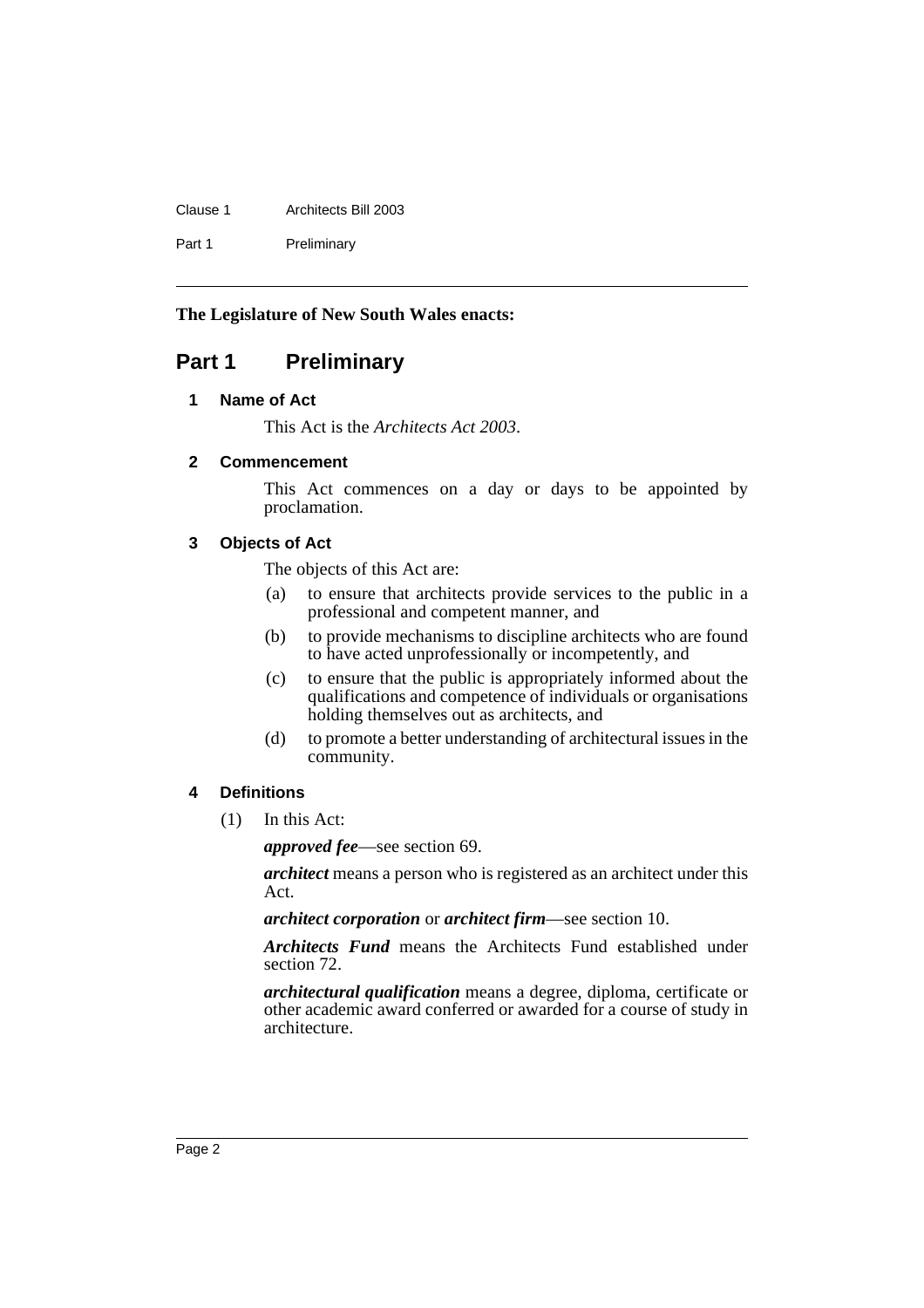Architects Bill 2003 Clause 5

Preliminary **Preliminary** Part 1

*architectural service* means a service provided in connection with the design, planning or construction of buildings that is ordinarily provided by architects.

*architecture* does not include naval architecture, computer architecture or any other architecture not concerned with buildings.

*Board* means the NSW Architects Registration Board constituted under this Act.

*cancellation* of registration—see section 23.

*conduct* includes any act or omission.

*Deputy President* means the Deputy President of the Board.

*exercise* a function includes perform a duty.

*firm* means a partnership or other unincorporated association of persons.

*full registration* means registration under section 17.

*function* includes a power, authority or duty.

*neighbouring jurisdiction* means each other State, Territory and New Zealand.

*nominated architect* means an architect nominated for the time being under section 27 as an architect responsible for the provision of architectural services by an architect corporation or architect firm.

*President* means the President of the Board.

*Register* means the register of architects referred to in section 25.

*registered* means registered under this Act.

*Registrar* means the Registrar of the Board.

*temporary registration* means registration under section 18.

*Tribunal* means the Administrative Decisions Tribunal.

(2) Notes included in this Act do not form part of this Act.

# <span id="page-7-0"></span>**5 Act to bind Crown**

This Act binds the Crown in right of New South Wales and, in so far as the legislative power of the Parliament of New South Wales permits, the Crown in all its other capacities.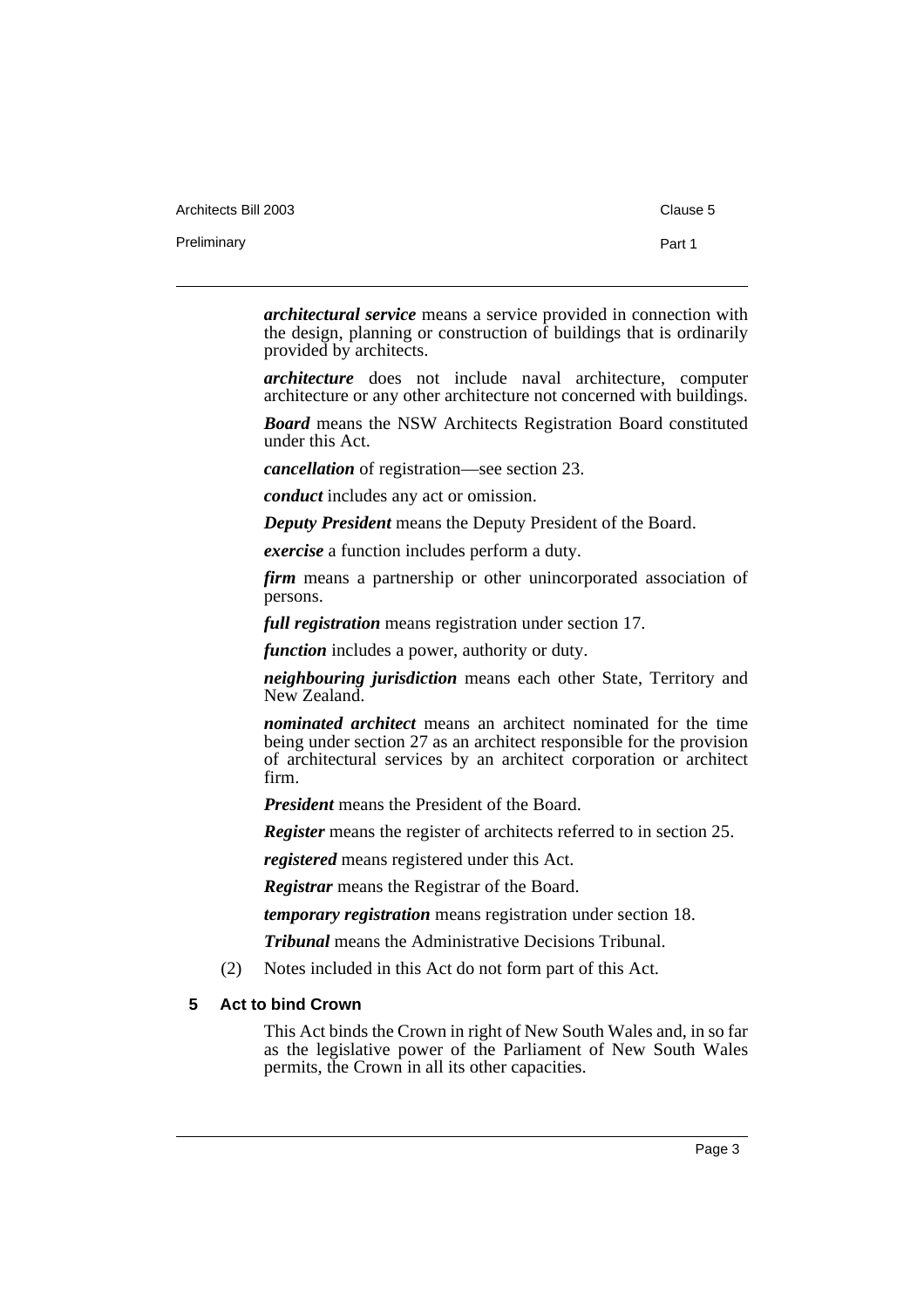# Clause 6 Architects Bill 2003

Part 1 Preliminary

# <span id="page-8-0"></span>**6 Mutual recognition laws**

This Act does not limit or otherwise affect the operation of:

- (a) the *Mutual Recognition Act 1992* of the Commonwealth, or
- (b) the *Trans-Tasman Mutual Recognition Act 1997* of the Commonwealth.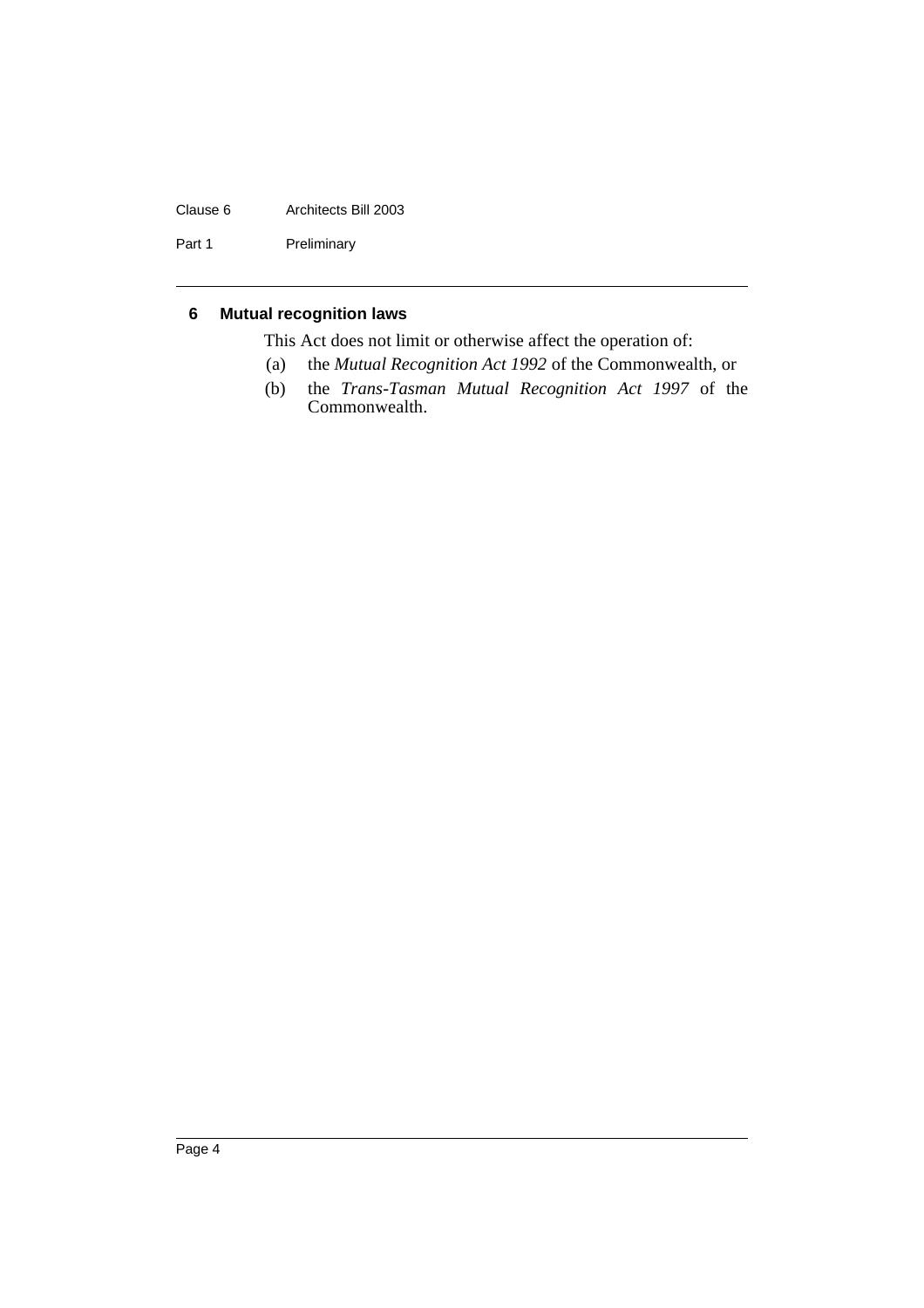Architects Bill 2003 Clause 7

Practice of architecture **Part 2** 

# <span id="page-9-0"></span>**Part 2 Practice of architecture**

# <span id="page-9-2"></span><span id="page-9-1"></span>**Division 1 Code of professional conduct**

# **7 Establishment of code of professional conduct**

- (1) The regulations may establish a code of professional conduct setting out guidelines that should be observed by architects in their professional practice.
- (2) The Minister may direct the Board to provide for the Minister's consideration advice or proposed guidelines relating to any conduct of architects that the Minister considers should be the subject of a code of professional conduct.
- (3) The Board is to comply with any direction of the Minister under this section.

# <span id="page-9-3"></span>**8 Effect of code of professional conduct**

The provisions of a code of professional conduct are a relevant consideration in determining for the purposes of this Act what constitutes proper and ethical conduct by an architect.

# <span id="page-9-5"></span><span id="page-9-4"></span>**Division 2 Offences relating to the practice of architecture**

# **9 Representing an individual to be an architect**

(1) An individual must not represent himself or herself to be an architect, and must not allow himself or herself to be represented to be an architect unless he or she is an architect.

Maximum penalty: 100 penalty units.

(2) A person must not represent an individual to be an architect if the person knows, or ought reasonably to know, that the individual is not an architect.

Maximum penalty: 100 penalty units (in the case of an individual) or 200 penalty units (in the case of a corporation).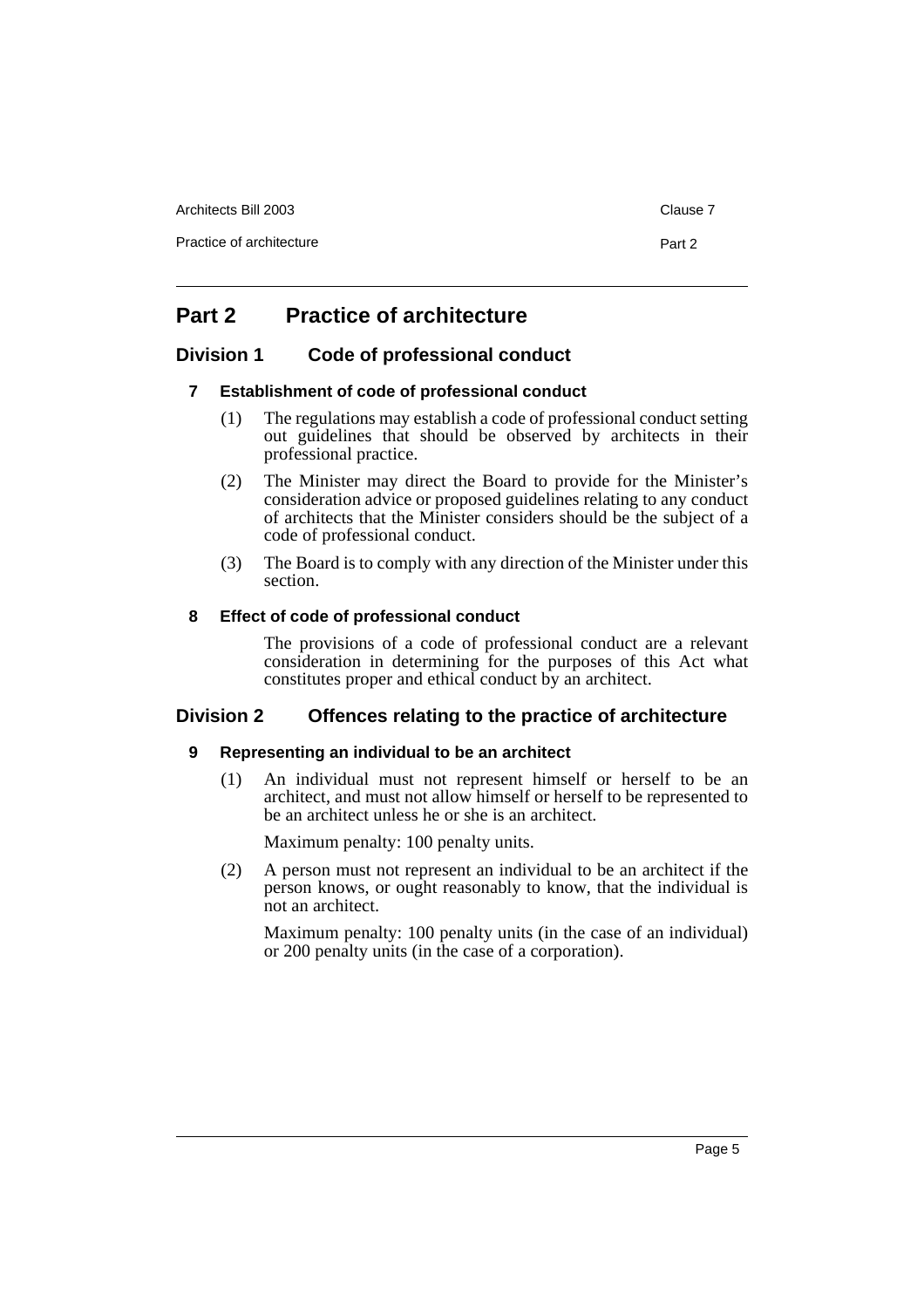#### Clause 10 Architects Bill 2003

Part 2 Practice of architecture

### <span id="page-10-0"></span>**10 Representing a corporation or firm to be an architect**

(1) A corporation or firm must not represent itself to be an architect, and must not allow itself to be represented to be an architect, unless the corporation or firm has at least one nominated architect who is responsible for the provision of architectural services by the corporation or firm.

Maximum penalty: 200 penalty units.

(2) A person must not represent a corporation or firm to be an architect if the person knows, or ought reasonably to know, that any such representation by the corporation or firm itself would constitute a contravention of subsection (1).

Maximum penalty: 100 penalty units (in the case of an individual) or 200 penalty units (in the case of a corporation).

(3) In this Act, a corporation or firm that represents itself to be an architect or that allows itself to be represented to be an architect is referred to as an *architect corporation* or *architect firm* (as appropriate).

### <span id="page-10-1"></span>**11 Architectural services provided by architect corporation or architect firm**

(1) An architect corporation or architect firm must ensure that at all times there is at least one nominated architect who is nominated by the corporation or firm and responsible for the provision of architectural services by the corporation or firm.

Maximum penalty: 200 penalty units.

- (2) An architect corporation or architect firm must ensure that:
	- (a) any written business correspondence issued by the corporation or firm bearing the name of the corporation or firm indicates the name of an architect who is a nominated architect responsible for the provision of architectural services by the corporation or firm, and
	- (b) the name of an architect who is a nominated architect responsible for the provision of architectural services by the corporation or firm is prominently displayed at each place of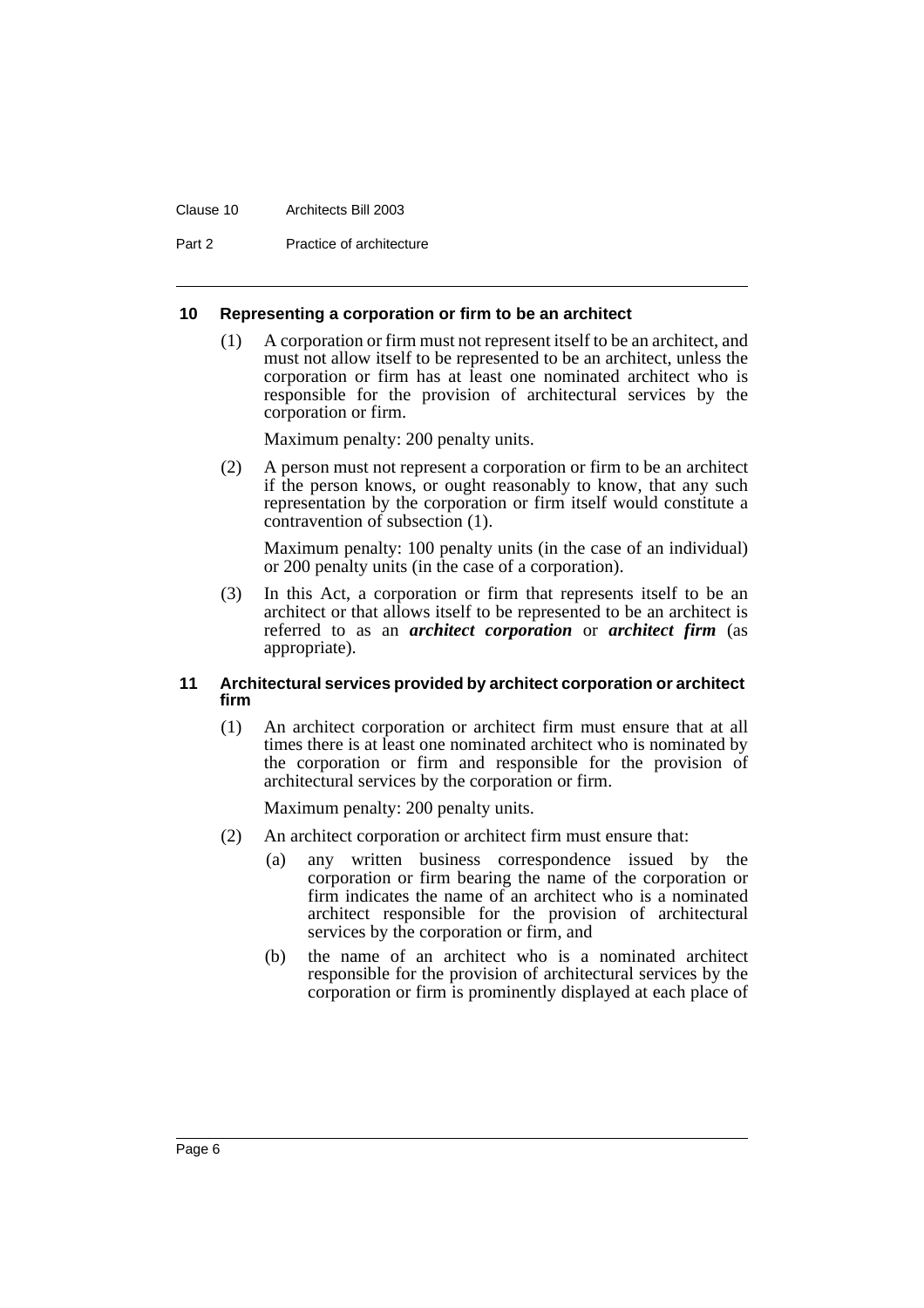| Architects Bill 2003     | Clause 12 |
|--------------------------|-----------|
| Practice of architecture | Part 2    |
|                          |           |

business of the corporation or firm, so as to be clearly visible to a person from outside or immediately on entering the place of business.

Maximum penalty: 200 penalty units. **Note.** A temporary project or site office does not constitute a place of business of a corporation or firm.

- (3) The Board may in a particular case grant a corporation or firm an exemption from compliance with a particular provision or provisions of this section. The exemption may be granted unconditionally or subject to conditions.
- (4) An exemption remains in force for such period as the Board may specify or, if no period is specified, until it is revoked by the Board by notice in writing to the corporation or firm concerned.
- (5) Proceedings for an offence against this section are not to be commenced without the written consent of the Board given in the particular case.

# <span id="page-11-0"></span>**12 Services provided using an architect**

(1) If a person (other than an architect) provides an architectural service that the person has offered to provide using an architect or that the person has represented will be provided using an architect, the person is guilty of an offence if the architectural service is not provided by, or under the supervision of, an architect.

Maximum penalty: 100 penalty units (in the case of an individual) or 200 penalty units (in the case of a corporation).

(2) A person (other than an architect) who provides, or represents that the person will provide, architectural services to a person (*the client*) using an architect must ensure that any correspondence about those services from the person to the client indicates the name of an architect who is responsible for the provision of those architectural services to the client.

Maximum penalty: 100 penalty units (in the case of an individual) or 200 penalty units (in the case of a corporation).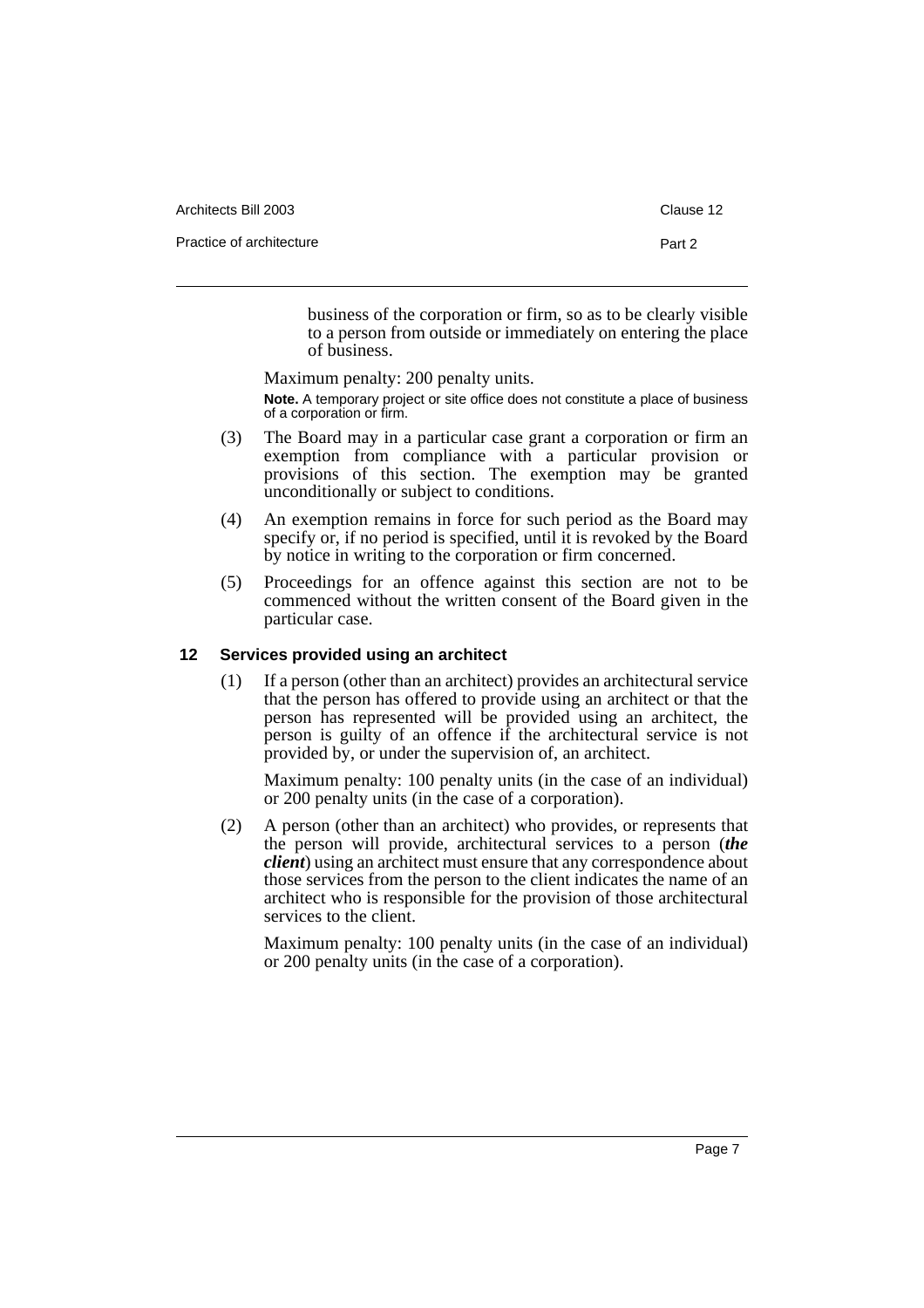#### Clause 13 Architects Bill 2003

Part 2 Practice of architecture

#### <span id="page-12-0"></span>**13 Certain representations taken to be representations that person is an architect**

- (1) Without limiting the ways in which a person, corporation or firm can be considered to be represented to be an architect, a representation using any of the following titles, names or descriptions constitutes such a representation:
	- (a) the title or description "architect" or "registered architect",
	- (b) another title, name or description that indicates, or is capable of being understood to indicate, or is calculated to lead a person to infer, that the person is an architect,
	- (c) any title, name or description prescribed by the regulations.
- (2) Without limiting the ways in which a corporation or firm can be considered to be represented to be an architect, a representation that a corporation or firm consists of or comprises one or more architects constitutes a representation that the corporation or firm is an architect.

### <span id="page-12-1"></span>**14 Exceptions for certain titles and descriptions**

This Division does not prohibit:

- (a) an employee of an architect from using the title or description of "architectural assistant", "architectural technician" or "architectural drafter", or
- (b) a person from using the title or description of "landscape architect", "naval architect" or "computer systems architect", or
- (c) a person from using the title or description of "architect" or "registered architect" if:
	- (i) the person is registered as an architect in a neighbouring jurisdiction (within the meaning of section 52) and is normally resident in that jurisdiction, and
	- (ii) the person indicates the jurisdiction in which the person is so registered, and
	- (iii) the person has notified the Board of his or her intention to use such a title or description, or
- (d) a person who holds an architectural qualification from describing himself or herself as holding that qualification, or
- (e) a person from using the word "architectural" only as indicating that the person carries on the business of supplying goods in connection with architecture, or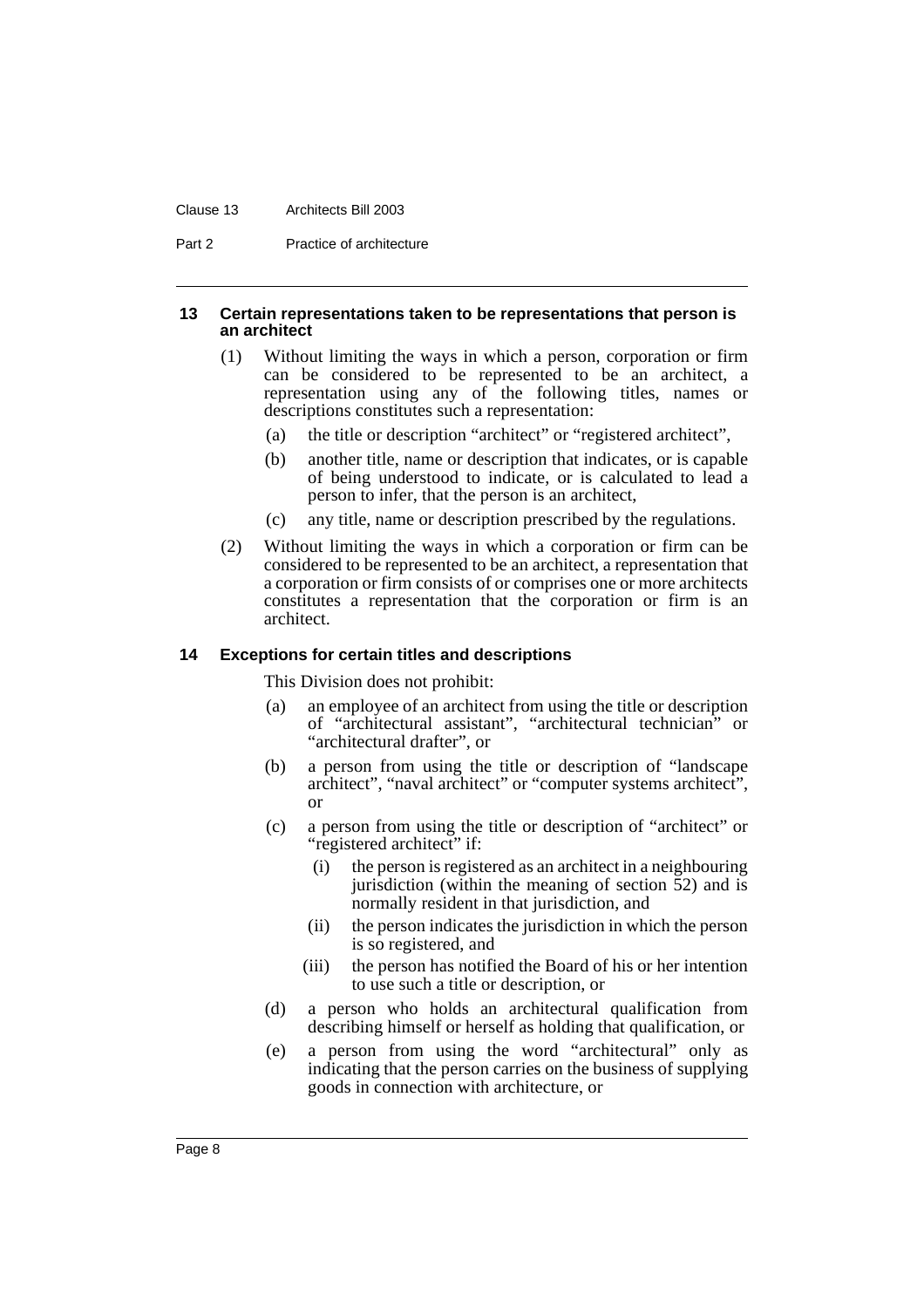| Architects Bill 2003     | Clause 15 |
|--------------------------|-----------|
| Practice of architecture | Part 2    |
|                          |           |

(f) a person from using any name, title or description prescribed by the regulations in such circumstances and subject to such restrictions as may be prescribed by the regulations.

# <span id="page-13-0"></span>**15 Extended meaning of "represent"**

In this Division, *represent* includes claim and hold out.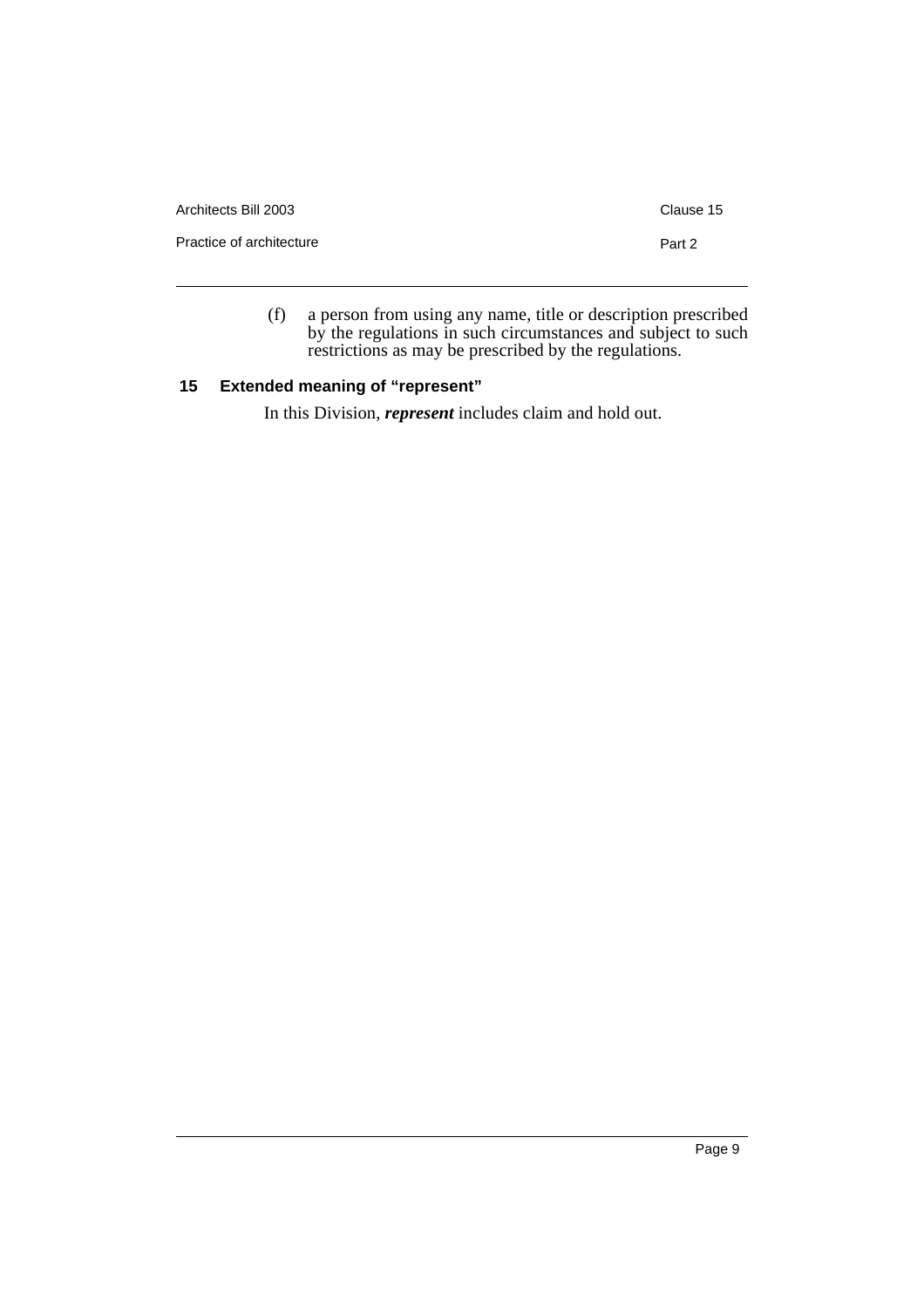#### Clause 16 Architects Bill 2003

Part 3 Registration

# <span id="page-14-0"></span>**Part 3 Registration**

# <span id="page-14-1"></span>**Division 1 Entitlement to registration**

# <span id="page-14-2"></span>**16 Qualifications for registration**

- (1) For the purposes of this Act, an individual has the necessary qualifications for registration as an architect if:
	- (a) the individual has such architectural qualifications as may be prescribed by the regulations, or
	- (b) the individual has successfully completed a course of study that is accredited by the Board as meeting criteria prescribed by the regulations for the purposes of this paragraph, or
	- (c) the individual has passed an examination arranged or approved by the Board to assess the person's competency to practise architecture.
- (2) An educational or training institution may apply to the Board for the accreditation by the Board (under subsection (1) (b)) of a course of study offered by the institution.
- (3) An educational or training institution that has applied to the Board for the accreditation of a course of study offered by the institution may apply to the Tribunal for a review of any decision of the Board not to accredit the course of study.
- (4) In determining for the purposes of subsection (1) (b) whether a particular course of study meets the criteria prescribed by the regulations, the Board may have regard to and rely on any findings made on an assessment prepared for the Board in respect of the course of study.

# <span id="page-14-3"></span>**17 Full registration as architect**

- (1) An individual is entitled to be registered as an architect if:
	- (a) the Board is satisfied that the individual is of good fame and character, and
	- (b) the individual has the necessary qualifications for registration as an architect, and
	- (c) the Board is satisfied that the individual has acquired such practical experience required by the Board as a prerequisite for entry to the examination referred to in paragraph (d), and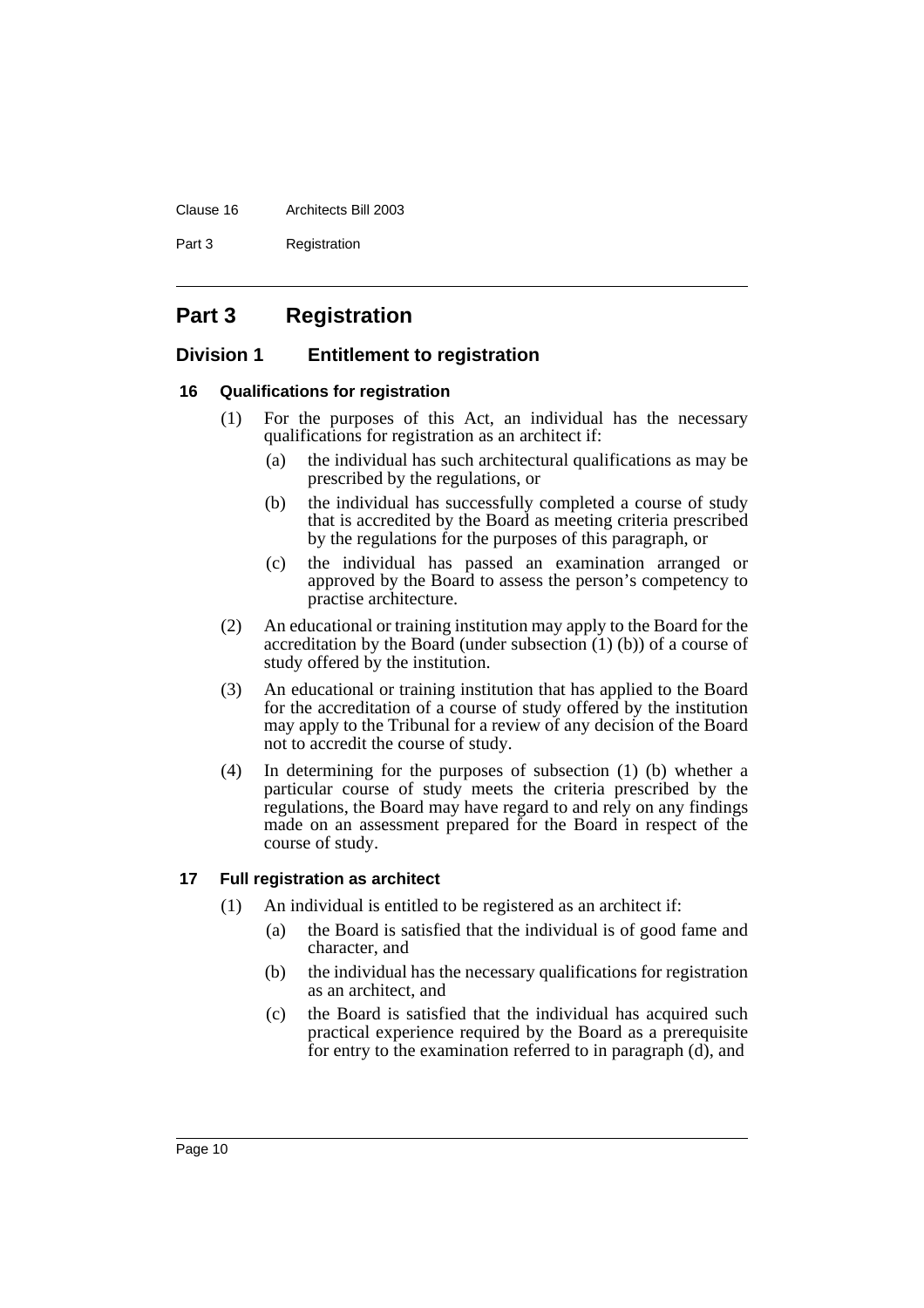Architects Bill 2003 **Clause 18** Clause 18

Registration **Part 3** 

- (d) the individual has, to the satisfaction of the Board, passed an examination in architectural practice arranged or approved by the Board.
- (2) Registration under this section is *full registration*.
- (3) An entitlement to full registration does not prevent conditions being imposed on that registration in accordance with this Act.

**Note.** By virtue of section 20 of the Mutual Recognition Act 1992 of the Commonwealth, a person is entitled to be registered as an architect if the person is registered in another State or a Territory for an equivalent occupation (if that State or Territory participates in the mutual recognition scheme). The entitlement arises once the person lodges a notice under section 19 of that Act and, until registered under this Act, the person is then deemed (by section 25 of that Act) to be registered. See also the Trans-Tasman Mutual Recognition Act 1997 of the Commonwealth.

### <span id="page-15-0"></span>**18 Temporary registration of overseas architects**

- (1) The Board may register an individual as an architect for a limited period if:
	- (a) the Board is satisfied that the individual is of good fame and character, and
	- (b) the Board is satisfied that the individual has architectural qualifications and practical experience in another country of a kind that demonstrates that the individual would be capable of practising architecture in the State with the same level of competence and skill expected of architects with full registration.
- (2) Registration under this section is *temporary registration*.
- (3) A person granted temporary registration is registered as an architect until the temporary registration expires or is cancelled. Temporary registration expires on the date stated in the relevant certificate of registration unless the period of temporary registration is extended.
- (4) The Board may from time to time extend the period for which temporary registration is in force.
- (5) The Board may cancel a person's temporary registration for any reason that the Board considers proper. Cancellation does not affect any application for full registration by the person.
- (6) The Board may impose such conditions as it thinks fit on the temporary registration of a person and may at any time remove, add to or vary those conditions by notice in writing to the registered person.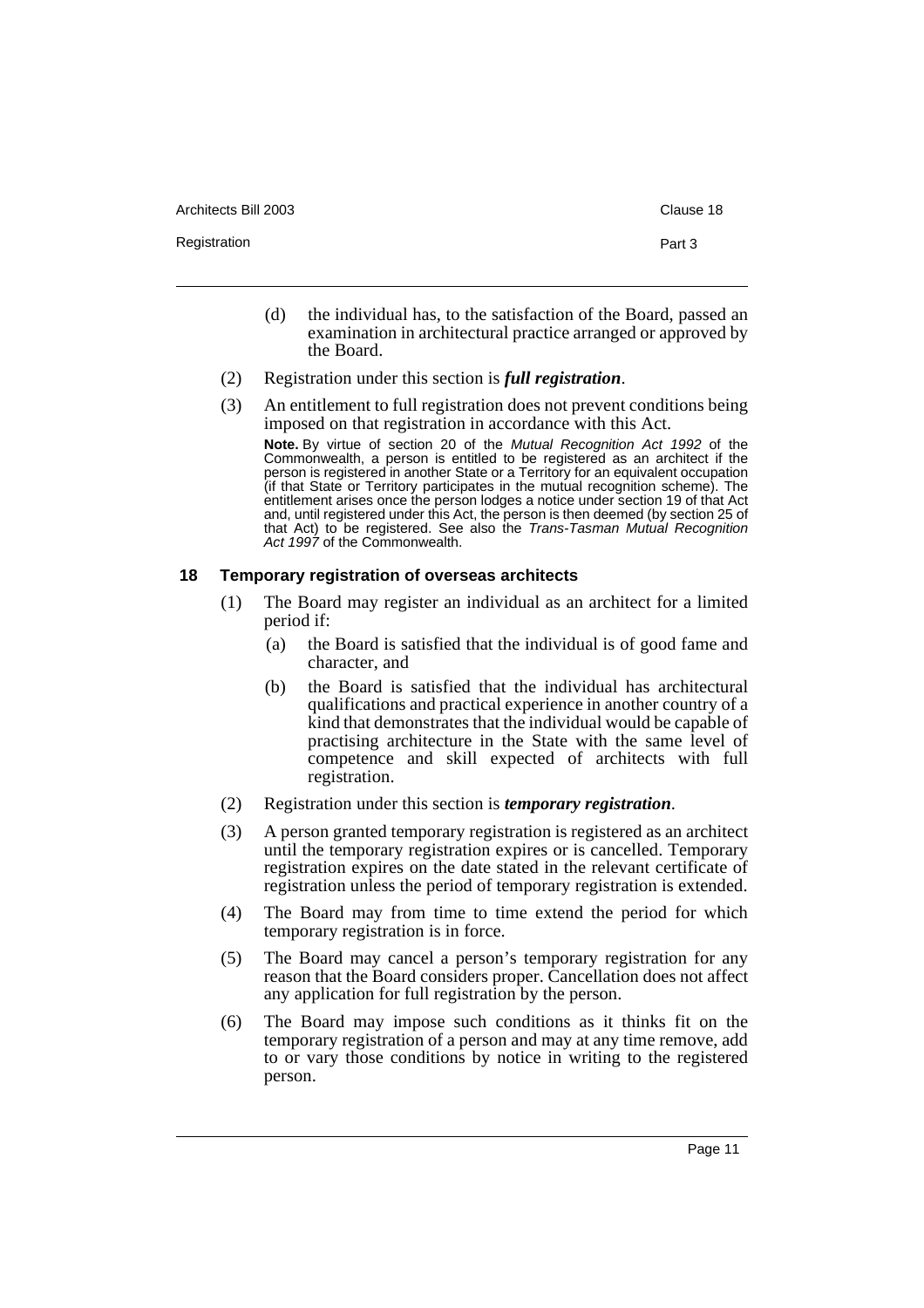#### Clause 19 Architects Bill 2003

Part 3 Registration

#### <span id="page-16-0"></span>**19 Registration fees**

An applicant for full registration or temporary registration must pay the approved fee for such registration before the person can be registered as an architect.

### <span id="page-16-1"></span>**20 Power to refuse or impose conditions on full registration**

- (1) The Board may refuse to register a person who would otherwise be entitled to full registration if:
	- (a) the person is bankrupt, has applied to take the benefit of any law for the relief of bankrupt or insolvent debtors, has compounded with his or her creditors or made an assignment of his or her remuneration for their benefit, or
	- (b) the person has been convicted of an offence under Part 2, or
	- (c) the person has been convicted of any other offence, either in or outside the State, and the Board is of the opinion that the circumstances of the offence are such as to render the person unfit in the public interest to practise architecture, or
	- (d) the person's registration, licence, accreditation or certification under an architects registration law has been cancelled or suspended because of conduct that would (if it occurred in New South Wales and the person were an architect under this Act) authorise cancellation or suspension of the person's registration under this Act.
- (2) As an alternative to refusing to register a person under subsection (1), the Board may grant the person registration subject to conditions if the Board considers that refusal of registration is not warranted and that the person should be granted registration subject to appropriate conditions.
- (3) Conditions of registration may relate to the duration of registration, the aspects of the practice of architecture in which the person may be engaged, and any other matters, as the Board thinks appropriate. **Note.** The Mutual Recognition Act 1992 of the Commonwealth and the Trans-Tasman Mutual Recognition Act 1997 of the Commonwealth also provide for the imposition of conditions on registration. Conditions can also be imposed on

a person's registration as a result of disciplinary proceedings to which the person has been subject.

(4) In this section:

*architects registration law* means any law of a place outside the State that provides for the registration, licensing, accreditation or certification of architects.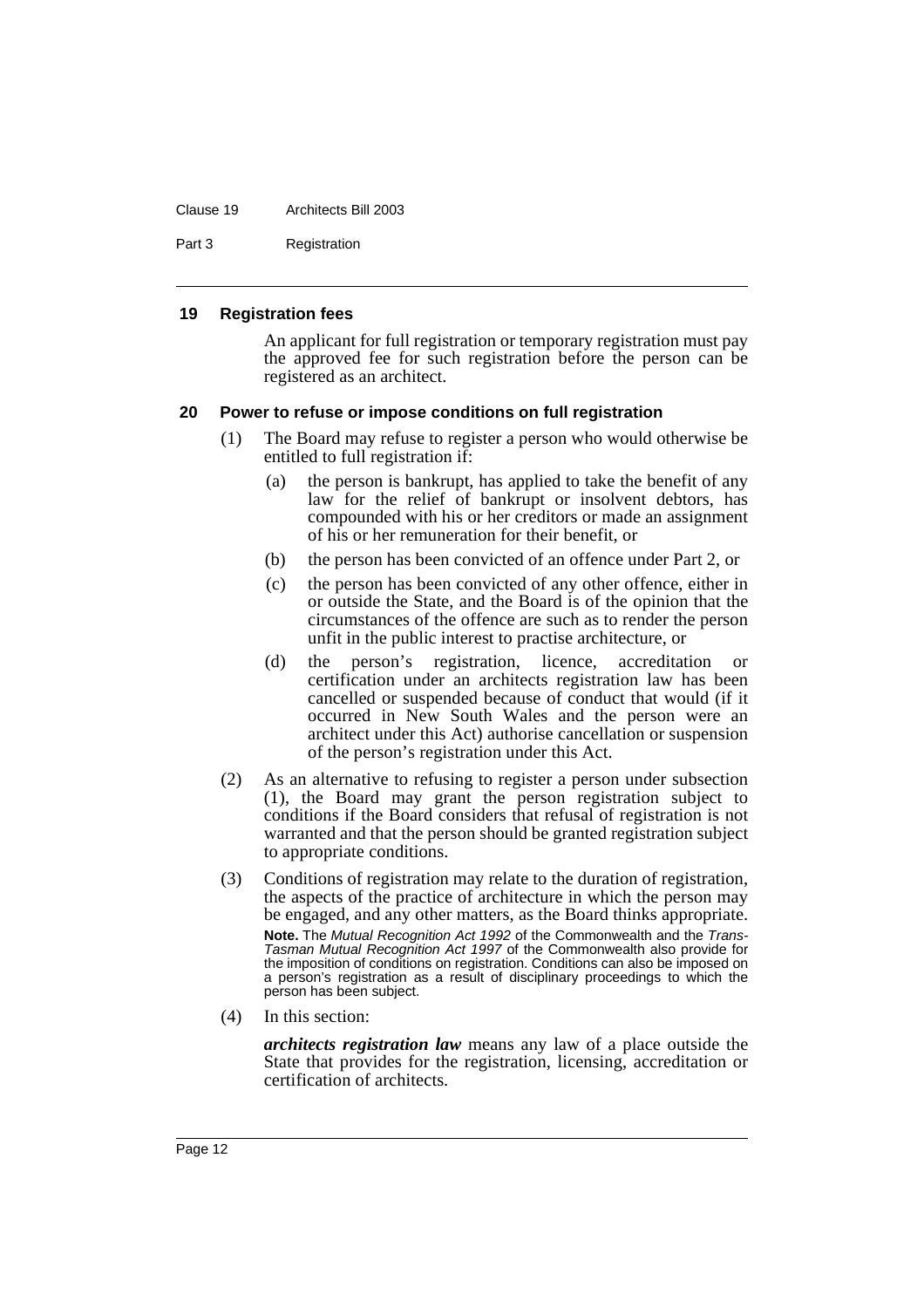| Architects Bill 2003 | Clause |
|----------------------|--------|
| Registration         | Part 3 |

# <span id="page-17-0"></span>**21 Restrictions on registration of de-registered persons**

- (1) A person must not apply for registration (and any such application must be rejected) if:
	- (a) the person's registration is cancelled under this Act, or
	- (b) the Tribunal or the Supreme Court orders that the person not be re-registered (a *registration prohibition order*).
- (2) A person may apply for registration despite subsection (1) only if:
	- (a) any period specified in a registration prohibition order during which the person is not to be re-registered has expired and any other condition specified in the order is complied with, or
	- (b) the Tribunal or Supreme Court orders that the person may apply for registration despite subsection (1) (an *application permission order*).
- (3) A person to whom subsection (1) applies may apply for an application permission order:
	- (a) where the Tribunal ordered the cancellation of the person's registration or made the registration prohibition order against the person—to the Tribunal, or
	- (b) where the Supreme Court ordered the cancellation of the person's registration or made the registration prohibition order against the person—to the Supreme Court,

but only if a period of at least 12 months has elapsed since the cancellation of the person's registration or the making of the registration prohibition order (as the case may be).

- (4) The Board is to be a party to any proceedings concerning an application for an application permission order.
- (5) The Tribunal or Supreme Court is not to make an application permission order unless it is satisfied that no useful disciplinary purpose is served by continuing to prohibit the person from applying for registration.
- (6) An application permission order made by the Tribunal may be appealed to an Appeal Panel of the Tribunal under Part 1 of Chapter 7 of the *Administrative Decisions Tribunal Act 1997* by a party to the proceedings in which the order is made.
- (7) Nothing in this section affects any entitlement of a person who has failed to pay an annual fee for registration to be re-registered under section 28 on payment of any such fee.

Clause 21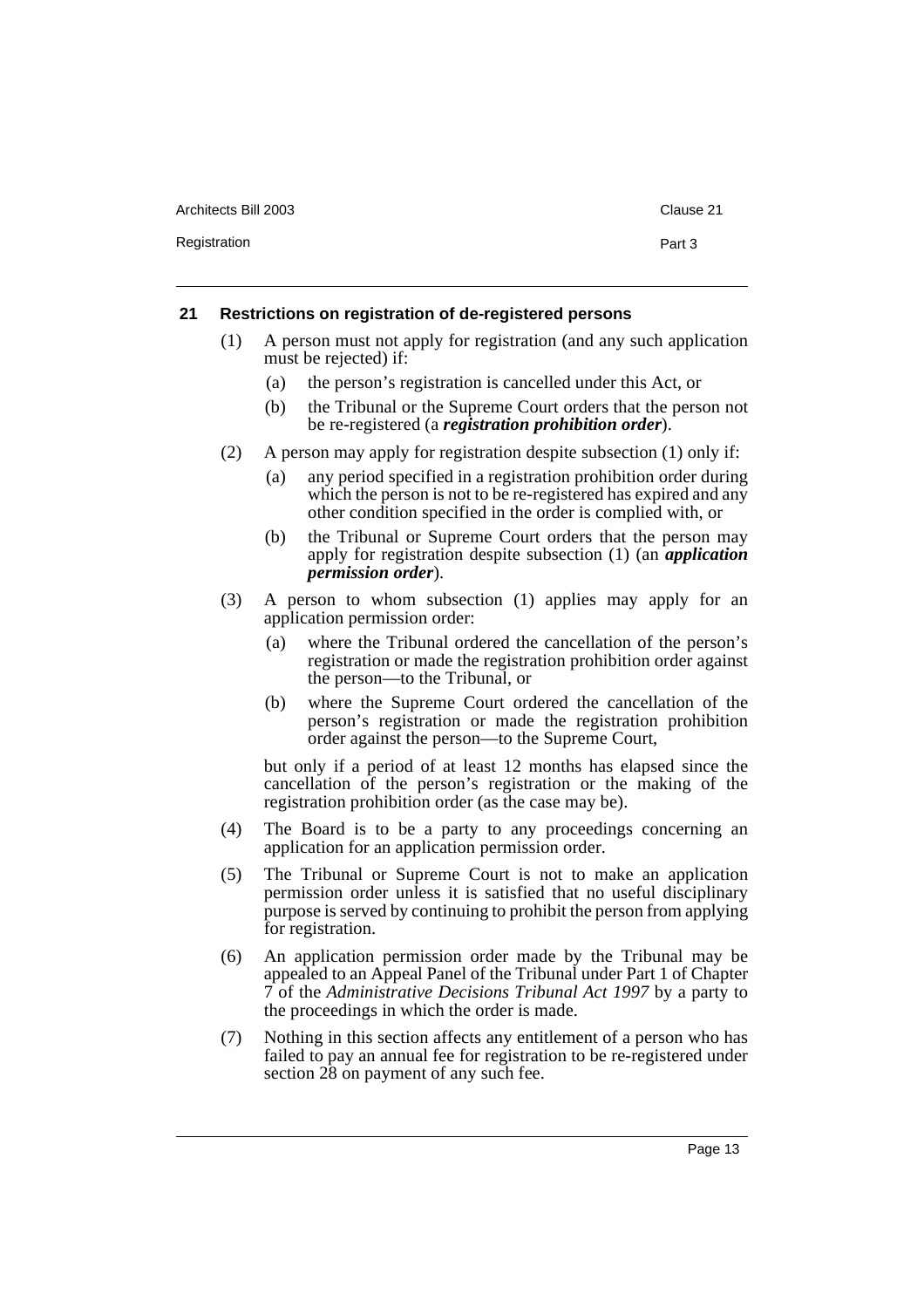#### Clause 22 Architects Bill 2003

Part 3 Registration

# <span id="page-18-0"></span>**Division 2 Registration procedures**

### <span id="page-18-1"></span>**22 Application to registration of Licensing and Registration (Uniform Procedures) Act 2002**

- (1) For the purposes of this Act, the Board may grant:
	- (a) full registration under section 17, or
	- (b) temporary registration under section 18.
- (2) Part 3 of the *Licensing and Registration (Uniform Procedures) Act 2002* (*the applied Act*) applies to and in respect of both full registration and temporary registration under this Act, subject to the modifications and limitations prescribed by this Act or the regulations.

**Note.** See clause 3 of Schedule 3, which temporarily suspends the provisions of the applied Act in relation to the making of applications by way of electronic communication.

- (3) For the purposes of applying Part 3 of the applied Act to full registration and temporary registration under this Act:
	- (a) an application for the granting of registration may only be made by an individual who is at least 21 years of age, and
	- (b) registration may be amended under that Act, and
	- (c) the requirement of section 54 of that Act for a registration administration fee to be paid to the relevant registration authority within 14 days after each anniversary of the date on which the relevant certificate of registration was issued is to be read as a requirement for the approved fee for annual registration to be so paid on or before 31 March in each year.
- (4) Subject to this Act, the regulations may make provision for or with respect to such matters concerning full registration and temporary registration under this Act as are relevant to the operation of Part 3 of the applied Act.

# <span id="page-18-2"></span>**Division 3 Cancellation and suspension of registration**

# <span id="page-18-3"></span>**23 Cancellation and suspension of registration**

- (1) A person ceases to be registered as an architect if the person's name is removed from the Register.
- (2) A reference in this Act to the cancellation of an architect's registration is a reference to the removal of the architect's name from the Register.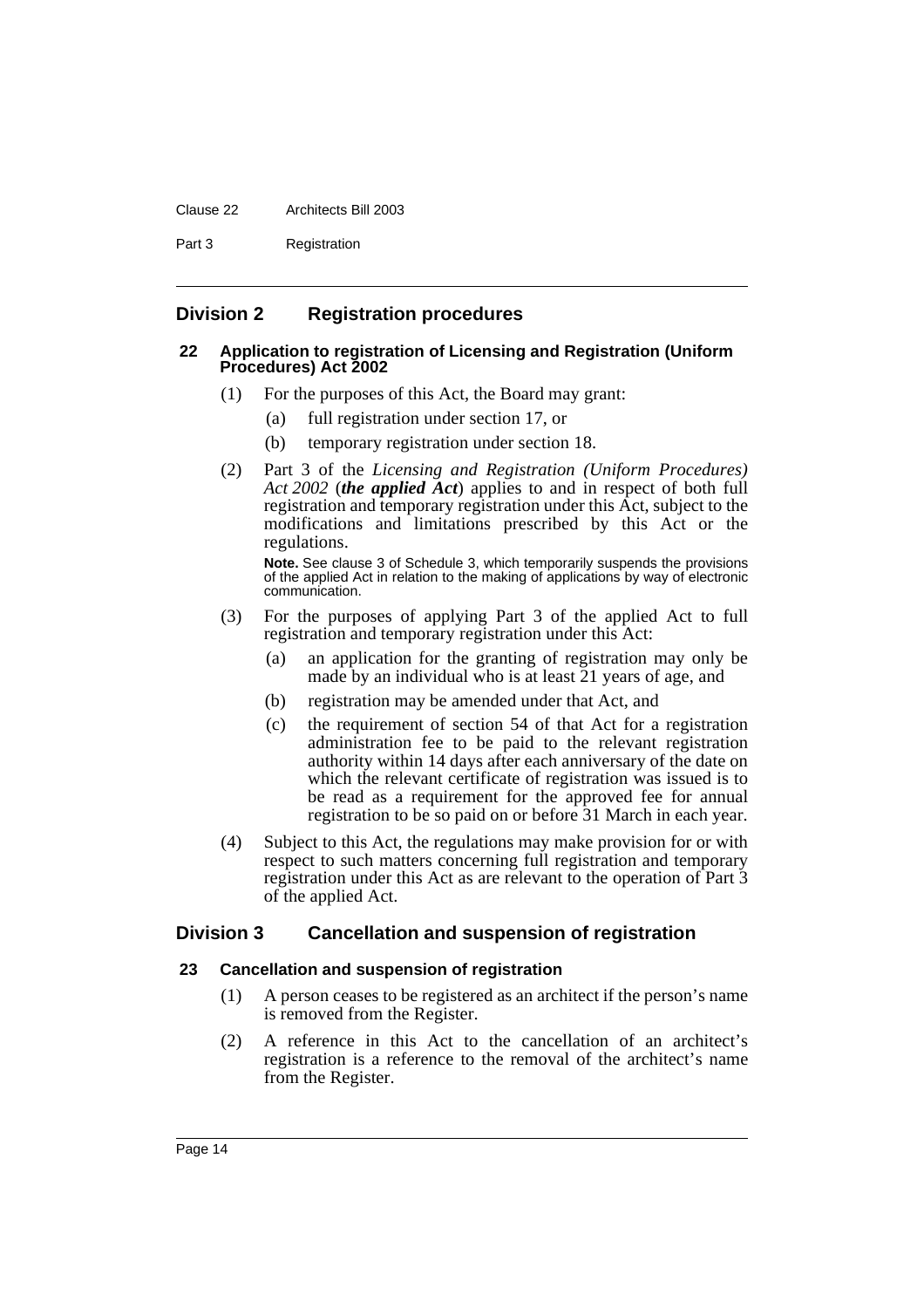Architects Bill 2003 **Clause 24** Clause 24

Registration **Part 3** 

(3) A person whose registration as an architect is suspended is taken not to be an architect during the period of the suspension, except for the purposes of Part 4 (Complaints and disciplinary proceedings).

### <span id="page-19-0"></span>**24 Removal of architect's name from the Register**

- (1) The Board must remove an architect's name from the Register if:
	- (a) the architect has died, or
	- (b) the architect has requested the Board in writing to remove his or her name from the Register, or
	- (c) the architect has failed to pay the approved fee for annual registration in accordance with section 28, or
	- (d) the Tribunal or the Supreme Court has ordered that the architect's registration be cancelled.
- (2) The Board may remove an architect's name from the Register if:
	- (a) the architect does not possess the qualifications in respect of which he or she is registered, or
	- (b) the architect becomes bankrupt, applies to take the benefit of any law for the relief of bankrupt or insolvent debtors, compounds with his or her creditors or makes an assignment of his or her remuneration for their benefit, or
	- (c) the architect has been convicted of an offence under Part 2, or
	- (d) the architect is convicted in New South Wales of an indictable offence that is punishable by imprisonment for 12 months or more, or if he or she is convicted elsewhere than in New South Wales of an indictable offence that, if committed in New South Wales, would be an offence so punishable, or
	- (e) the architect has been registered by means of any false or fraudulent representation or declaration made either orally or in writing, or
	- (f) the architect has become a mentally incapacitated person.
- (3) Action is not to be taken under subsection (2) unless the Board:
	- (a) has caused notice of the proposed action to be given to the architect, and
	- (b) has given the architect at least 28 days within which to make written submissions to the Board in relation to the proposed action, and
	- (c) has taken any such submissions into consideration.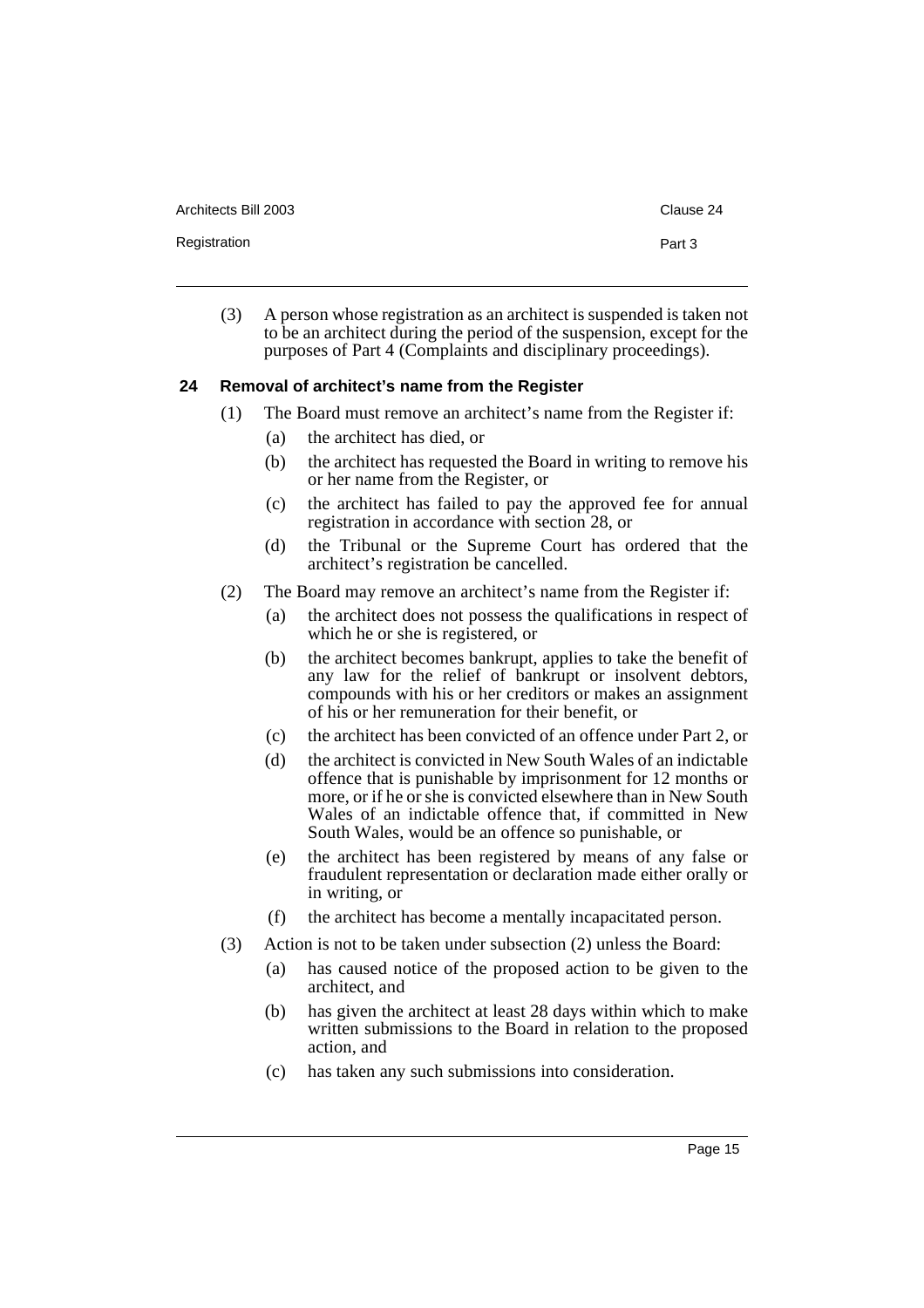#### Clause 25 Architects Bill 2003

Part 3 Registration

# <span id="page-20-0"></span>**Division 4 Register of architects**

### <span id="page-20-1"></span>**25 Register of architects**

- (1) The Registrar is to establish and maintain a register of architects for the purposes of this Act, and for the purposes of Part 3 of the *Licensing and Registration (Uniform Procedures) Act 2002*, as applied by this Act.
- (2) Without limiting subsection (1), the Register is to include the particulars of nominated architects.
- (3) The Registrar is to ensure that the Register is made available to the public, free of charge, at the Board's offices during ordinary office hours.
- (4) The Board may authorise the Registrar to share information (including names and addresses) contained in the Register with neighbouring jurisdictions for the purpose of establishing a common register of architects among the jurisdictions.
- (5) The regulations may make provision with respect to:
	- (a) the particulars to be recorded in the Register, and
	- (b) the manner and form in which the Register is to be maintained.

**Note.** See also section 49 of the Licensing and Registration (Uniform Procedures) Act 2002 with respect to the particulars to be recorded in the register of architects.

# <span id="page-20-2"></span>**26 List of registered architects to be prepared and published each year**

- (1) The Registrar must ensure that, at least once each year, a list of the names and addresses of all architects in the Register is published for the information of the public.
- (2) The list must be published in such form (whether printed, electronic or both) as the Board may specify from time to time.

# <span id="page-20-3"></span>**27 Nomination of responsible architects for architectural services**

(1) A corporation or firm that provides architectural services may nominate one or more architects to be responsible for the provision of architectural services by the corporation or firm.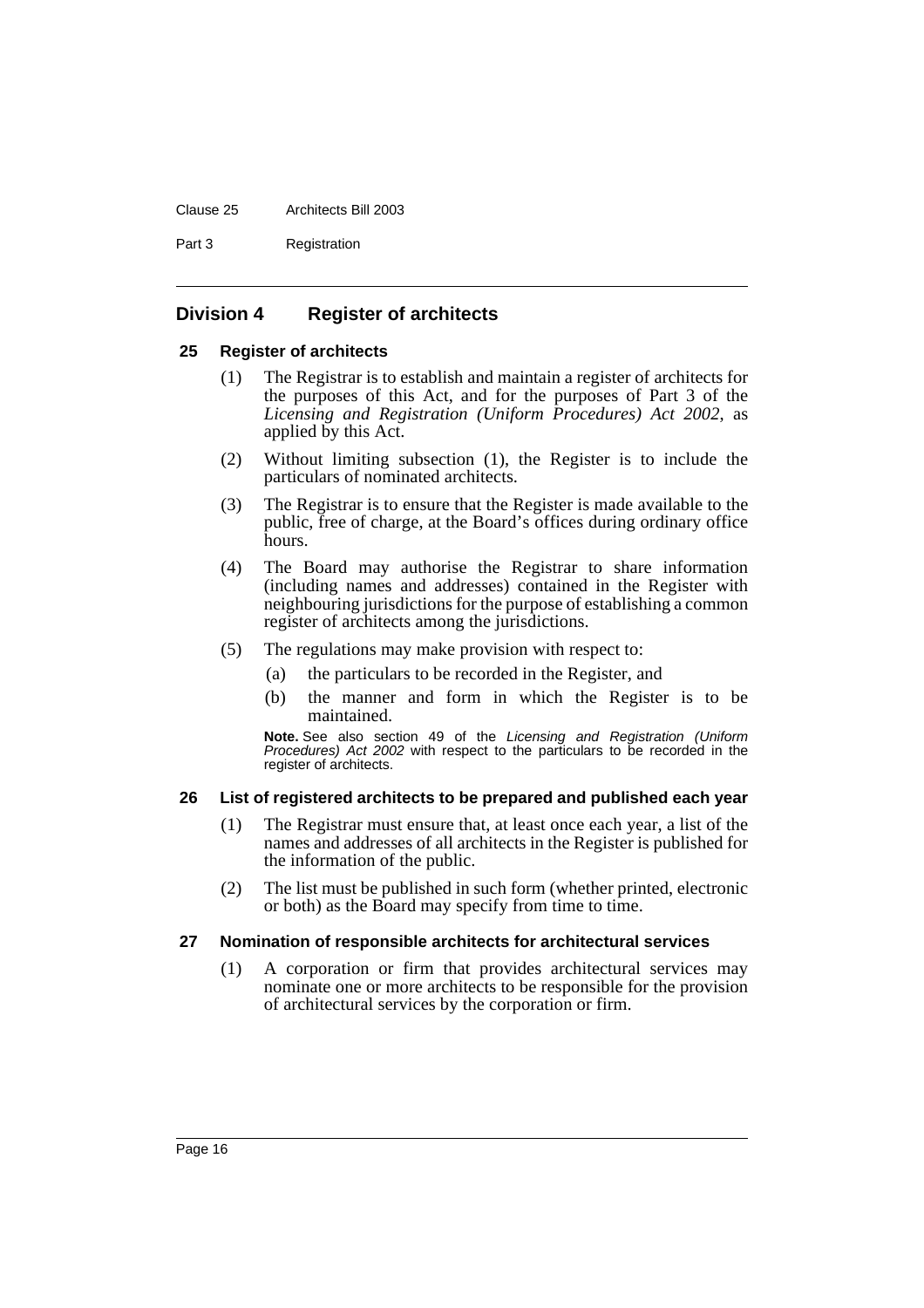Architects Bill 2003 **Clause 28** Registration **Part 3** 

- (2) A corporation or firm may nominate an architect under subsection (1) only if:
	- (a) the architect is a director or member of the governing body of the corporation or firm, is a partner in the firm or is otherwise concerned in the management of the corporation or firm, or
	- (b) the architect is an employee of the corporation or firm.
- (3) A nomination for the purposes of this section and any revocation or amendment of such a nomination is to be made to the Board in a form approved by the Board and must be accompanied by any approved fee.

# <span id="page-21-0"></span>**28 Annual registration fees**

- (1) An architect must, on or before 31 March of each year following the year in which the architect was first registered, pay to the Board the approved fee for annual registration.
- (2) The Board must cause an architect's name to be removed from the Register if the architect has failed to pay the approved fee for annual registration by the due date.
- (3) A person whose name has been removed from the Register for failure to pay the approved fee for annual registration is entitled to re-registration if the person pays to the Board any unpaid annual registration fee or fees together with any approved fee for late payment.
- (4) The entitlement to re-registration is an entitlement to registration on the same terms and subject to the same conditions (if any) as applied to the person's registration immediately before the removal of the person's name from the Register.
- (5) A person registered pursuant to an entitlement to re-registration under this section is taken to have been so registered on and from the day the person's name was removed from the Register or on and from such later day as the Board determines and notifies to the person. However, nothing in this subsection affects any proceedings for an offence instituted against the person before the person was entitled to be re-registered.
- (6) Nothing in this section requires the Board to re-register a person if the Board is satisfied that the person would not be entitled to be registered as an architect but for this section.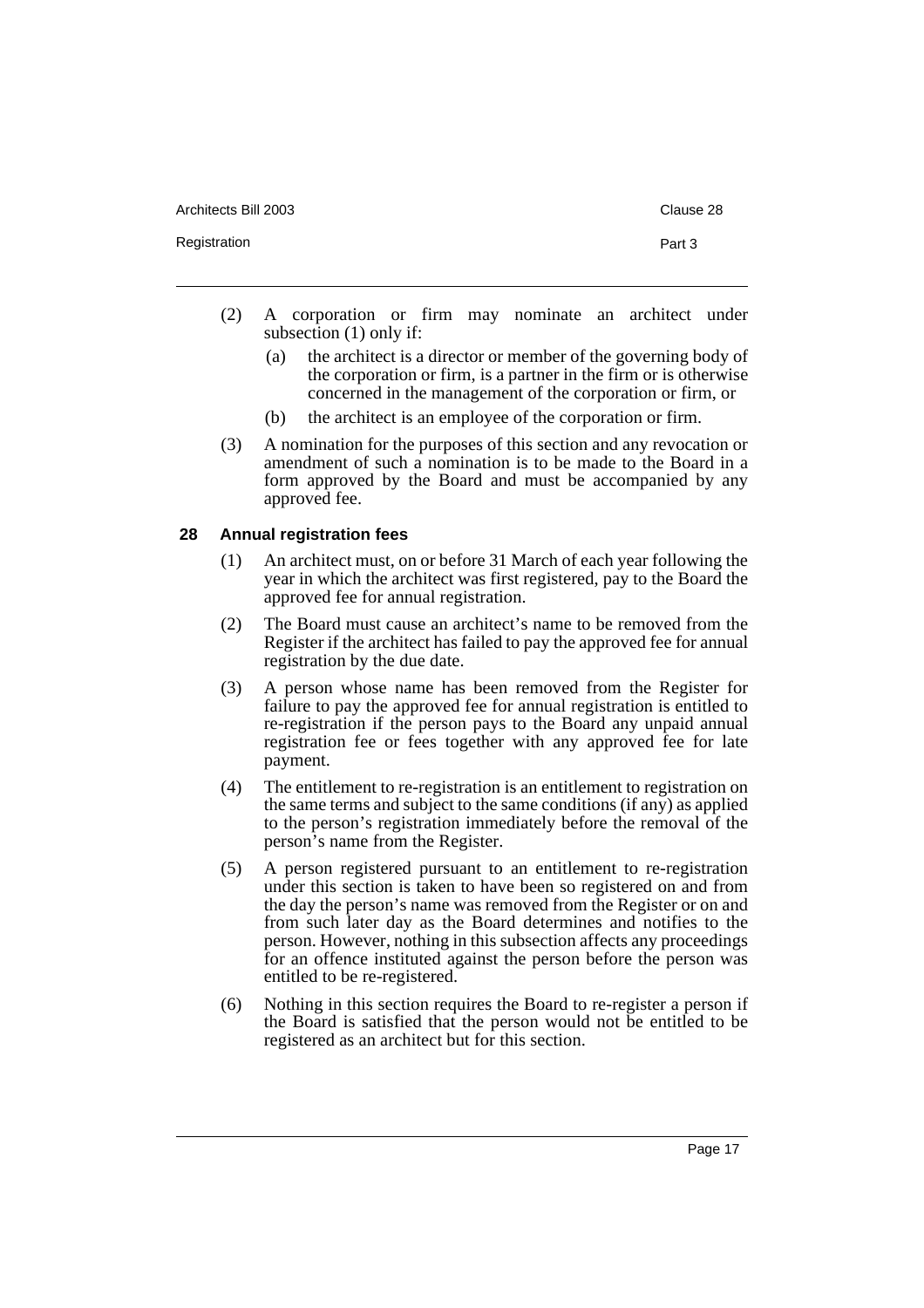#### Clause 29 Architects Bill 2003

Part 3 Registration

- (7) An entitlement to re-registration under this section does not override any other provision of this Act pursuant to which a person's name is authorised or required to be removed from the Register.
- (8) The regulations may exclude or modify the provisions of this section in their application to temporary registration.

# <span id="page-22-0"></span>**29 Change of particulars to be notified**

(1) An architect must comply with the requirements of section 53 (as applied by this Act) of the *Licensing and Registration (Uniform Procedures) Act 2002.*

Maximum penalty: 10 penalty units. **Note.** Section 53 of the Licensing and Registration (Uniform Procedures) Act 2002 makes it a condition of registration for registered persons to provide information regarding changes to their particulars.

(2) If a nominated architect ceases to be responsible for the provision of architectural services by the corporation or firm concerned, the corporation or firm must notify the Board of that fact within 7 days of that cessation.

Maximum penalty: 50 penalty units.

# <span id="page-22-1"></span>**30 Evidentiary certificates**

A certificate:

- (a) that is signed by the Registrar, and
- (b) that certifies that, on a specified date or during a specified period, the particulars contained in the Register as to specified matters were as so specified,

is admissible in any proceedings and is evidence of the matters so certified.

**Note.** See also section 55 of the Licensing and Registration (Uniform Procedures) Act 2002 with respect to evidentiary certificates.

# <span id="page-22-2"></span>**Division 5 Review of registration decisions**

# <span id="page-22-3"></span>**31 Tribunal may review certain registration decisions**

- (1) A person may apply to the Tribunal for a review of any of the following decisions of the Board under this Part:
	- (a) a decision to refuse the person full registration as an architect,
	- (b) a decision to impose conditions on the full registration of the person,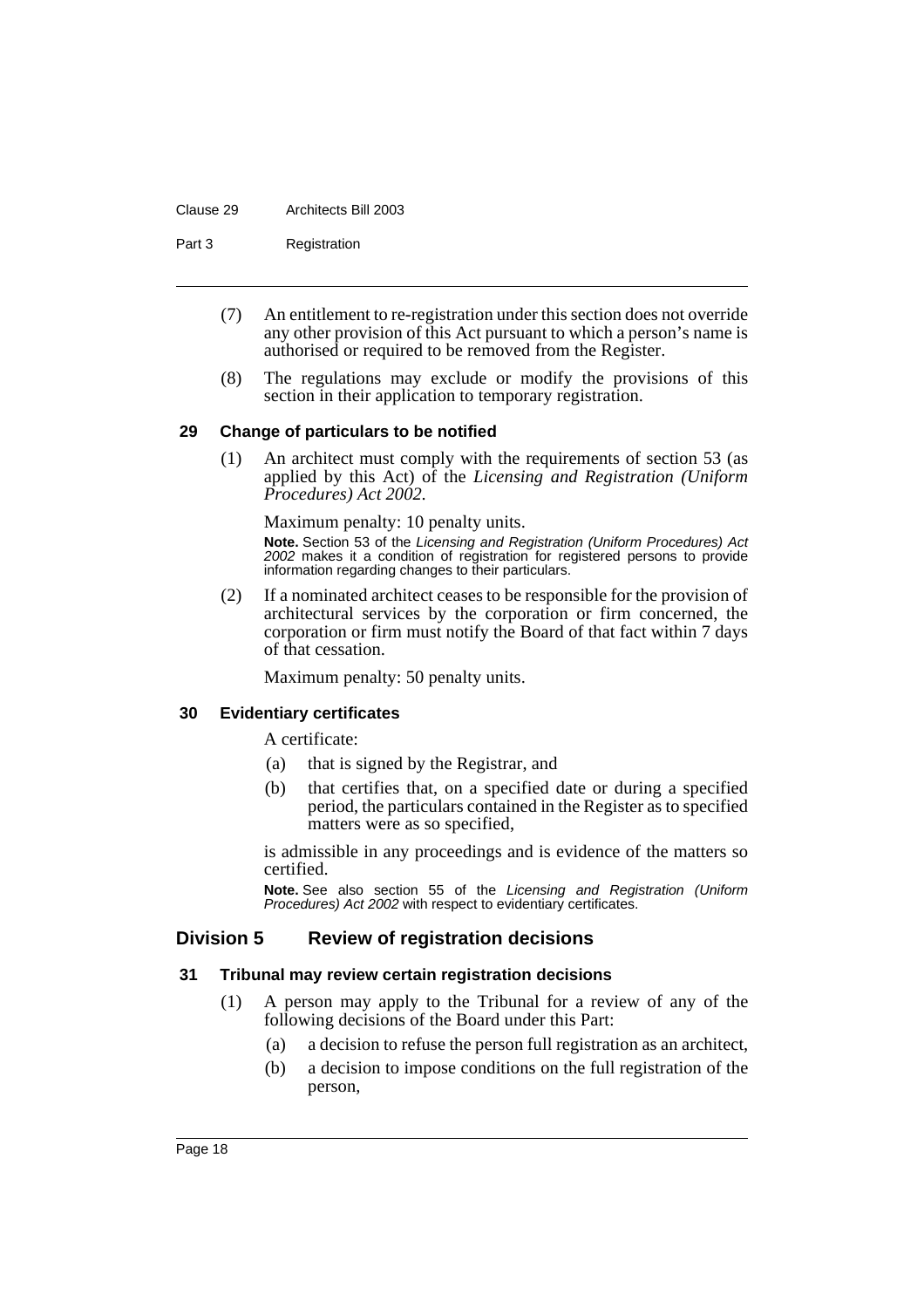Architects Bill 2003 Clause 31

Registration **Part 3** 

- (c) a decision to remove the person's name from the Register.
- (2) Despite subsection (1), a person is not entitled to apply to the Tribunal for a review of a decision of the Board refusing to register the person as an architect if registration was refused on the ground that the person had failed to pass an examination that the person was required to pass under this Part.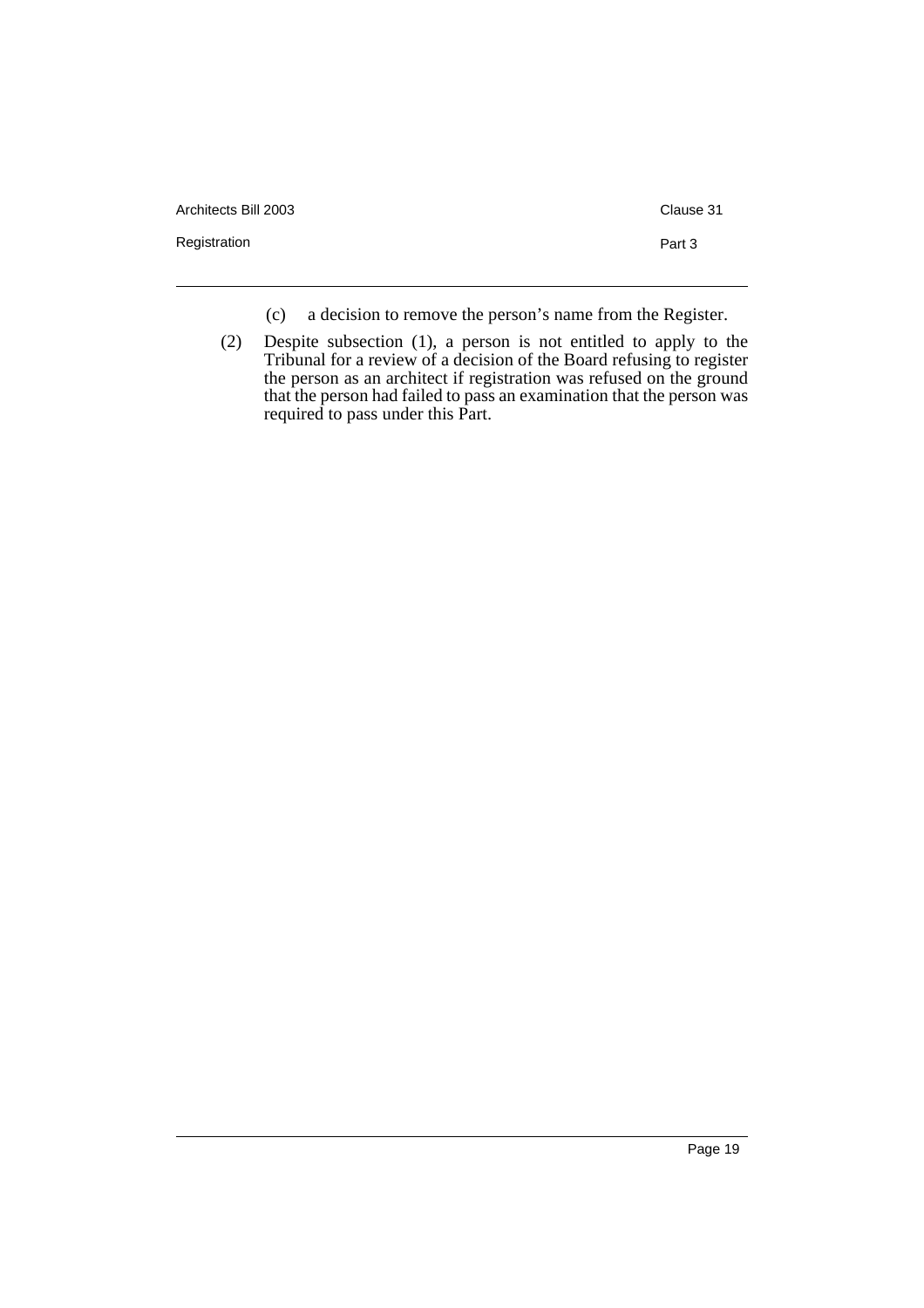#### Clause 32 Architects Bill 2003

Part 4 Complaints and disciplinary proceedings

# <span id="page-24-0"></span>**Part 4 Complaints and disciplinary proceedings**

# <span id="page-24-1"></span>**Division 1** Interpretation

#### <span id="page-24-2"></span>**32 Definitions**

In this Part:

*complainant* means a person who makes a complaint.

*complaint* means a complaint made under this Part.

*disciplinary finding* means a finding of unsatisfactory professional conduct or professional misconduct.

#### *professional misconduct* means:

- (a) unsatisfactory professional conduct of a sufficiently serious nature to justify the suspension of an architect or the cancellation of an architect's registration, or
- (b) any other conduct that is declared by the regulations to be professional misconduct for the purposes of this Act.

*unsatisfactory professional conduct* means any of the following:

- (a) any contravention by the architect of the conditions of the architect's registration,
- (b) a failure by the architect to comply with a provision of any code of professional conduct established by the regulations and in effect under section 7,
- (c) any failure without reasonable excuse by the architect to comply with a direction, order or requirement of the Board, Tribunal or Supreme Court,
- (d) any failure without reasonable excuse by the architect to properly supervise the provision of architectural services by an architect corporation or architect firm while the architect is a nominated architect responsible for the provision of those services,
- (e) any failure by the architect to comply with the applicable requirements of the *Licensing and Registration (Uniform Procedures) Act 2002*,
- (f) any contravention by the architect of this Act or the regulations,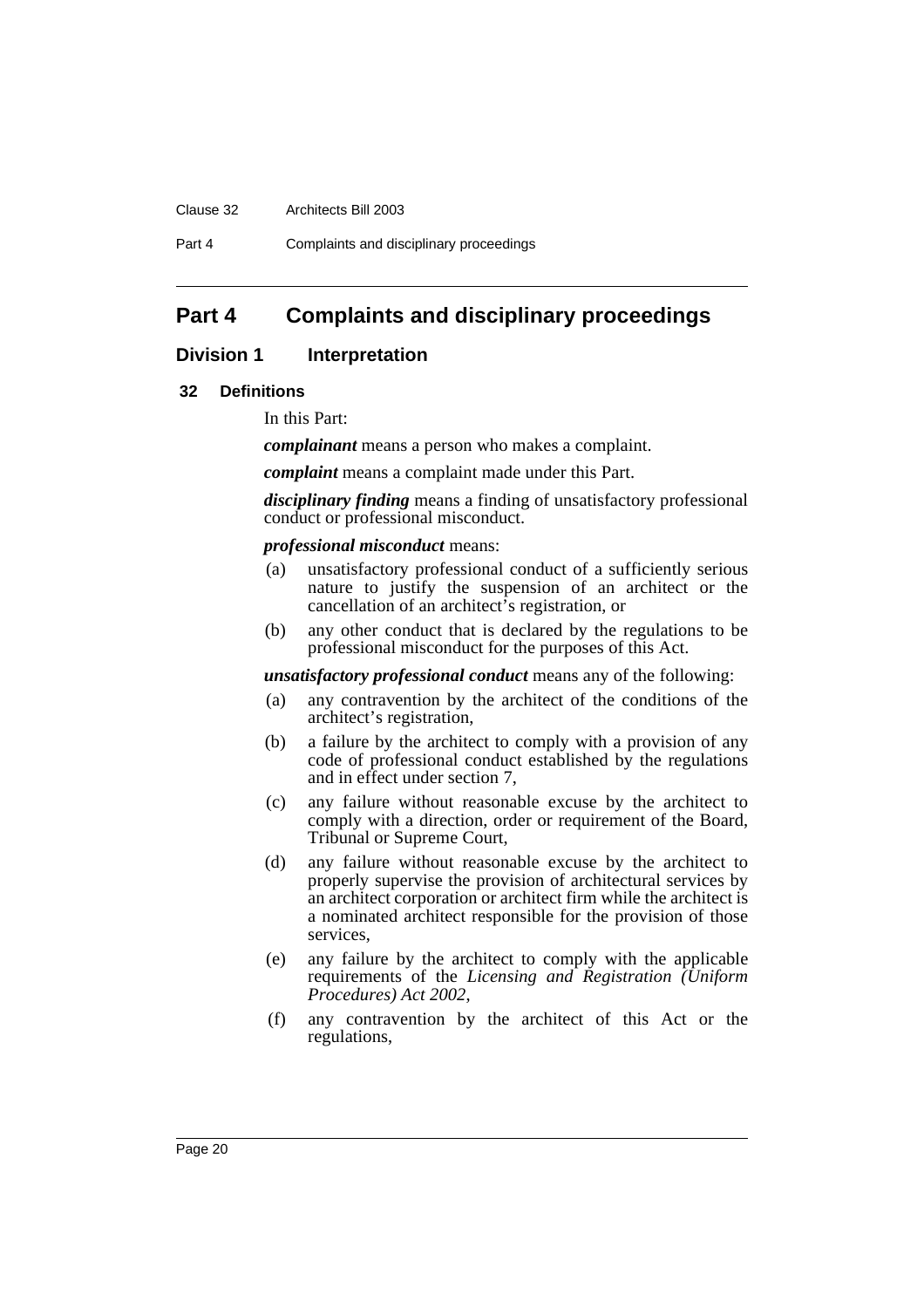Architects Bill 2003 **Clause 33** 

- (g) any conduct of the architect that demonstrates that the architect is not a fit and proper person to be registered as an architect,
- (h) any other conduct of the architect that demonstrates incompetence, or a lack of adequate knowledge, skill, judgment or care in the practice of architecture,
- (i) any other improper or unethical conduct of the architect in the course of the practice of architecture,
- (j) any conduct that is declared by the regulations to be unsatisfactory professional conduct for the purposes of this Act.

### <span id="page-25-0"></span>**33 Application of Part**

- (1) If an architect has died:
	- (a) a person cannot make a complaint against the architect, and
	- (b) the Board is not to investigate (or continue to investigate) a complaint made against the architect or to make an application to the Tribunal for a disciplinary finding, and
	- (c) the Tribunal is not to determine an application for a disciplinary finding against the architect.
- (2) A complaint about an architect may be made and dealt with even though the architect has ceased to be registered. For that purpose, a reference in this Part to an architect includes a reference to a person who has ceased to be registered or whose registration is suspended.
- (3) Despite subsection (2), the Board or the Tribunal may decide not to investigate a complaint or determine an application (or may decide to terminate an investigation or application) if the person to whom the complaint or application relates has ceased to be registered.

# <span id="page-25-1"></span>**Division 2 Complaints**

# <span id="page-25-2"></span>**34 Persons who may make complaints**

- (1) Any person (including the Board) may make a complaint against an architect in respect of the architect's conduct as an architect.
- (2) Complaints (other than complaints made by the Board) are to be made to the Board and are to be lodged with the Registrar.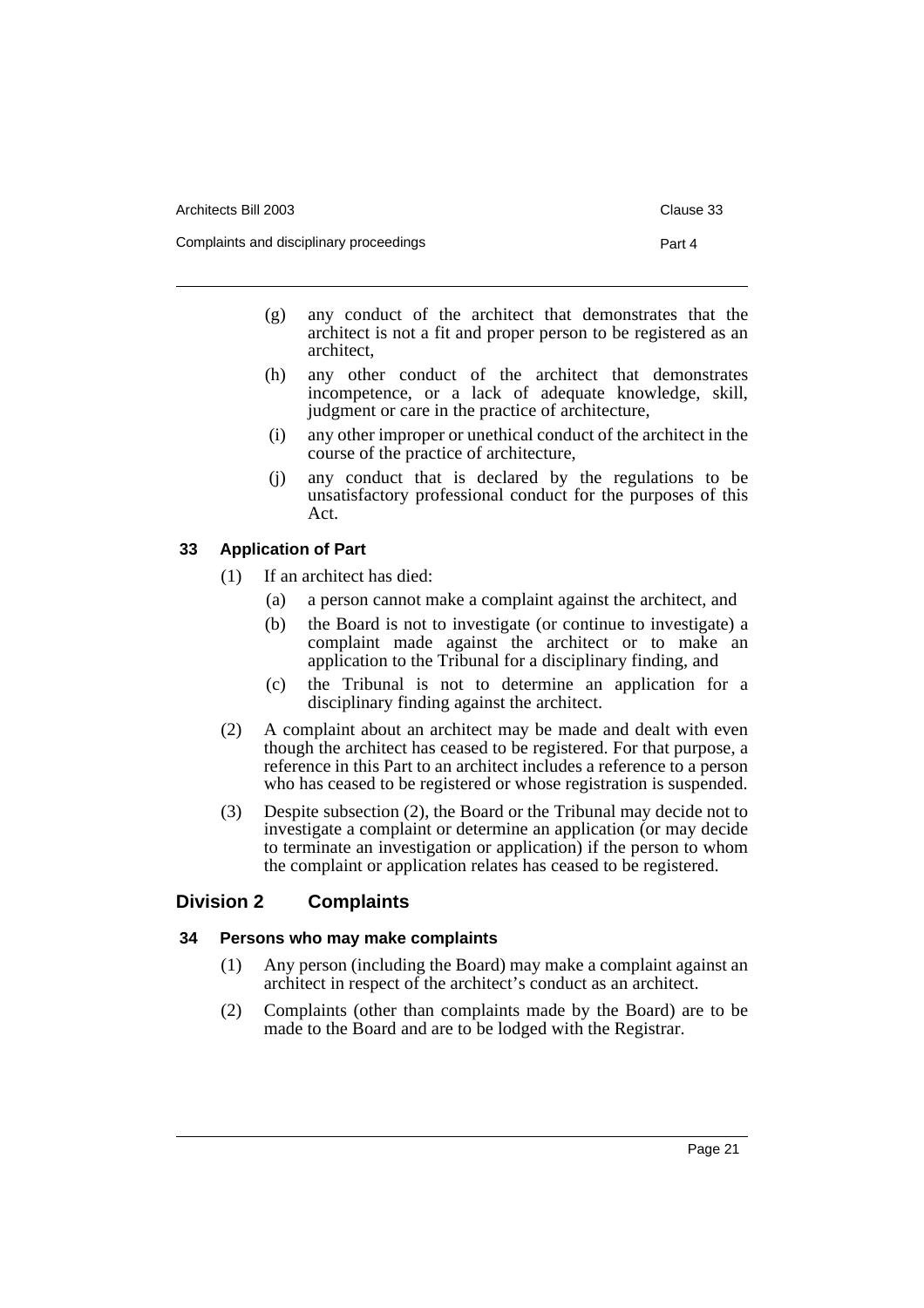Clause 35 Architects Bill 2003

Part 4 Complaints and disciplinary proceedings

(3) The Board may direct the Registrar to provide reasonable assistance in making a complaint to a person, or a person belonging to a class of persons, specified by the Board from time to time.

# <span id="page-26-0"></span>**35 Withdrawal of complaint**

A complaint may be withdrawn by the complainant at any time.

# <span id="page-26-1"></span>**36 Form of complaint**

- (1) A complaint must be in writing, must identify the complainant and must contain particulars of the allegations on which it is founded.
- (2) A complaint must be verified by statutory declaration unless the complaint is made by:
	- (a) the Board, or
	- (b) a judicial officer within the meaning of the *Judicial Officers Act 1986*, or
	- (c) the Minister, or
	- (d) the Director-General of the Department of Commerce, or
	- (e) the Consumer, Trader and Tenancy Tribunal (or a member of that Tribunal), or
	- (f) a person or body (or a person or body belonging to a class of persons or bodies) prescribed by the regulations.
- (3) The Board may consider and investigate a complaint even if it does not comply with the requirements of this section (except the requirement that it identify the complainant) but must not proceed to deal with the complaint under this Part until they are complied with.
- (4) The Board may require the complainant to provide further particulars of a complaint.

# <span id="page-26-2"></span>**37 Power to dismiss certain complaints**

- (1) The Board may dismiss a complaint if the Board is satisfied that the complaint:
	- (a) is frivolous or vexatious or otherwise lacking in merit, or
	- (b) is a complaint in respect of a matter that has already been dealt with as a complaint under this Part, or
	- (c) is trivial in nature.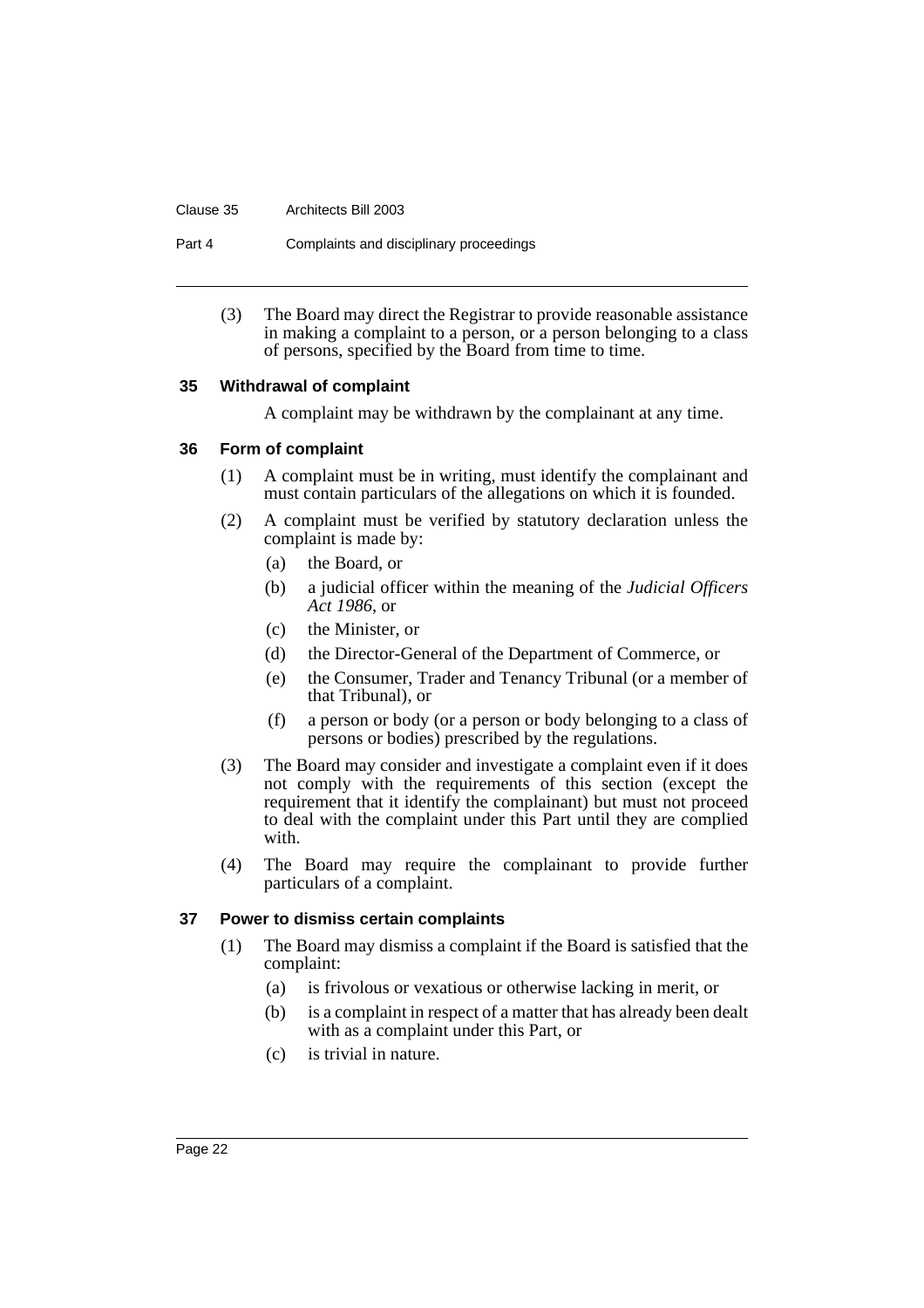| Architects Bill 2003                    | Clause 38 |
|-----------------------------------------|-----------|
| Complaints and disciplinary proceedings | Part 4    |
|                                         |           |

- (2) The Board may dismiss a complaint under this section without having investigated the complaint under this Part, or following an investigation of the complaint under this Part. The Board is not required to investigate a complaint that has been dismissed under this section.
- (3) The Board is to notify the architect and complainant concerned of the dismissal of a complaint under this section.
- (4) If the Board dismisses a complaint under this section, the Board may also issue a caution to the architect against whom the complaint was made in respect of the matter complained of.
- (5) A person who makes a complaint or the architect against whom a complaint is made may apply to the Tribunal for a review of a decision of the Board to dismiss the complaint under this section.

# <span id="page-27-0"></span>**38 Board to notify person against whom complaint is made**

- (1) Written notice of the making of a complaint, the nature of the complaint and the identity of the complainant is to be given by the Board to the architect against whom the complaint is made, as soon as practicable after the complaint is made.
- (2) Any such notice must invite the architect to make, within such period (being at least 7 days) as the Board specifies in the notice, such representations to the Board with respect to the complaint as the architect thinks fit.
- (3) Notice is not required to be given if the giving of the notice will or is likely to:
	- (a) prejudice the investigation of the complaint, or
	- (b) place the health or safety of a person at risk, or
	- (c) place the complainant or another person at risk of intimidation or harassment.

# <span id="page-27-1"></span>**39 Board to investigate complaints**

- (1) The Board must, subject to this Part, conduct an investigation into each complaint made under this Part.
- (2) The Board may deal with one or more complaints about an architect in an investigation.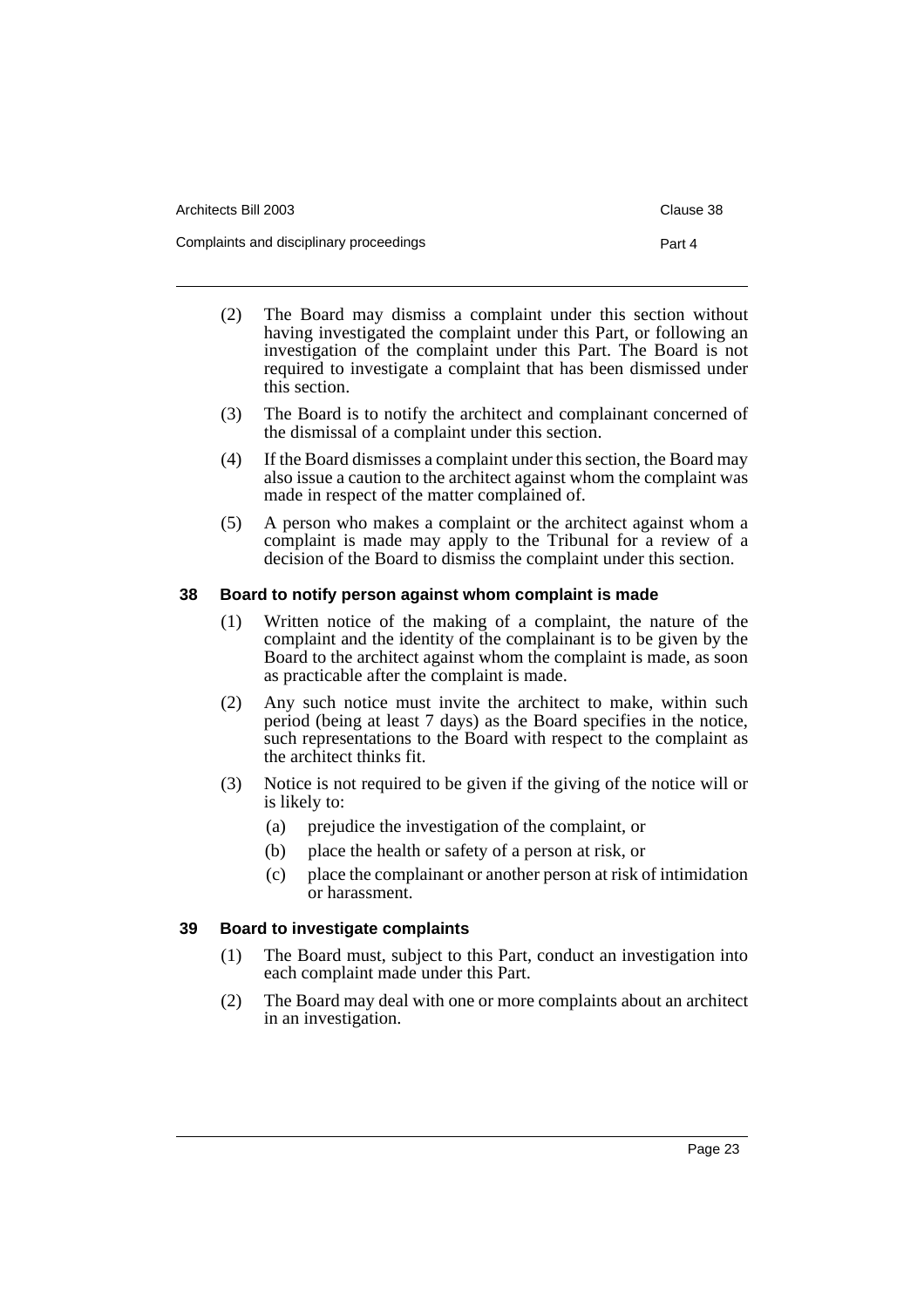#### Clause 40 Architects Bill 2003

Part 4 Complaints and disciplinary proceedings

- (3) If during an investigation of any one or more complaints it appears to the Board that there is a matter in respect of which another complaint could have been made against the architect concerned, the Board may deal with the matter in its investigation as if a complaint had been made about the matter.
- (4) For the purposes of subsection (3), the Board may deal with a matter that could have been the subject of another complaint:
	- (a) whether that complaint could have been made instead of or in addition to any complaint that was in fact made, and
	- (b) whether or not that complaint could have been made by the same complainant.
- (5) The Board may dismiss any complaint without investigation if further particulars of the complaint are not given, or the complaint or the further particulars are not verified, as required by the Board.

#### <span id="page-28-0"></span>**40 Proceedings before Board in respect of complaints**

- (1) For the purposes of investigating or determining a complaint, the Board is not bound to observe the rules of evidence but may inform itself of any matter in such manner as it thinks fit.
- (2) Without limiting subsection (1), the Board may meet separately or jointly with the complainant and architect concerned in an attempt to resolve any issue raised by the complaint if it considers the complaint may be resolved expeditiously by doing so.
- (3) The Board may be assisted by any person that it considers has relevant expertise in mediation or alternative dispute resolution in any such attempt to resolve a complaint.
- (4) Nothing in subsection (2) or (3) operates to prejudice the rights of the complainant or architect concerned.

#### <span id="page-28-1"></span>**41 Powers of Board in investigation in respect of architects**

- (1) For the purpose of investigating or determining any complaint, the Board may, by notice served on any architect, require the architect to do any one or more of the following:
	- (a) provide written information, by the date specified in the notice, and to verify the information by statutory declaration,
	- (b) produce, at a time and place specified in the notice, any document (or a copy of any document) specified in the notice,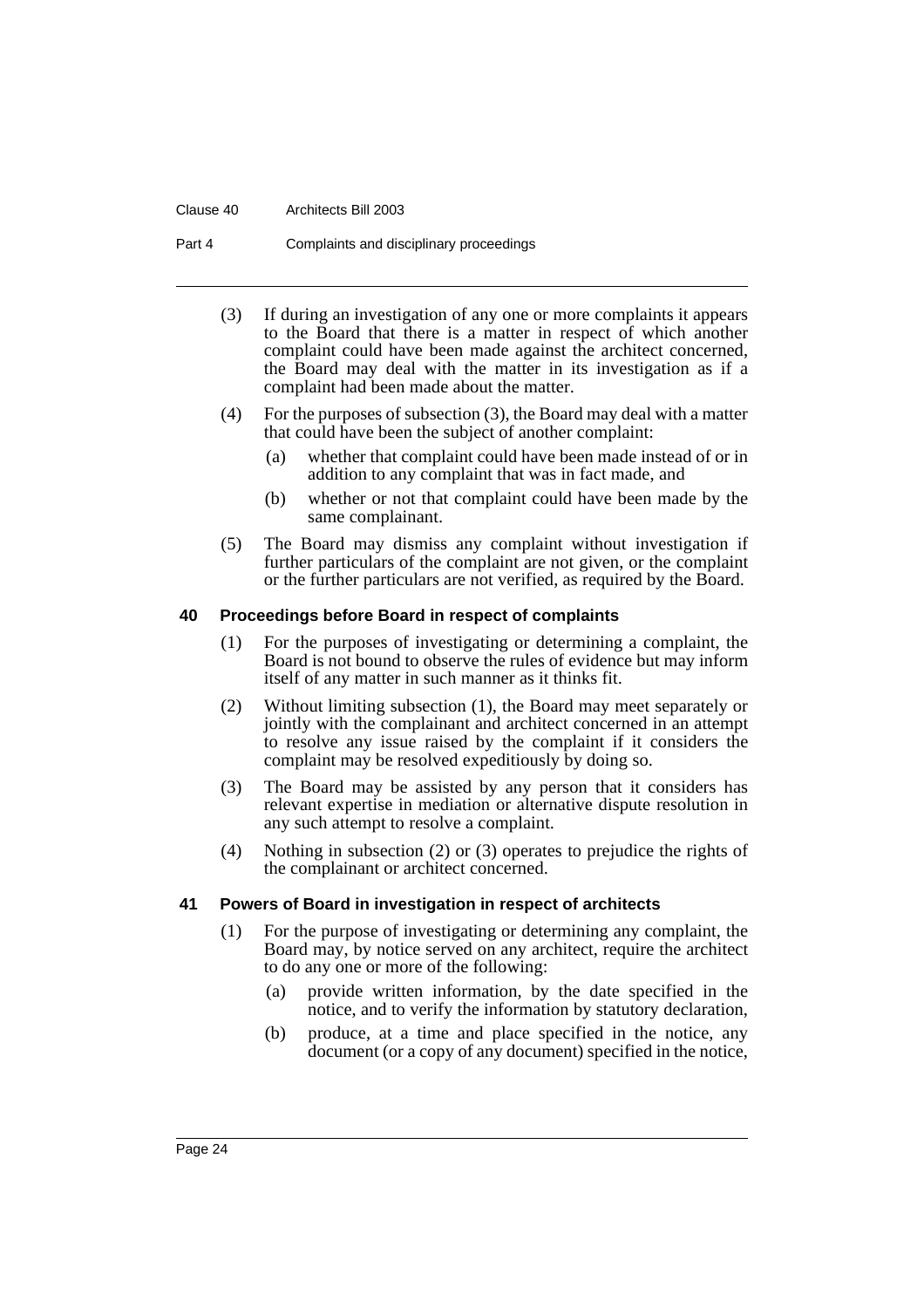| Architects Bill 2003                    | Clause 42 |
|-----------------------------------------|-----------|
| Complaints and disciplinary proceedings | Part 4    |

- (c) otherwise assist in, or co-operate with, the investigation of the complaint in the specified manner.
- (2) The Board may inspect any document produced before the Board under this section and may retain it for such period as the Board thinks necessary for the purposes of an investigation in relation to which it is produced. The Board may make copies of the document or any part of the document.

### <span id="page-29-0"></span>**42 Power to summon witnesses and take evidence**

- (1) For the purposes of investigating or determining a complaint, the President or Deputy President may summon a person to appear before it to give evidence and to produce such documents (if any) as may be referred to in the summons.
- (2) The person presiding at a meeting of the Board concerning a complaint may require a person appearing before the Board in respect of the investigation or determination of a complaint to produce a document.
- (3) The Board may, in proceedings before it in respect of a complaint, take evidence on oath or affirmation and, for that purpose, a member of the Board:
	- (a) may require a person appearing in the proceedings to give evidence either to take an oath or to make an affirmation in a form approved by the person presiding, and
	- (b) may administer an oath to or take an affirmation from a person so appearing in the proceedings.
- (4) A person served with a summons to appear in any such proceedings and to give evidence must not, without reasonable excuse:
	- (a) fail to attend as required by the summons, or
	- (b) fail to attend from day to day unless excused, or released from further attendance, by the Board.

Maximum penalty: 20 penalty units.

- (5) A person appearing in proceedings before the Board in respect of a complaint to give evidence must not, without reasonable excuse:
	- (a) when required to be sworn or to affirm—fail to comply with the requirement, or
	- (b) fail to answer a question that the person is required to answer by the person presiding, or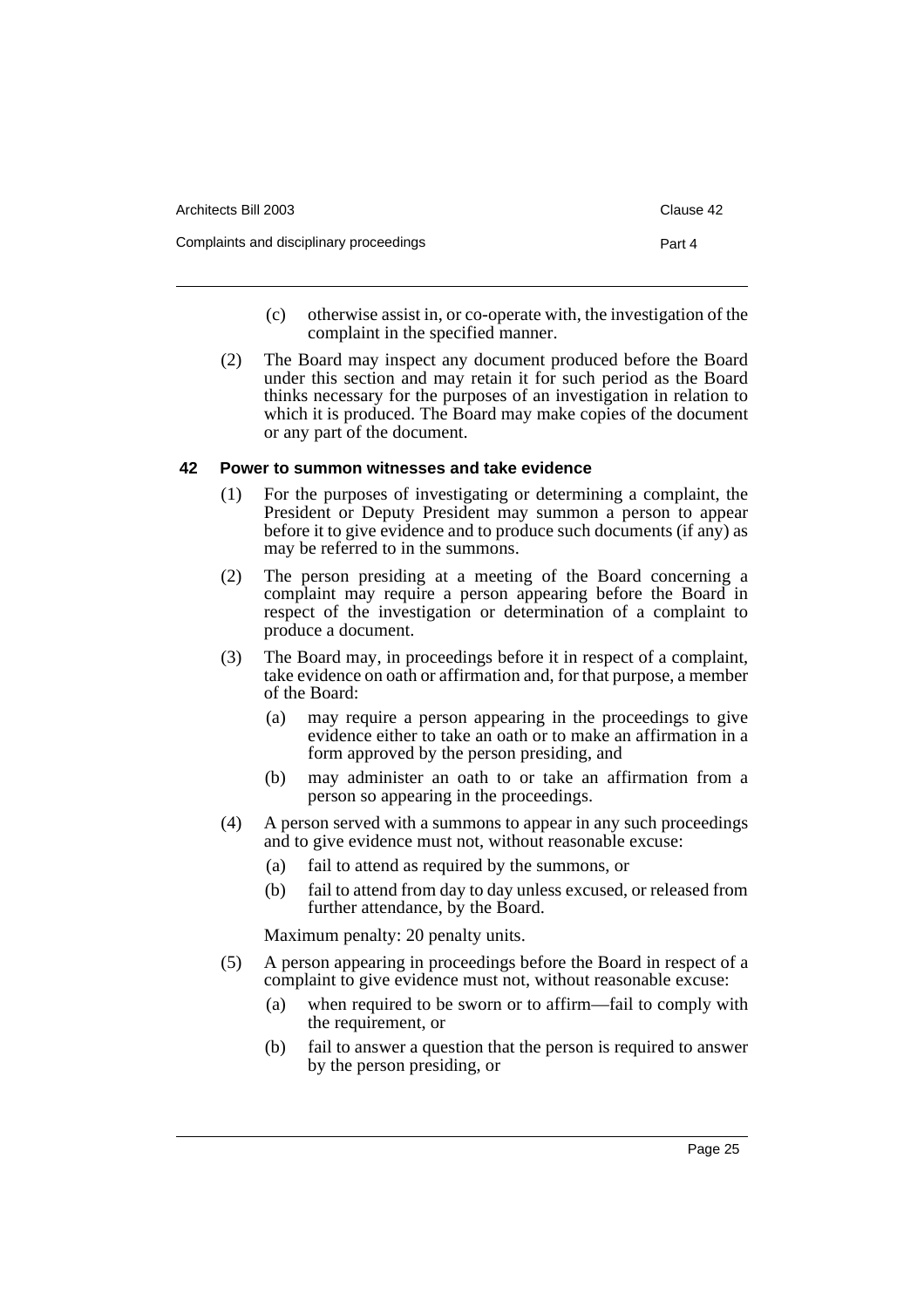#### Clause 43 Architects Bill 2003

Part 4 Complaints and disciplinary proceedings

(c) fail to produce a document that the person is required to produce by this section.

Maximum penalty: 20 penalty units.

(6) In this section, a reference to a person presiding at a meeting of the Board includes a reference to a person presiding at a meeting of a committee established under section 62 exercising functions in relation to a complaint.

#### <span id="page-30-0"></span>**43 Decision after investigation of complaint**

- (1) After the Board has completed an investigation into a complaint against an architect, the complaint is to be dealt with in accordance with this section.
- (2) The Board may apply to the Tribunal for a disciplinary finding against an architect under Division 3 if it is satisfied that the architect is guilty of unsatisfactory professional conduct or it may instead exercise the functions conferred on it by subsection (4).
- (3) However, the Board must apply to the Tribunal for a disciplinary finding against an architect under Division 3 if it is satisfied that the architect is guilty of professional misconduct.
- (4) If the Board is satisfied that the architect is guilty of unsatisfactory professional conduct (but not professional misconduct), the Board may take any one or more of the following actions:
	- (a) caution or reprimand the architect,
	- (b) order the withholding or refunding of part or all of the payment for the architectural services that are the subject of the complaint,
	- (c) direct that such conditions relating to the architect's practice of architecture as it considers appropriate be imposed on the architect's registration,
	- (d) order that the person complete any educational course or courses specified by the Board,
	- (e) order that the person report on his or her architectural practice at specified times, in a specified manner and to specified persons,
	- (f) order that the person seek and take advice, in relation to the management of his or her architectural practice, from a specified person or persons,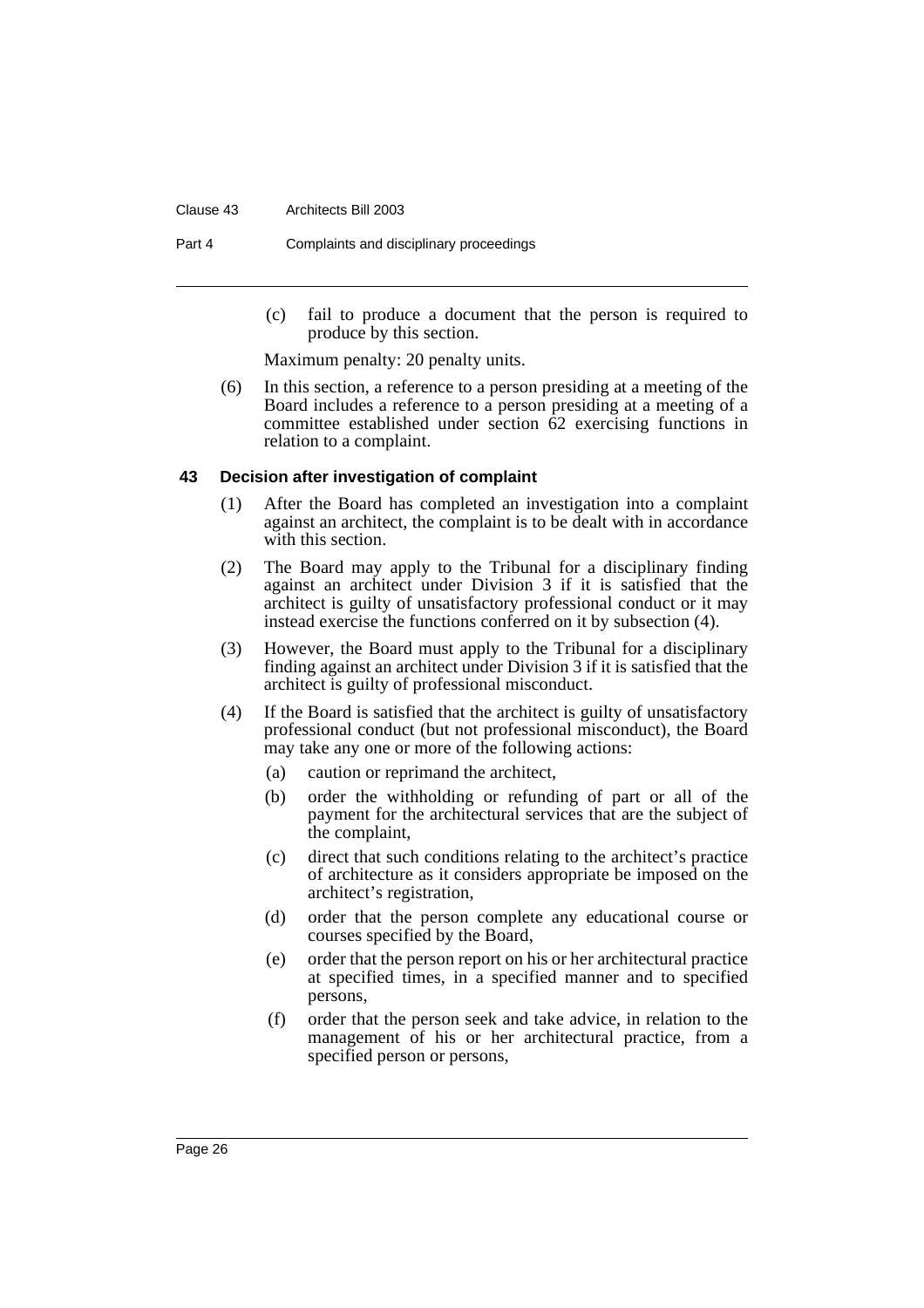| Architects Bill 2003                    | Clause 44 |
|-----------------------------------------|-----------|
| Complaints and disciplinary proceedings | Part 4    |

- (g) order the architect to pay a fine of an amount not exceeding 15 penalty units.
- (5) Action is not to be taken under subsection (4) unless the Board:
	- (a) has caused notice of the proposed action to be given to the architect, and
	- (b) has given the architect at least 28 days within which to make written submissions to the Board in relation to the proposed action, and
	- (c) has taken any such submissions into consideration.
- (6) The Board is to dismiss the complaint against the architect if it is satisfied that the architect is not guilty of either unsatisfactory professional conduct or professional misconduct.
- (7) The Board may decline to deal with a complaint if the complainant fails to provide further particulars (including documents and other information) required by the Board.
- (8) The Board is to notify the architect of any action taken by the Board under this section.

# <span id="page-31-0"></span>**44 Person may apply to Tribunal for a review of disciplinary finding of Board**

A person in respect of whom the Board has made a disciplinary finding may apply to the Tribunal for a review of that finding and any action taken by the Board under section 43 (4).

# <span id="page-31-1"></span>**45 Delegation of Board's functions under this Part to committee**

- (1) Subject to subsection (2), the Board may delegate any of its functions under this Part (other than this power of delegation) to a committee established under section 62 that is constituted as provided by subsection (3).
- (2) If an architect or a complainant makes a written request to the Board for the complaint concerned to be investigated by a committee:
	- (a) the Board is to delegate its functions under this Part in relation to the investigation of the complaint to a committee established under section 62 that is constituted as provided by subsection (3), and
	- (b) the committee is to make recommendations to the Board in respect of the disciplinary action (if any) that would be appropriate.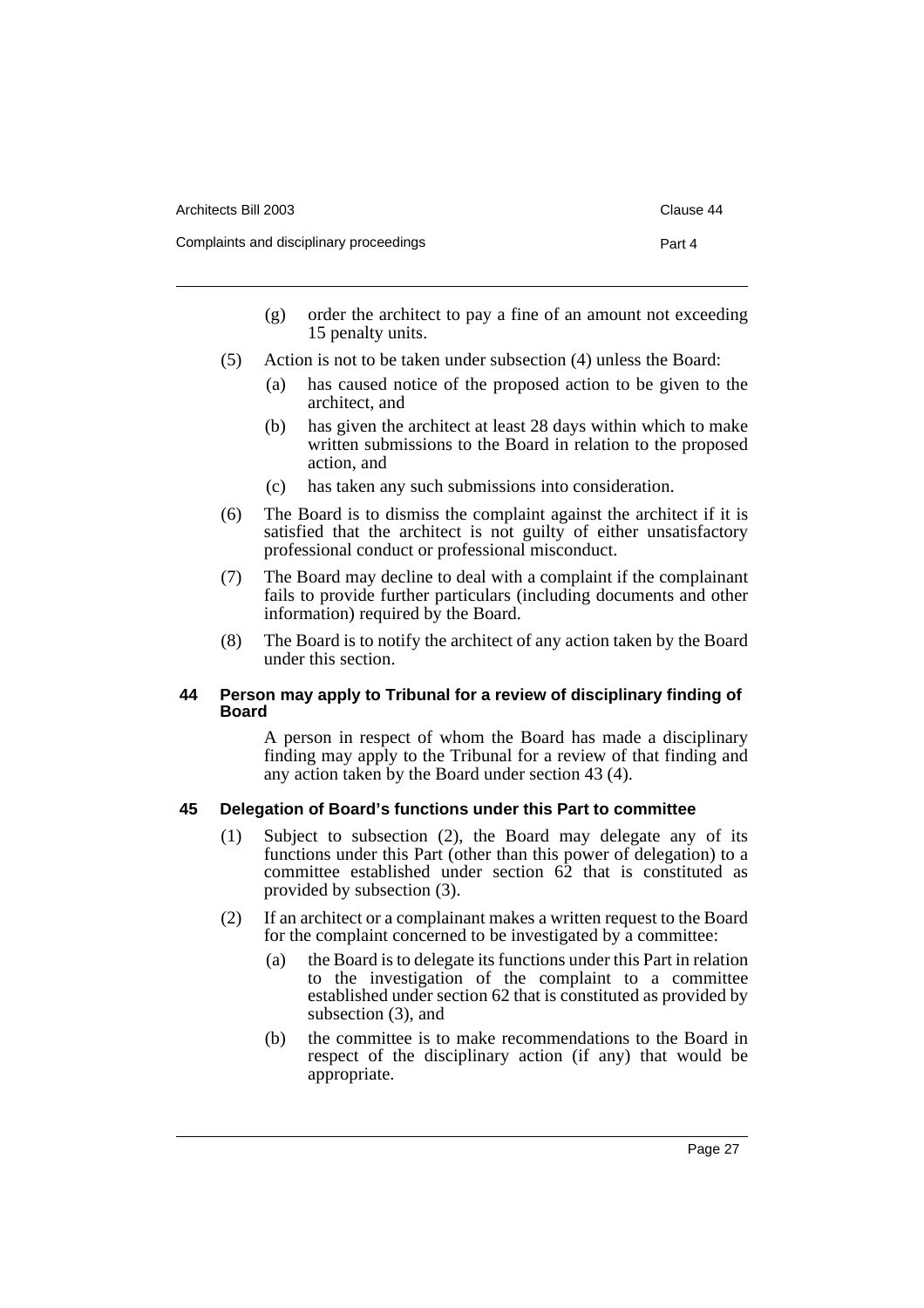#### Clause 46 Architects Bill 2003

Part 4 Complaints and disciplinary proceedings

- (3) A committee to which a function of the Board under this Part may be delegated must be constituted by 3 members of the Board, of whom:
	- (a) one must be a legal practitioner, and
	- (b) one must be an architect, and
	- (c) one must be a member who is neither a legal practitioner nor an architect.
- (4) The member referred to in subsection  $(3)$  (a) is to be the chairperson of the committee.

# <span id="page-32-0"></span>**Division 3 Applications to Tribunal for disciplinary findings**

### <span id="page-32-1"></span>**46 Board may apply to Tribunal for disciplinary finding**

The Board may apply to the Tribunal for a disciplinary finding under this Division against an architect with respect to any complaint against the architect.

#### <span id="page-32-2"></span>**47 Functions of Tribunal in applications for disciplinary findings**

- (1) If any application is made under this Division for a disciplinary finding in relation to an architect, the Tribunal is to determine whether or not the architect is guilty of unsatisfactory professional conduct or professional misconduct.
- (2) If the Tribunal finds that the architect is guilty of unsatisfactory professional conduct, the Tribunal may make any one or more of the following decisions:
	- (a) caution or reprimand the architect,
	- (b) order the withholding or refunding of part or all of the payment for the architectural services that are the subject of the complaint,
	- (c) direct that such conditions relating to the architect's practice of architecture as it considers appropriate be imposed on the architect's registration,
	- (d) order that the person complete any educational course or courses specified by the Tribunal,
	- (e) order that the person report on his or her architectural practice at specified times, in a specified manner and to specified persons,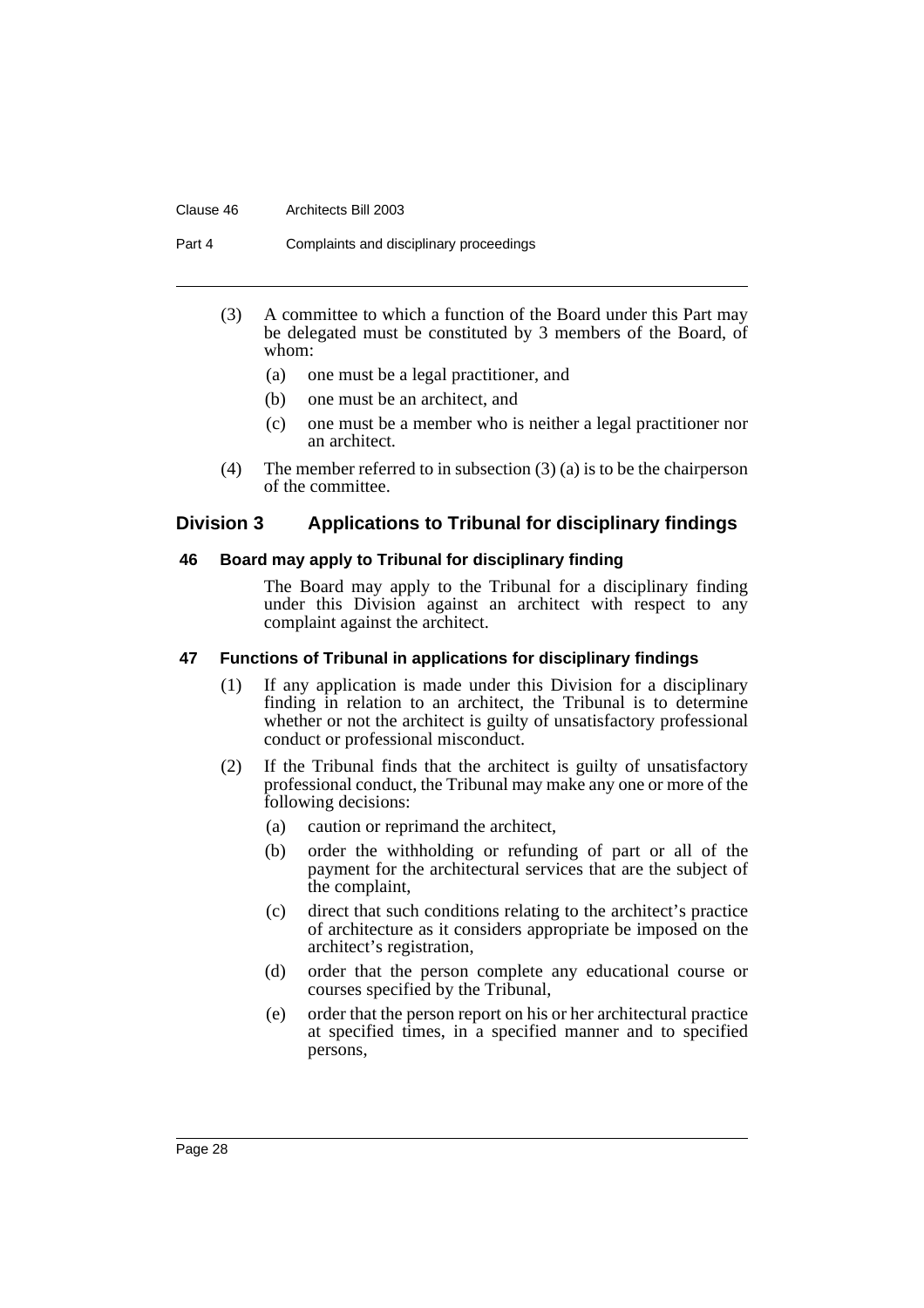| Architects Bill 2003                    | Clause 48 |
|-----------------------------------------|-----------|
| Complaints and disciplinary proceedings | Part 4    |
|                                         |           |

- (f) order that the person seek and take advice, in relation to the management of his or her architectural practice, from a specified person or persons,
- (g) order the architect to pay a fine of an amount not exceeding 200 penalty units.
- (3) If the Tribunal finds that the architect is guilty of professional misconduct, the Tribunal may (in addition to any decision made under subsection (2)):
	- (a) order the suspension of the architect's registration for such period as the Tribunal thinks fit, or
	- (b) order the cancellation of the architect's registration.
- (4) The Tribunal is to dismiss an application under this section if it finds that the architect is not guilty of unsatisfactory professional conduct or professional misconduct.
- (5) If the Tribunal orders the cancellation of the architect's registration, it may also order that the person cannot apply to be re-registered within such period (including the person's lifetime) as may be specified by the Tribunal.
- (6) If an architect's registration is suspended by the Tribunal, the Registrar is to note in the Register the suspension and its date and cause.
- (7) If the architect is not registered, an order or direction can still be given under this section but has effect only so as to prevent the person being registered unless the order is complied with or to require the conditions concerned to be imposed when the person is registered, as appropriate.

# <span id="page-33-0"></span>**48 Tribunal may award costs**

The Tribunal may award costs under section 88 of the *Administrative Decisions Tribunal Act 1997* in respect of proceedings commenced by an application under this Division.

### <span id="page-33-1"></span>**49 Appeals to Appeal Panel against decisions and orders of Tribunal under this Division**

An order or other decision made by the Tribunal under this Division may be appealed to an Appeal Panel of the Tribunal under Part 1 of Chapter 7 of the *Administrative Decisions Tribunal Act 1997* by a party to the proceedings in which the order or decision is made.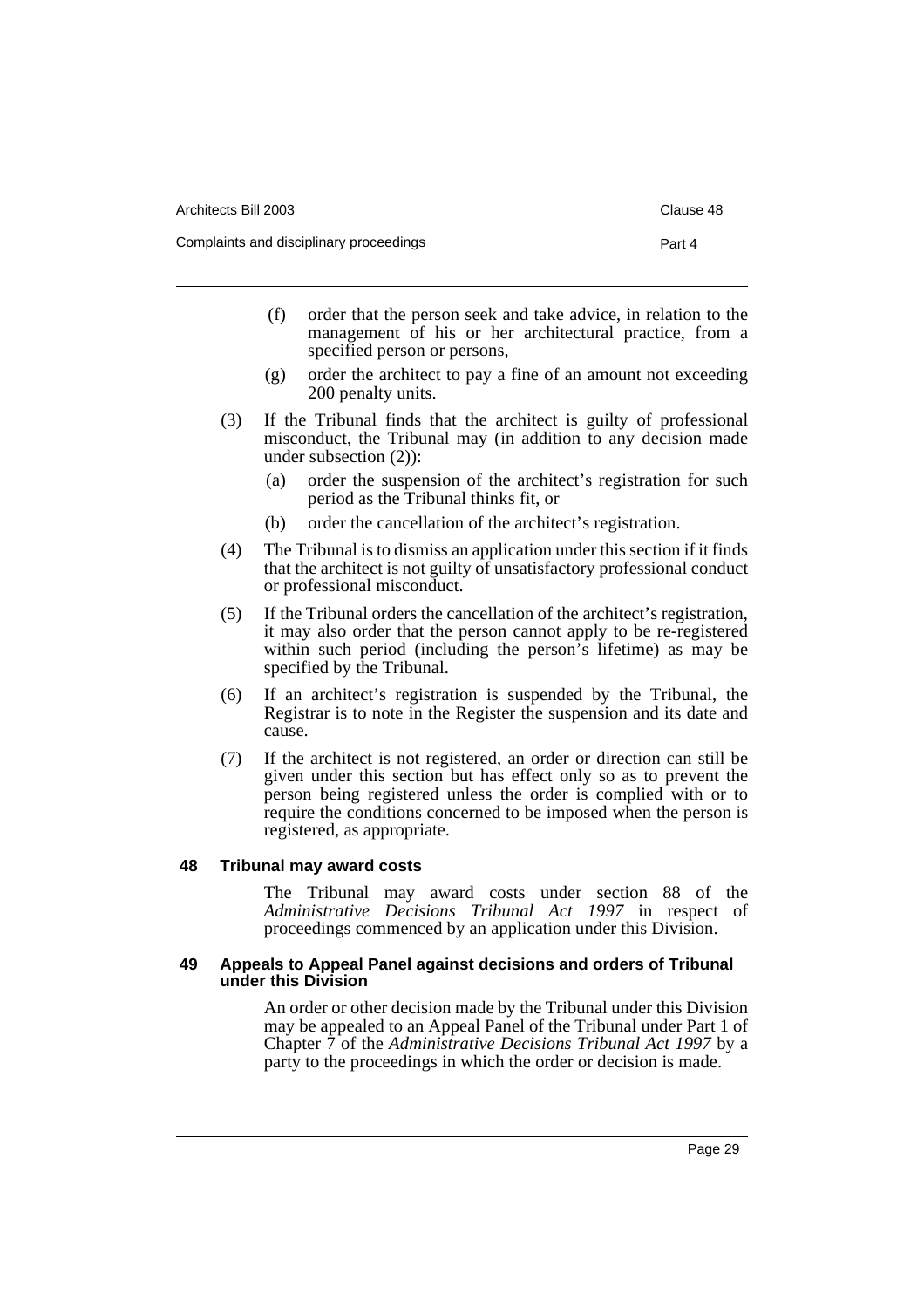#### Clause 50 Architects Bill 2003

Part 4 Complaints and disciplinary proceedings

# <span id="page-34-0"></span>**Division 4 Confidentiality issues**

### <span id="page-34-1"></span>**50 Duty of confidentiality of client communications**

- (1) An architect must comply with a requirement under this Part to answer a question or to produce information or a document despite any duty of confidentiality in respect of a communication between the architect and a client (but only if the client is the complainant or consents to its disclosure).
- (2) An architect may disclose a matter to the Board, a committee of the Board or the Tribunal in breach of any duty of confidentiality if the Board, committee or Tribunal is satisfied that it is necessary for the architect to do so to rebut an allegation in the complaint.

### <span id="page-34-2"></span>**51 Statement of reasons of Tribunal need not contain confidential information**

- (1) The Tribunal is not required to include confidential information in the statement of reasons given under section 89 or 117 of the *Administrative Decisions Tribunal Act 1997*. If a statement would be false or misleading if it did not include the confidential information, the Tribunal is not required to provide the statement.
- (2) When confidential information is not included in the statement of a decision provided to a person or the statement is not provided to a person because of subsection (1), the Tribunal must give a confidential information notice to the person.
- (3) A *confidential information notice* is a notice that indicates that confidential information is not included or that the statement will not be provided (as appropriate) and gives the reasons for this. The notice must be in writing and must be given within one month after the decision is made.
- (4) This section does not affect the power of a court to make an order for the discovery of documents or to require the giving of evidence or the production of documents to a court.
- (5) In this section:

#### *confidential information* means information that:

(a) has not previously been published or made available to the public when a written statement of a decision to which it is or may be relevant is being prepared, and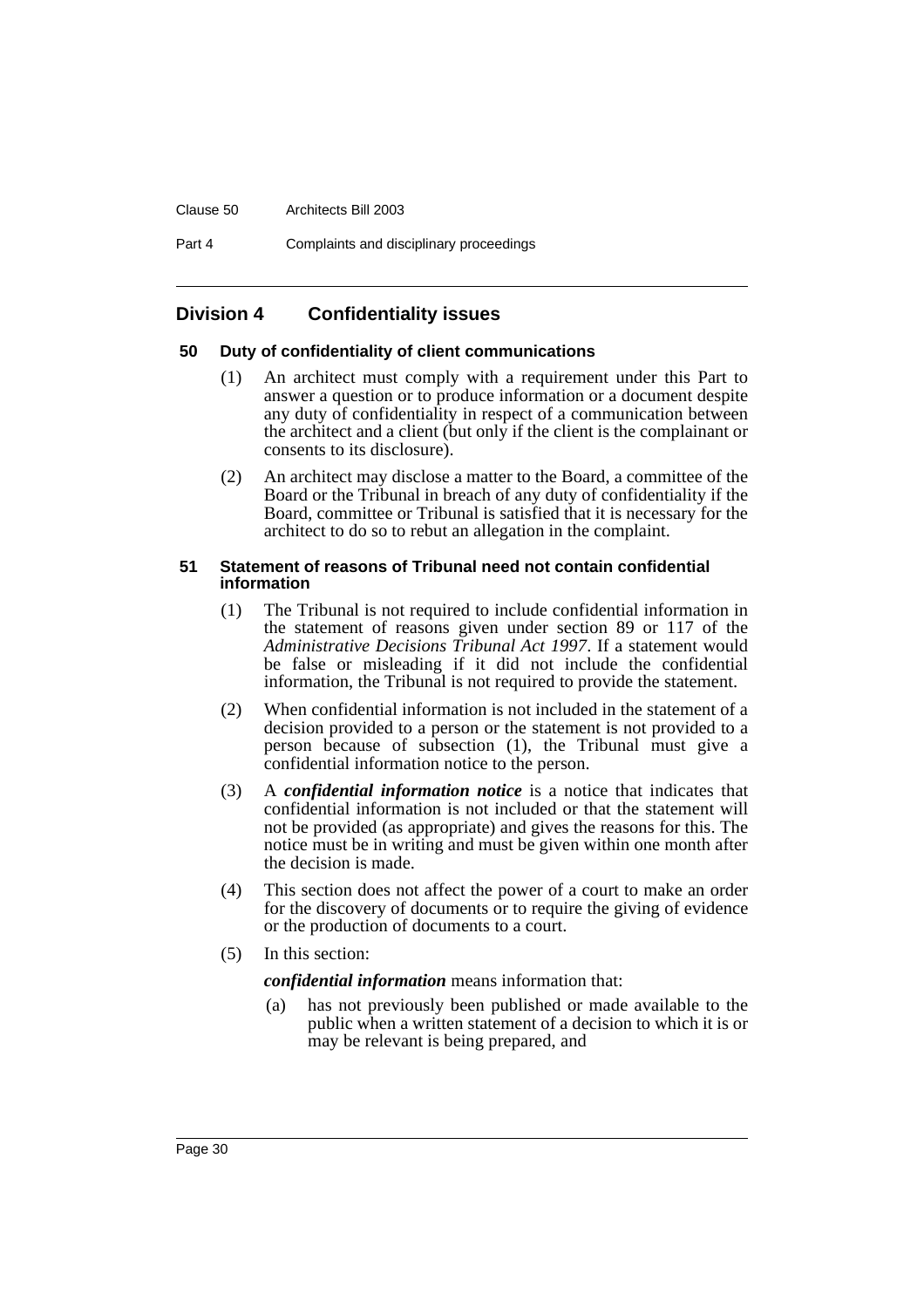| legislation of registering persons in connection with the carrying on |  |
|-----------------------------------------------------------------------|--|
| of architecture in the jurisdiction.                                  |  |

Page 31

*registration* includes the licensing, approval, admission, certification (including by way of practising certificates), or any other form of authorisation, of a person required by or under legislation for the carrying on of the practice of architecture.

*local registration authority* of a jurisdiction means the person or authority in the jurisdiction having the function conferred by

of a decision, and

- (c) is information:
	- (i) that was supplied in confidence, or
	- (ii) the publication of which would reveal a trade secret, or
	- (iii) that was provided in compliance with a duty imposed by an enactment, or
	- (iv) the provision of which by the Tribunal would be in breach of any enactment.

# <span id="page-35-0"></span>**Division 5 Co-operation with other jurisdictions in respect of disciplinary action**

# <span id="page-35-1"></span>**52 Notice of disciplinary action to other Boards**

- (1) When the registration of an architect is cancelled or suspended or any condition is imposed on the registration of an architect:
	- (a) the Board must without delay notify particulars of that action to the local registration authority of each neighbouring jurisdiction, and
	- (b) the Board may notify particulars of that action to the local registration authority of any other jurisdiction.
- (2) The Board is required or authorised to act under this section despite any law relating to secrecy or confidentiality.
- (3) This section does not affect any obligation or power to provide information under the *Mutual Recognition Act 1992* of the Commonwealth or the *Trans-Tasman Mutual Recognition Act 1997* of the Commonwealth.
- (4) In this section:

(b) relates to the personal or business affairs of a person, other than a person to whom the Tribunal is required (or would, but for subsection (1), be required) to provide a written statement

- -
	-
	-
	-

Architects Bill 2003 **Clause 52**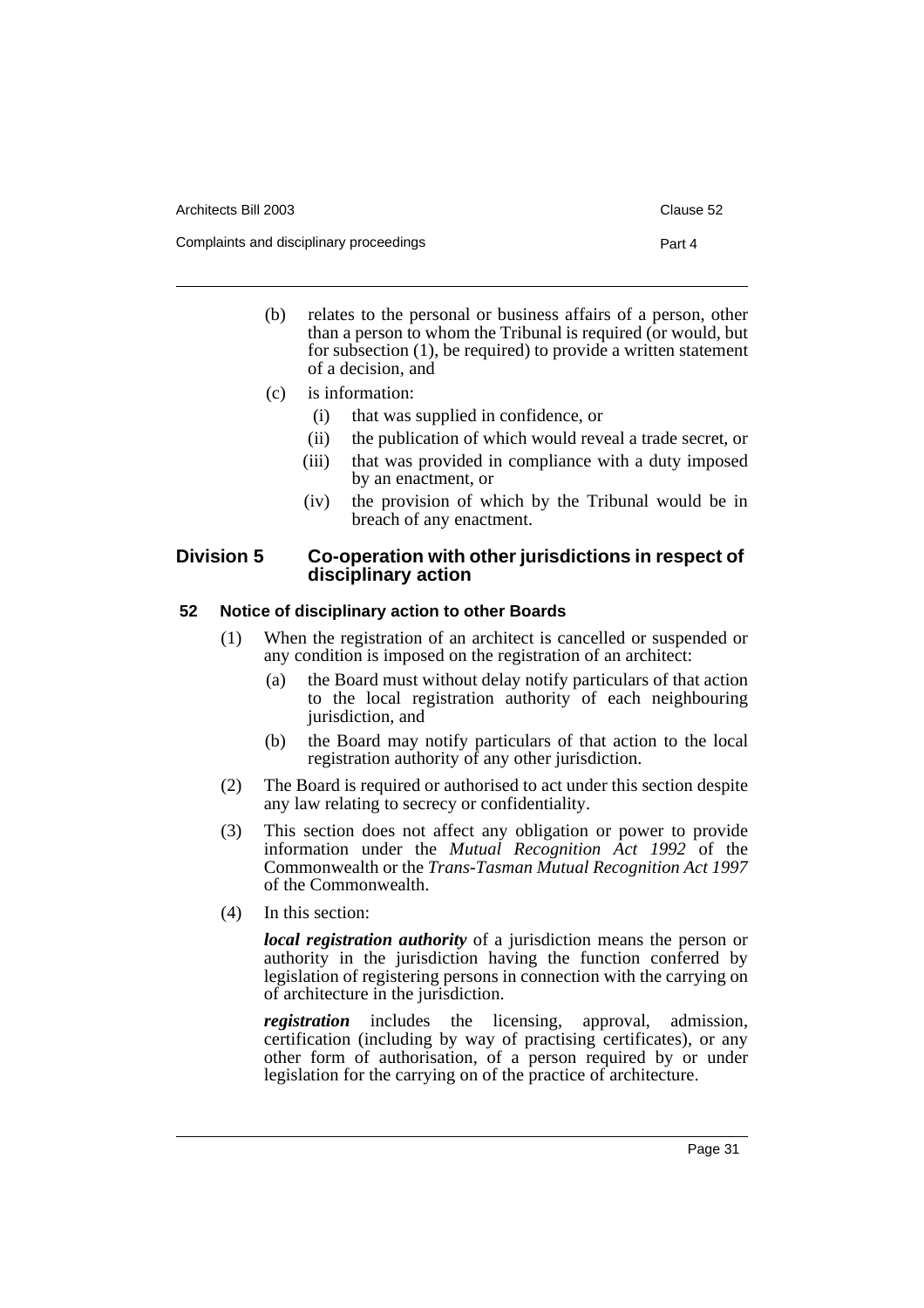#### Clause 53 Architects Bill 2003

Part 4 Complaints and disciplinary proceedings

# <span id="page-36-0"></span>**Division 6 Publicising disciplinary action**

# <span id="page-36-1"></span>**53 Definitions**

In this Division:

*architect* includes a former architect.

*disciplinary action* means any of the following actions (whether or not taken under this Part):

- (a) the suspension or cancellation of the registration of an architect,
- (b) the refusal to register a qualified person as an architect,
- (c) the removal of the name of an architect from the Register,
- (d) any direction or order made by the Board or Tribunal in respect of an architect following a disciplinary finding in respect of the architect.

# <span id="page-36-2"></span>**54 Publicising disciplinary action**

- (1) The Board may publicise disciplinary action taken against an architect in any manner the Board thinks fit.
- (2) However, the Board must publicise disciplinary action taken against an architect (including the name and other identifying particulars of the person against whom the disciplinary action was taken).
- (3) Without limiting subsection (1), it is sufficient compliance with subsection (2) if the Board provides to the Registrar sufficient information to enable the Registrar to exercise the Registrar's functions in respect of the register of disciplinary action required to be kept under this Division.
- (4) The requirement to publicise disciplinary action applies only to disciplinary action taken after the commencement of this section. However, the Board may publicise disciplinary action taken under the *Architects Act 1921* before the commencement of this section in accordance with this Division.
- (5) This section extends to disciplinary action taken outside this State, to the extent that the particulars of that disciplinary action are known to the Board.

# <span id="page-36-3"></span>**55 Register of disciplinary action**

(1) The Registrar must keep a register of disciplinary action taken against architects.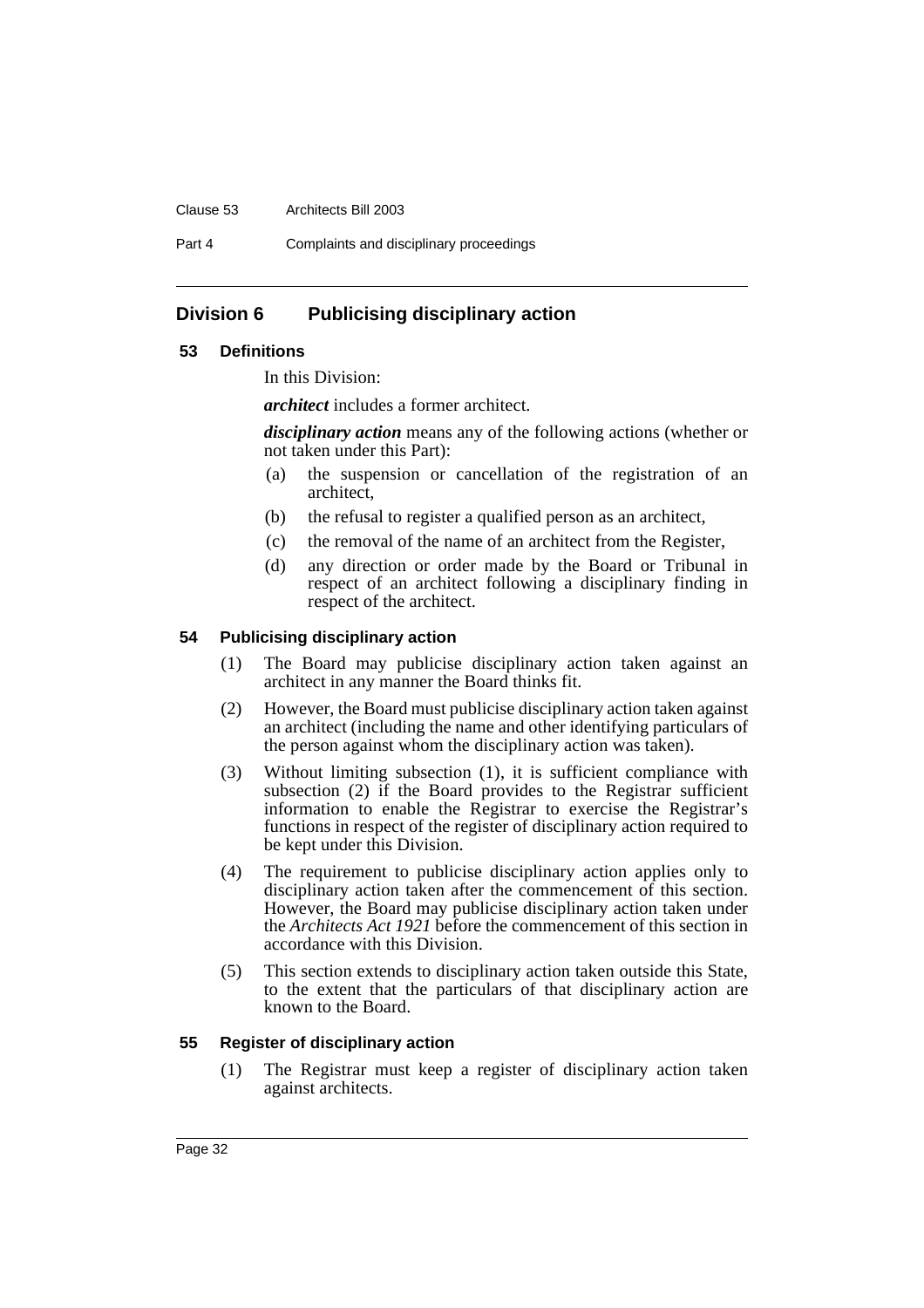| Architects Bill 2003                    | Clause 56 |
|-----------------------------------------|-----------|
| Complaints and disciplinary proceedings | Part 4    |

- (2) The register is to include the following:
	- (a) the name and other identifying particulars of the person against whom the disciplinary action was taken,
	- (b) particulars of the disciplinary action taken.
- (3) The Registrar is to ensure that the register is made available to the public, free of charge, at the Board's offices during ordinary office hours and in any other manner that the Board directs.
- (4) The Registrar may, on request, provide information recorded in the register to members of the public in any other manner.
- (5) The Registrar may correct any error in or omission from the register.
- (6) The requirement to keep a register of disciplinary action applies only to disciplinary action taken after the commencement of this section. However, the Registrar may include in the register disciplinary action taken before the commencement of this section, or publicise such action in any other manner, in accordance with this Division.
- (7) This section extends to disciplinary action taken outside this State, to the extent that the particulars of that disciplinary action are known to the Registrar.

# <span id="page-37-0"></span>**56 Quashing of disciplinary action**

- (1) If disciplinary action is quashed on appeal or review after the action was publicised by the Board under this Division, the result of the appeal or review is to be publicised with equal prominence by the Board.
- (2) If the disciplinary action was recorded in the register kept by the Registrar under this Division, any reference to that disciplinary action is to be removed from the register.

# <span id="page-37-1"></span>**57 Liability for publicising disciplinary action**

- (1) No liability is incurred by the State, the Board, the Registrar or any person acting at the direction of the Board or Registrar in respect of anything done in good faith for the purpose of:
	- (a) publicising disciplinary action under this Division, or
	- (b) exercising the functions of the Board or Registrar under this Division.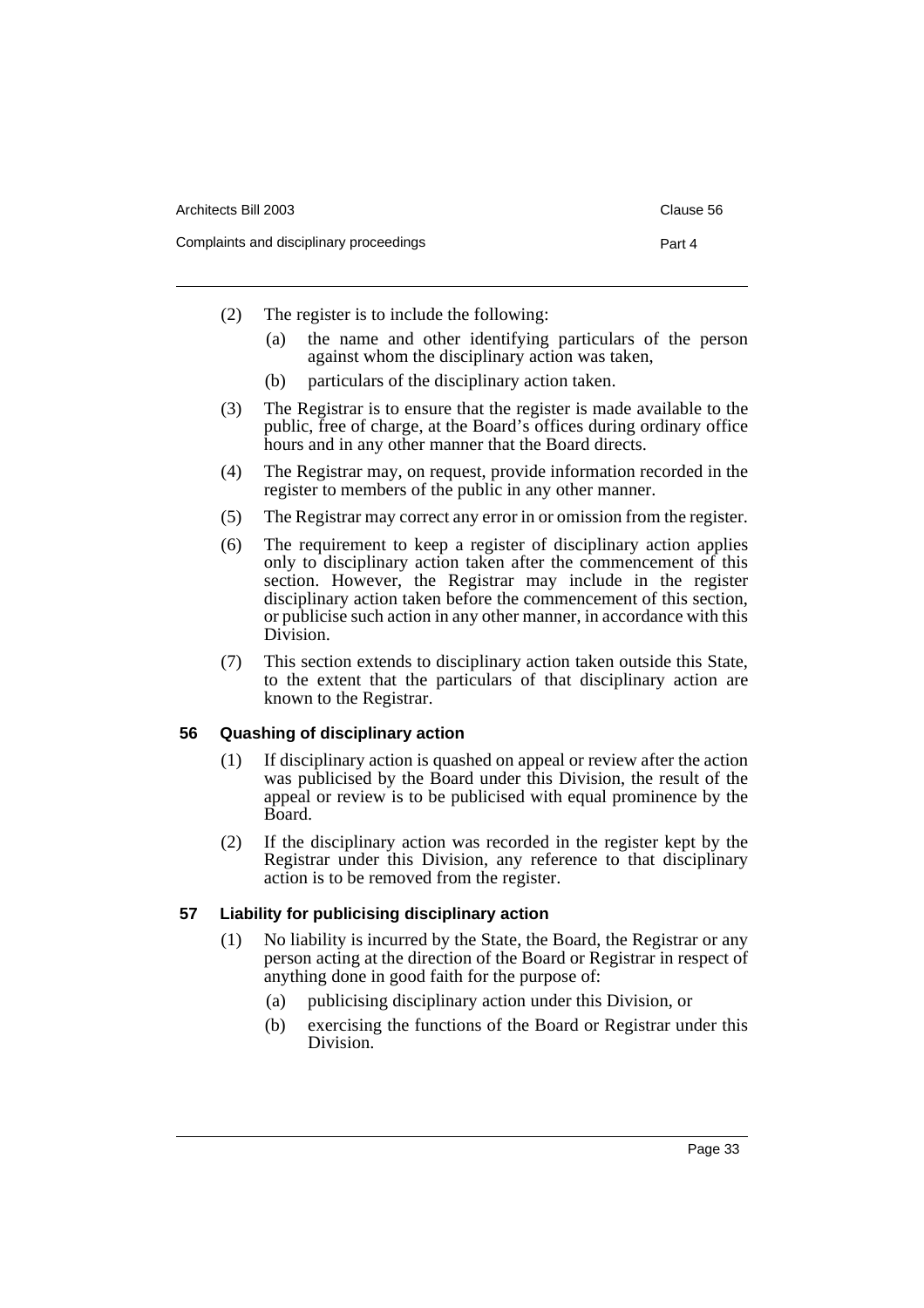#### Clause 58 Architects Bill 2003

Part 4 Complaints and disciplinary proceedings

- (2) No liability is incurred by a person publishing in good faith disciplinary action, or a fair report or summary of disciplinary action, recorded in a register kept by the Registrar, or otherwise publicised by the Board or Registrar, under this Division.
- (3) In this section:

*liability* includes liability in defamation.

### <span id="page-38-0"></span>**58 General**

(1) The provisions of this Division are subject to any order made by the Tribunal under section 75 of the *Administrative Decisions Tribunal Act 1997*.

**Note.** Section 75 of the Administrative Decisions Tribunal Act 1997 allows the Tribunal to make an order prohibiting or restricting the disclosure of information.

- (2) If disciplinary action involves the suspension or cancellation of the registration of a person, or a refusal to register a person, as an architect because of the infirmity, injury or mental or physical illness of the person, the reason for the suspension, cancellation or refusal, and any other information relating to the infirmity, injury or mental or physical illness of the person, is not to be recorded in the register kept under this Division or otherwise publicised.
- (3) Despite subsection (2), the name and other identifying particulars of the person against whom the disciplinary action was taken, and the kind of disciplinary action taken, must be publicised, and recorded in the register kept under this Division, in accordance with the requirements set out in this Division.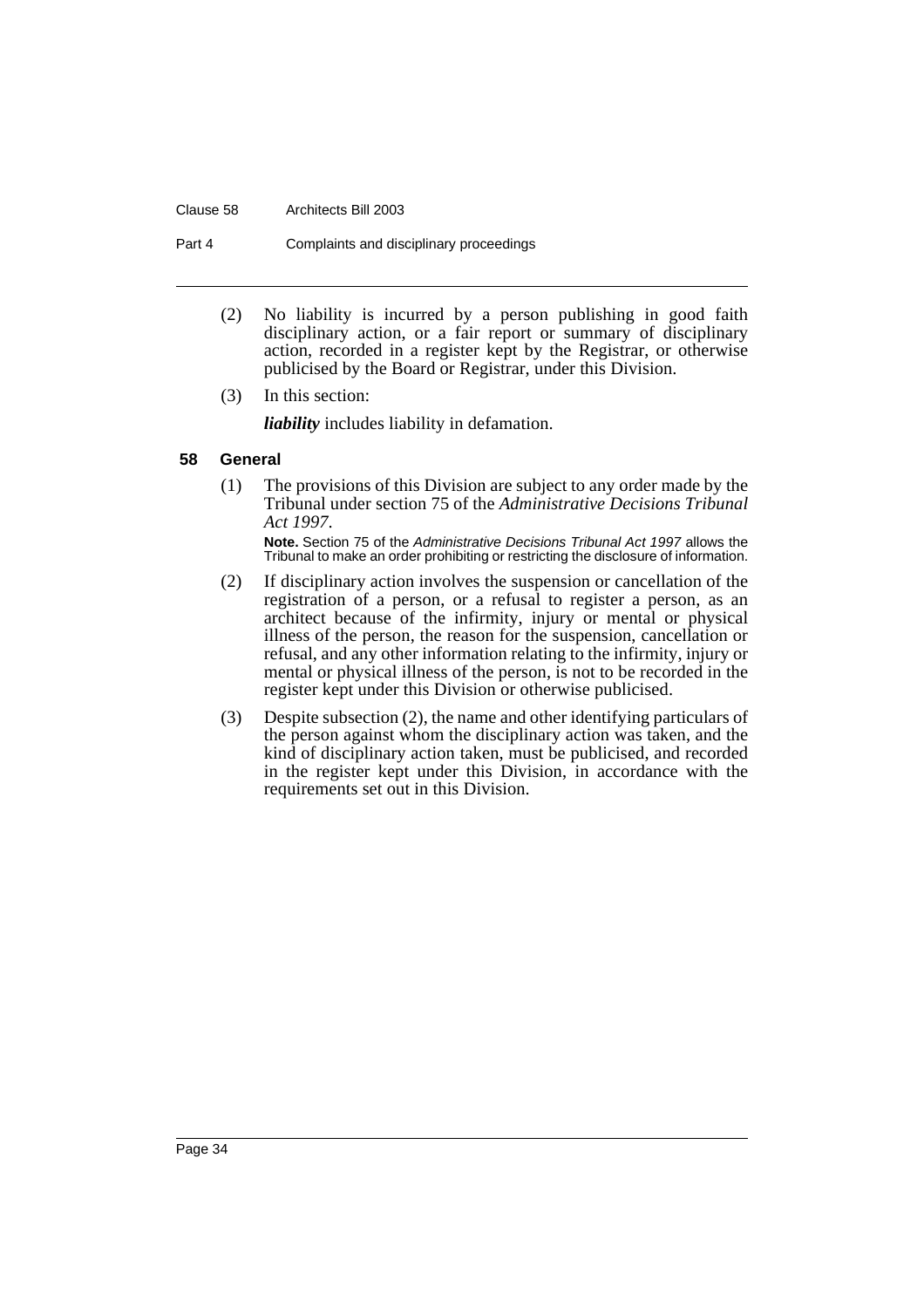Architects Bill 2003 **Clause 59** Clause 59

NSW Architects Registration Board **Part 5** 

# <span id="page-39-0"></span>**Part 5 NSW Architects Registration Board**

# <span id="page-39-1"></span>**Division 1 Constitution**

# <span id="page-39-2"></span>**59 Constitution of the Board**

There is constituted by this Act a body corporate with the corporate name of the "NSW Architects Registration Board".

# <span id="page-39-3"></span>**60 Membership of the Board**

- (1) The Board is to consist of the following 11 members:
	- (a) the immediate past President of the New South Wales Chapter of the Royal Australian Institute of Architects,
	- (b) the NSW Government Architect,
	- (c) one architect who is to be an academic who teaches architecture at a relevant educational institution and who is appointed by the governing bodies of relevant educational institutions in accordance with the regulations,
	- (d) 2 architects who are elected by architects in accordance with the regulations,
	- (e) one architect who is to be appointed by the Minister, who the Minister is satisfied will represent the interests of practising architects and who is not an office holder in any Australian architectural industry organisation,
	- (f) 5 persons who are to be appointed by the Minister in accordance with subsection (2) who are not architects (unless the Minister otherwise determines in a particular case).
- (2) The members to be appointed by the Minister are to be persons who the Minister considers have sufficient knowledge and understanding of the architectural profession to be of assistance to the Board in the exercise of its functions. The members appointed are to be as follows:
	- (a) one person who the Minister is satisfied has taken a public interest in architectural matters and who the Minister is satisfied will represent the views of home owners as consumers of architectural services,
	- (b) one person who the Minister is satisfied has expertise in the property development industry,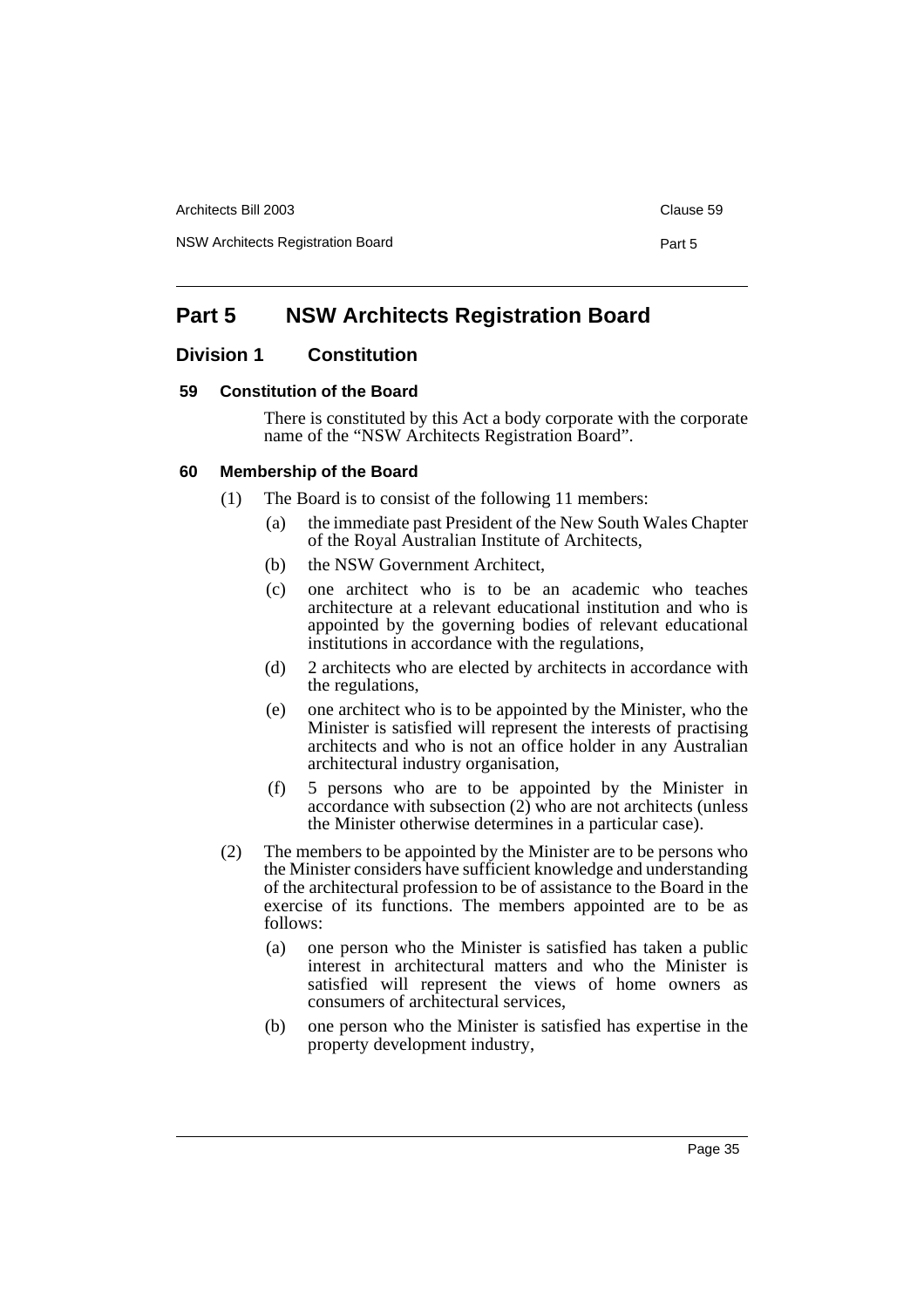#### Clause 61 Architects Bill 2003

Part 5 NSW Architects Registration Board

- (c) one person who the Minister is satisfied has particular knowledge and awareness of the views of local government in respect of the quality of building,
- (d) one person who is a legal practitioner and who the Minister is satisfied has expertise in building and construction law,
- (e) one person who the Minister is satisfied has expertise in the building industry.
- (3) Without limiting subsection (1) (c), the regulations may make provision for rotating an appointment for the purpose of that paragraph among the governing bodies of relevant educational institutions should there at any time be more than one such institution.
- (4) If a person is not appointed for the purposes of subsection (1) (c) in accordance with this Act or the regulations:
	- (a) the Minister may appoint an architect who is an academic teaching architecture at a relevant educational institution to be a member instead of the person required to be appointed, and
	- (b) the person appointed by the Minister is taken to be a member appointed under subsection (1) (c) and to have been appointed by the relevant educational institutions referred to in that paragraph at the time of his or her appointment by the Minister.
- (5) If a person is not elected for the purposes of subsection (1) (d) in accordance with this Act or the regulations:
	- (a) the Minister may appoint an architect to be a member instead of the person required to be elected, and
	- (b) the person appointed by the Minister is taken to be a member elected under subsection (1) (d) and to have been elected at the time of his or her appointment by the Minister.
- (6) In this section, *relevant educational institution* means an institution at which architecture is taught that is prescribed by the regulations.

# <span id="page-40-0"></span>**Division 2 Functions of the Board**

# <span id="page-40-1"></span>**61 Functions of the Board**

- (1) The Board has the following functions:
	- (a) the registration of architects,
	- (b) the investigation of complaints against architects,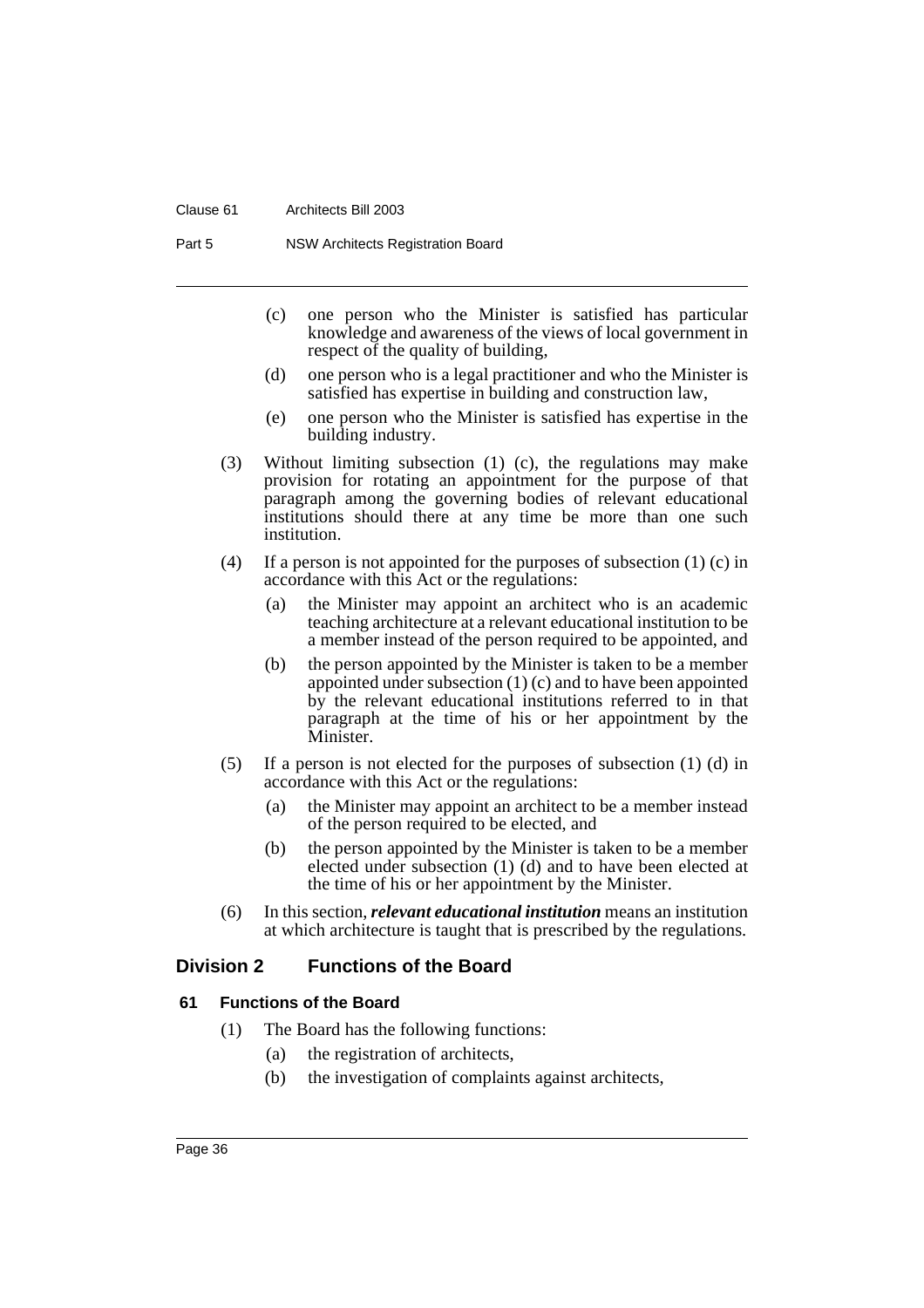| Architects Bill 2003              | Clause 62 |
|-----------------------------------|-----------|
| NSW Architects Registration Board | Part 5    |

- (c) the taking of disciplinary action against architects,
- (d) the investigation of matters referred to it by the Minister for advice and report in relation to the practice of architecture (including codes of professional conduct),
- (e) co-operation with neighbouring jurisdictions to further a common and harmonious approach to the administration of legislation relating to architects,
- (f) the accreditation of courses of study in architecture,
- (g) the maintenance and operation of the Architects Fund,
- (h) the promotion of community discussion about architectural issues,
- (i) the provision of general advice to consumers of architectural services with respect to the ethics and standards of professional competence that are generally expected of architects,
- (j) the provision of advice to the Minister with respect to any other matter in connection with the administration of this Act,
- (k) such other functions as are conferred or imposed on the Board by or under this Act or any other Act.
- (2) The Board may also develop model client agreements relating to home design for use by architects.

# <span id="page-41-0"></span>**Division 3 Committees and staff**

# <span id="page-41-1"></span>**62 Committees**

- (1) The Board may establish committees to assist it in connection with the exercise of any of its functions.
- (2) It does not matter that any or all of the members of a committee are not members of the Board.
- (3) A member of a committee, while sitting on the committee, is entitled to be paid by the Board such amount as the Minister from time to time determines in respect of the member.
- (4) The procedure for the calling of meetings of a committee and for the conduct of business at those meetings may be determined by the Board or (subject to any determination of the Board) by the committee.
- (5) This section has effect subject to the provisions of sections 45 and 65.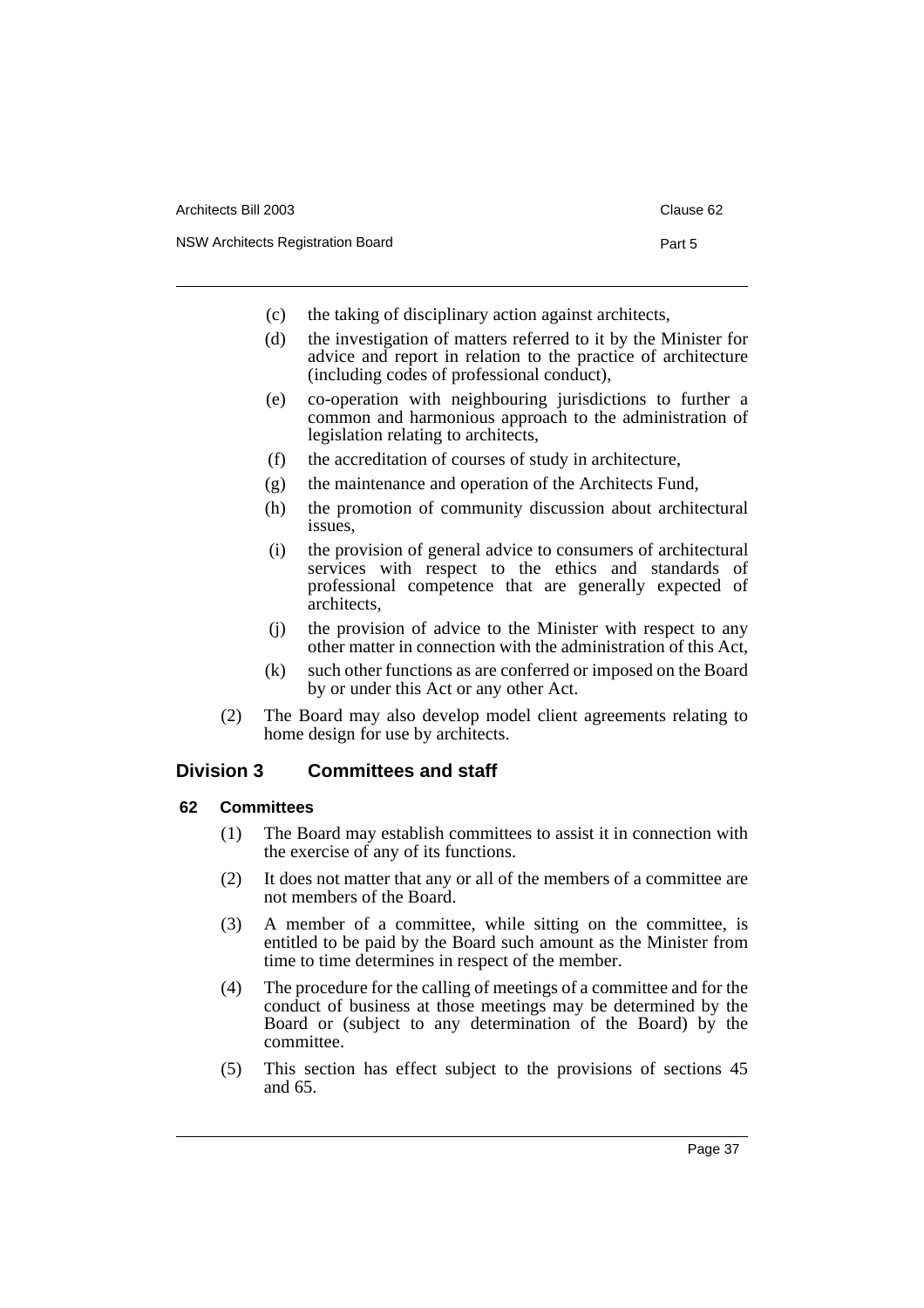#### Clause 63 Architects Bill 2003

Part 5 NSW Architects Registration Board

### <span id="page-42-0"></span>**63 Staff**

The Board may:

- (a) employ a Registrar and such other staff as may be necessary to enable the Board to exercise its functions, and
- (b) arrange for the use of the services of any staff (by secondment or otherwise) or facilities of a government department, an administrative office or a public or local authority, and
- (c) engage such consultants as it requires to exercise its functions.

# <span id="page-42-1"></span>**Division 4 General provisions**

# <span id="page-42-2"></span>**64 Examinations conducted by Board**

- (1) The Board may conduct such examinations as may be required for the purposes of this Act, and may appoint examiners in respect of those examinations.
- (2) The subjects to be examined are such as may, from time to time, be determined by the Board.
- (3) The fees to be paid to examiners and the fees to be paid by candidates for examination are such as may, from time to time, be determined by the Board.

# <span id="page-42-3"></span>**65 Delegation of functions**

- (1) The Board may delegate any of its functions (other than this power of delegation) to:
	- (a) the President, or
	- (b) the Deputy President, or
	- (c) a committee consisting of 2 or more members of the Board, or
	- (d) the Registrar or any other member of staff of the Board.
- (2) The Board must not delegate any of its functions under Part 4 (Complaints and disciplinary proceedings) to the Registrar or any other member of the staff of the Board.
- (3) The Registrar may delegate to a member of the staff of the Board the exercise of:
	- (a) any of the functions of the Registrar under this Act, other than this power of delegation, or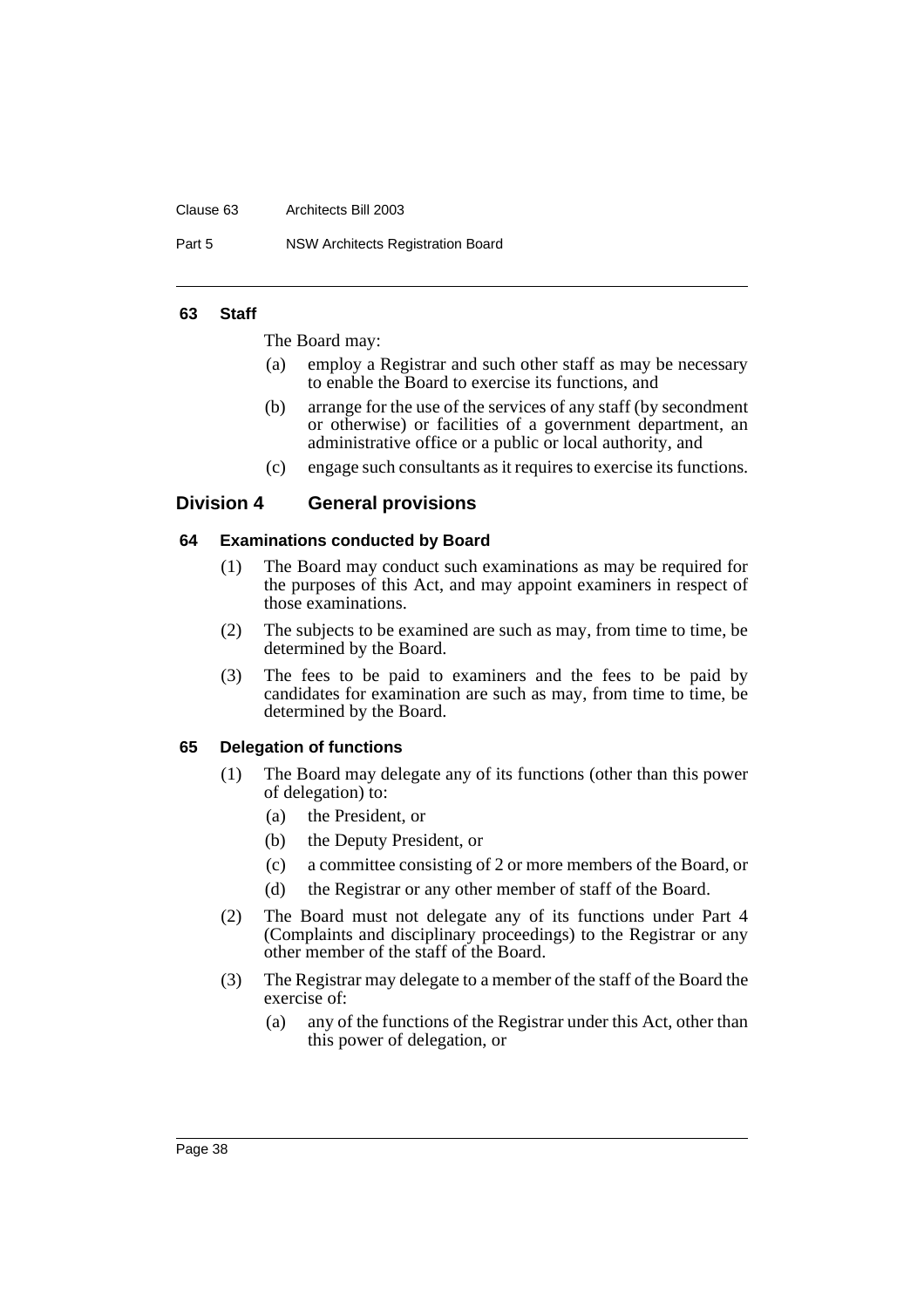| Architects Bill 2003              | Clause 66 |
|-----------------------------------|-----------|
| NSW Architects Registration Board | Part 5    |

- (b) any functions delegated to the Registrar by the Board, unless the Board otherwise provides in its instrument of delegation to the Registrar.
- (4) This section has effect subject to the provisions of section 45.

# <span id="page-43-0"></span>**66 Exclusion of personal liability**

Anything done or omitted to be done:

- (a) by the Board, a Board member or a person acting under the direction of the Board or a Board member, or
- (b) by a committee established by the Board, a committee member or a person acting under the direction of any such committee or committee member,

does not subject the Board member, committee member or person so acting personally to any action, liability, claim or demand if the thing was done, or omitted to be done, in good faith for the purpose of executing this Act.

# <span id="page-43-1"></span>**67 Other provisions relating to the Board**

Schedule 1 has effect with respect to the members and procedure of the Board.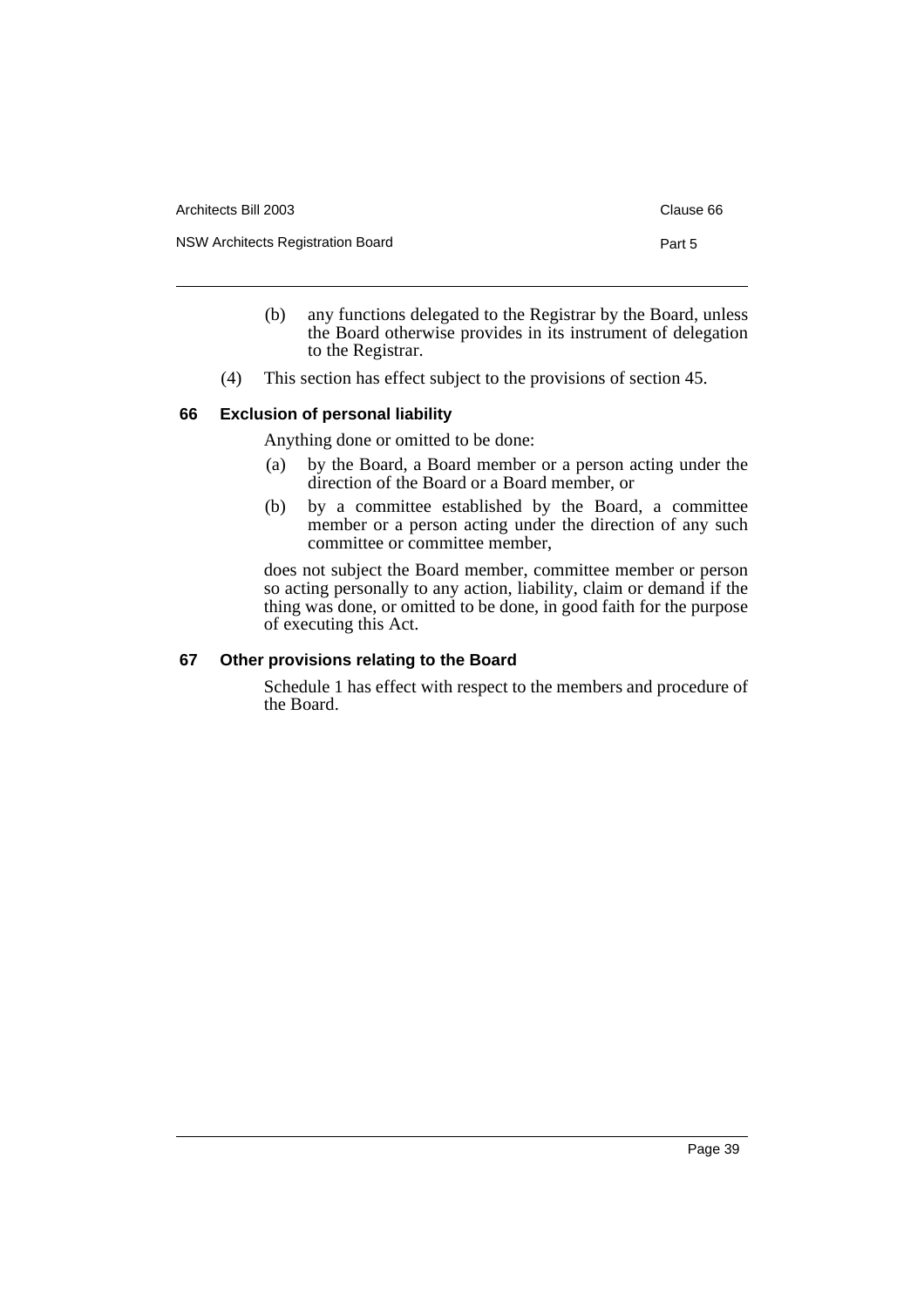#### Clause 68 Architects Bill 2003

Part 6 Finance

# <span id="page-44-0"></span>**Part 6 Finance**

# <span id="page-44-1"></span>**Division 1 Fees**

# <span id="page-44-2"></span>**68 Board may charge fees for certain services it provides**

- (1) The Board may charge and recover a reasonable fee for any service it provides under this Act or the regulations.
- (2) However, nothing in subsection (1) authorises the Board to charge or recover a fee in respect of:
	- (a) the inspection of the Register at the offices of the Board during ordinary business hours, or
	- (b) any other service, or class of services, prescribed by the regulations.

# <span id="page-44-3"></span>**69 Approved fees**

- (1) The Board may approve fees for the purposes of any provision of this Act in which the expression *approved fee* is used.
- (2) However, the Board may approve a fee for the purposes of a provision of this Act only once in any calendar year.
- (3) An approved fee in relation to a provision of this Act must not exceed the maximum amount (if any) prescribed by the regulations for that provision or generally.

# <span id="page-44-4"></span>**70 Minister may direct Board to reduce excessive fees**

- (1) The Minister may direct the Board by written notice to reduce an approved fee or any other fee to an amount specified by the Minister if the Minister considers the fee to be excessive.
- (2) If the Minister gives a direction under subsection (1):
	- (a) the Board must comply with the direction, and
	- (b) in relation to an approved fee—section 69 (2) does not operate to prevent the Board approving the new fee.

# <span id="page-44-5"></span>**71 Waiver and reduction of fees by Board**

(1) The Board may in a particular case waive a requirement to pay a fee imposed by or under this Act or may reduce the fee payable if it considers it appropriate to do so in the circumstances.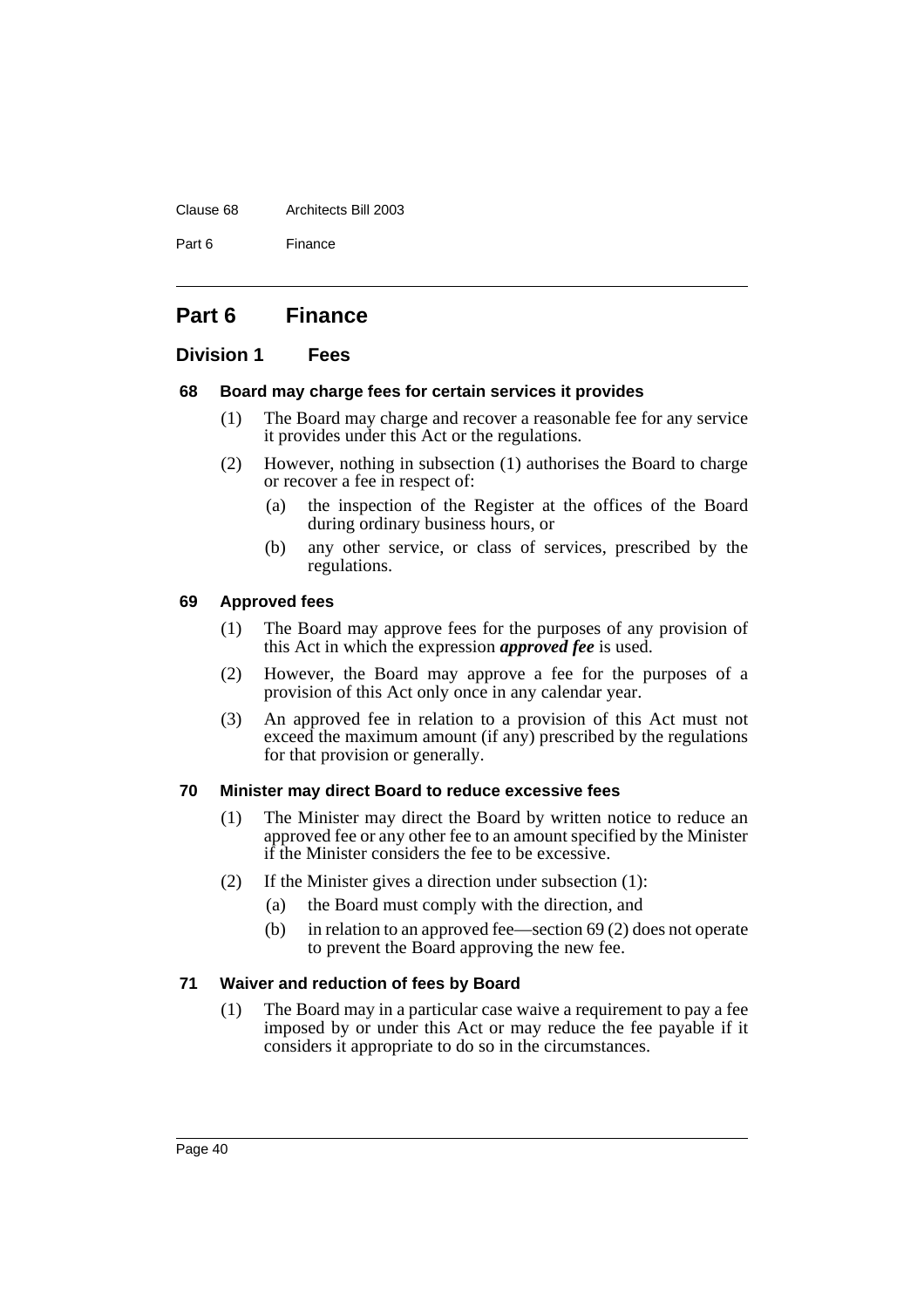Architects Bill 2003 **Clause 72** Clause 72

Finance **Part 6** 

- 
- (2) If a requirement to pay an approved fee is waived or the fee is reduced under this section:
	- (a) in the case of a waiver of the requirement—any requirement under this Act to pay the approved fee is taken to have been satisfied, and
	- (b) in the case of a fee reduction—any requirement under this Act to pay the approved fee is taken to have been satisfied when the reduced fee is paid.

# <span id="page-45-0"></span>**Division 2 Architects Fund**

# <span id="page-45-1"></span>**72 Establishment of Architects Fund**

The Board is to establish and maintain a fund to be known as the Architects Fund.

# <span id="page-45-2"></span>**73 Payments into Architects Fund**

The following are to be paid into the Architects Fund:

- (a) any fees or monetary penalties (other than for offences) paid to, or recovered by, the Board under this Act,
- (b) any other money received by or on account of the Board.

# <span id="page-45-3"></span>**74 Payments from Architects Fund**

- (1) Money may be paid out of the Architects Fund for any of the following purposes:
	- (a) the payment of any allowances and remuneration to members of the Board,
	- (b) the payment of remuneration to members of staff of the Board,
	- (c) the payment of any other expenses in connection with the exercise of the Board's functions under this Act.
- (2) The Board may apply any money not required for the purposes of subsection (1) for the purpose of advancing the profession of architecture or architectural education in any manner that the Board considers to be appropriate.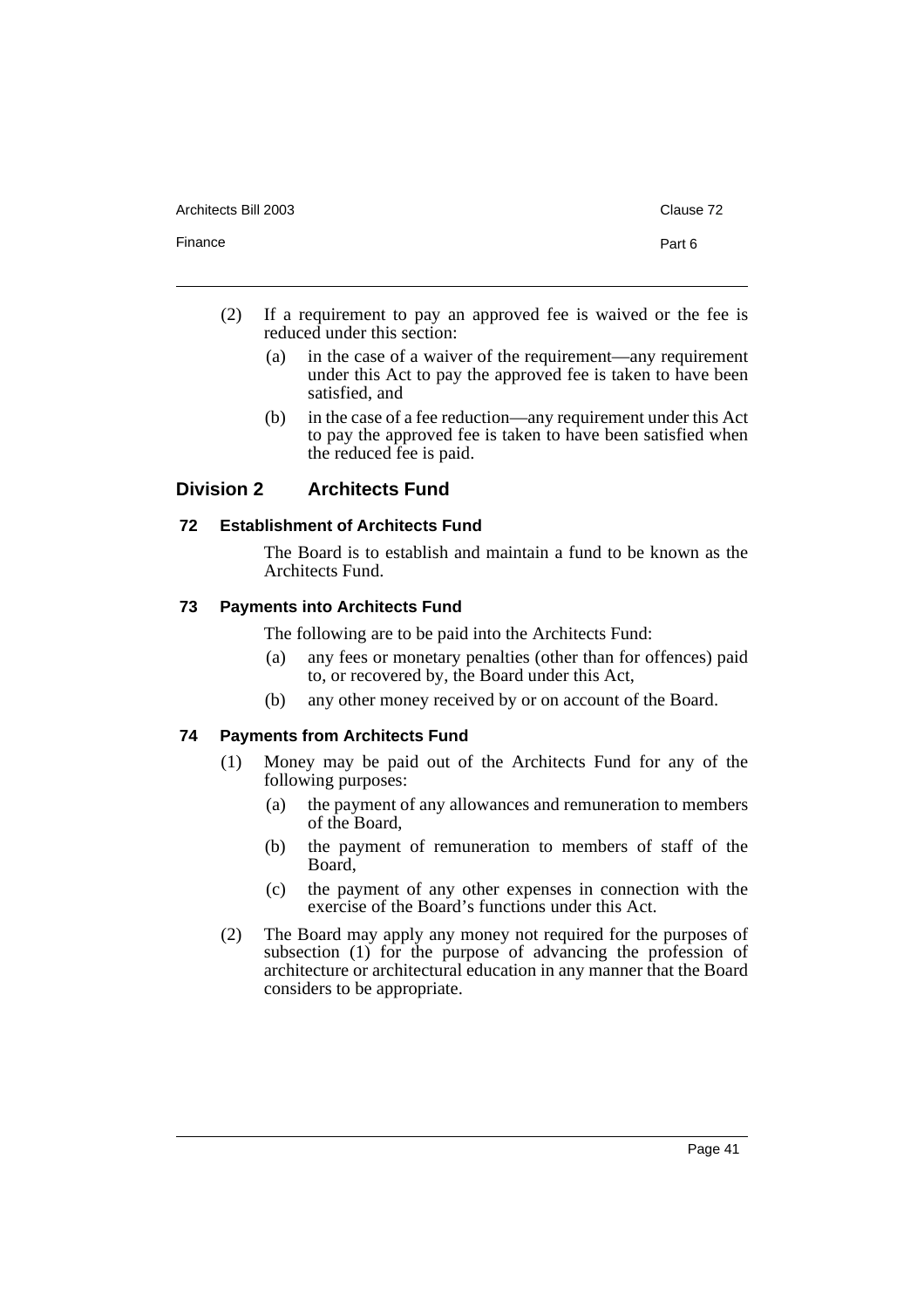#### Clause 75 Architects Bill 2003

Part 6 Finance

### <span id="page-46-0"></span>**75 Investment of Architects Fund**

The Board may invest money held in the Architects Fund:

- (a) in such manner as may be authorised by the *Public Authorities (Financial Arrangements) Act 1987*, or
- (b) if that Act does not confer power to invest money held by the Board—in any manner authorised for the investment of trust funds or in any other manner approved by the Minister with the concurrence of the Treasurer.

# <span id="page-46-1"></span>**Division 3 General**

# <span id="page-46-2"></span>**76 Financial year for Board**

- (1) The financial year of the Board is the year commencing on 1 July.
- (2) A different financial year may be determined by the Treasurer under section 4 (1A) of the *Public Finance and Audit Act 1983*.

# <span id="page-46-3"></span>**77 Recovery of money**

Any fee payable under this Act, and any monetary penalty imposed under this Act (other than for an offence), may be recovered by the Board in any court of competent jurisdiction as a debt due to the Board.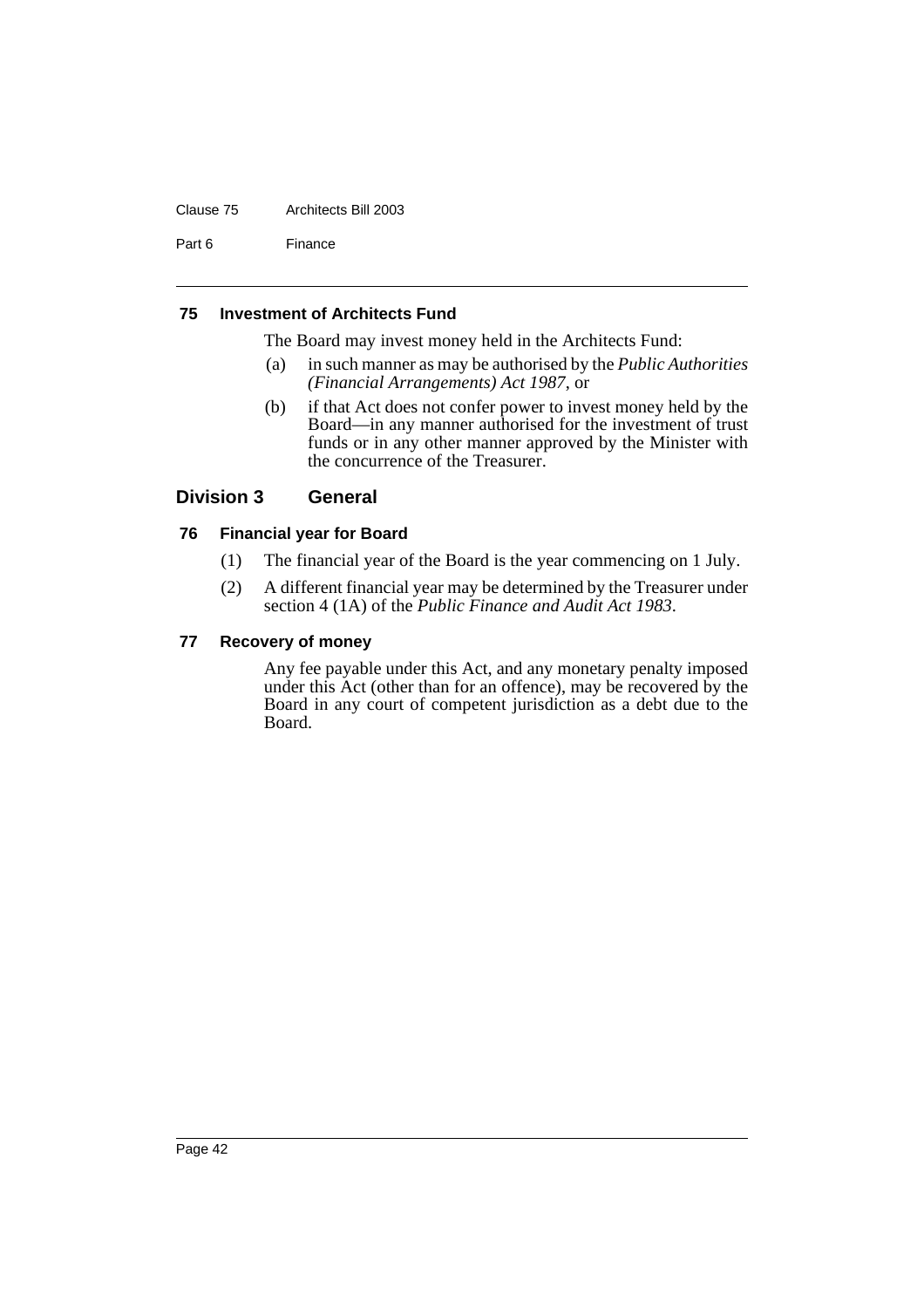Architects Bill 2003 **Clause 78** 

Miscellaneous Part 7

# <span id="page-47-0"></span>**Part 7 Miscellaneous**

### <span id="page-47-1"></span>**78 How notice is to be given**

- (1) A requirement of this Act that a person be given notice is a requirement that the person be given notice in writing either personally or by post.
- (2) For the purposes of section 76 of the *Interpretation Act 1987*, a notice served by post on a person for the purposes of this Act is to be treated as being properly addressed if it is addressed to the address of the person last known to the Registrar or last recorded in the Register.

# <span id="page-47-2"></span>**79 Service of documents on Board**

A document (other than a complaint made under Part 4) may be served on the Board by leaving it at or sending it by post to any office of the Board. This section does not affect the operation of any provision of a law or of the rules of a court authorising a document to be served on the Board in any other manner.

#### <span id="page-47-3"></span>**80 Written statement of decisions**

- (1) If the Board, the President or a member authorised by the Board makes a decision concerning a person under any provision of this Act, the person may request in writing that the Board, President or member provide the person with a written statement of the decision.
- (2) Any such request is to be made no later than 60 days after the decision to which it relates.
- (3) The Board, the President or the member is to provide a written statement of the decision within 30 days after receiving such a request.
- (4) A written statement of a decision must give the reasons for the decision.
- (5) The Board, the President or the member is not required to include confidential information in the statement of a decision. If a statement would be false or misleading if it did not include the confidential information, the Board, the President or the member is not required to provide the statement.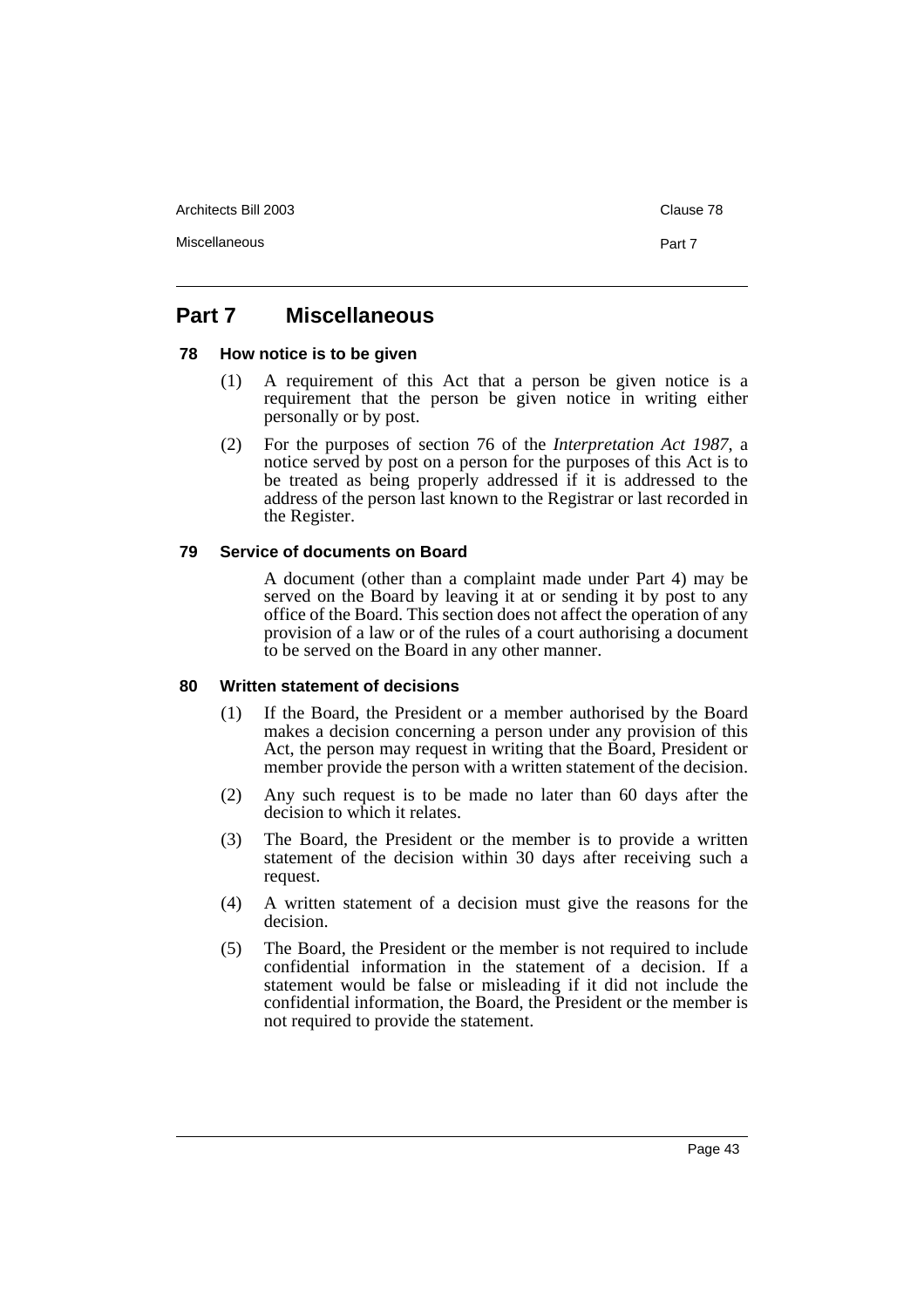#### Clause 81 Architects Bill 2003

Part 7 Miscellaneous

- (6) When confidential information is not included in the statement of a decision provided to a person or the statement is not provided to a person because of subsection (5), the Board, the President or the member must give a confidential information notice to the person.
- (7) A *confidential information notice* is a notice that indicates that confidential information is not included or that the statement will not be provided (as appropriate) and gives the reasons for this. The notice must be in writing and must be given within one month after the decision is made.
- (8) This section does not affect the power of a court to make an order for the discovery of documents or to require the giving of evidence or the production of documents to a court.
- (9) In this section:

*confidential information* means information that:

- (a) has not previously been published or made available to the public when a written statement of a decision to which it is or may be relevant is being prepared, and
- (b) relates to the personal or business affairs of a person, other than a person to whom the Board, the President or the member is required (or would, but for subsection (5), be required) to provide a written statement of a decision, and
- (c) is information:
	- (i) that was supplied in confidence, or
	- (ii) the publication of which would reveal a trade secret, or
	- (iii) that was provided in compliance with a duty imposed by an enactment, or
	- (iv) the provision of which by the Board, the President or the member would be in breach of any enactment.

# <span id="page-48-0"></span>**81 Authentication of certain documents**

Every certificate, summons, process, demand, order, notice, statement, direction or other document requiring authentication by the Board may be sufficiently authenticated without the seal of the Board if signed by:

- (a) the President or the Registrar, or
- (b) any officer of the Board authorised to do so by the Registrar.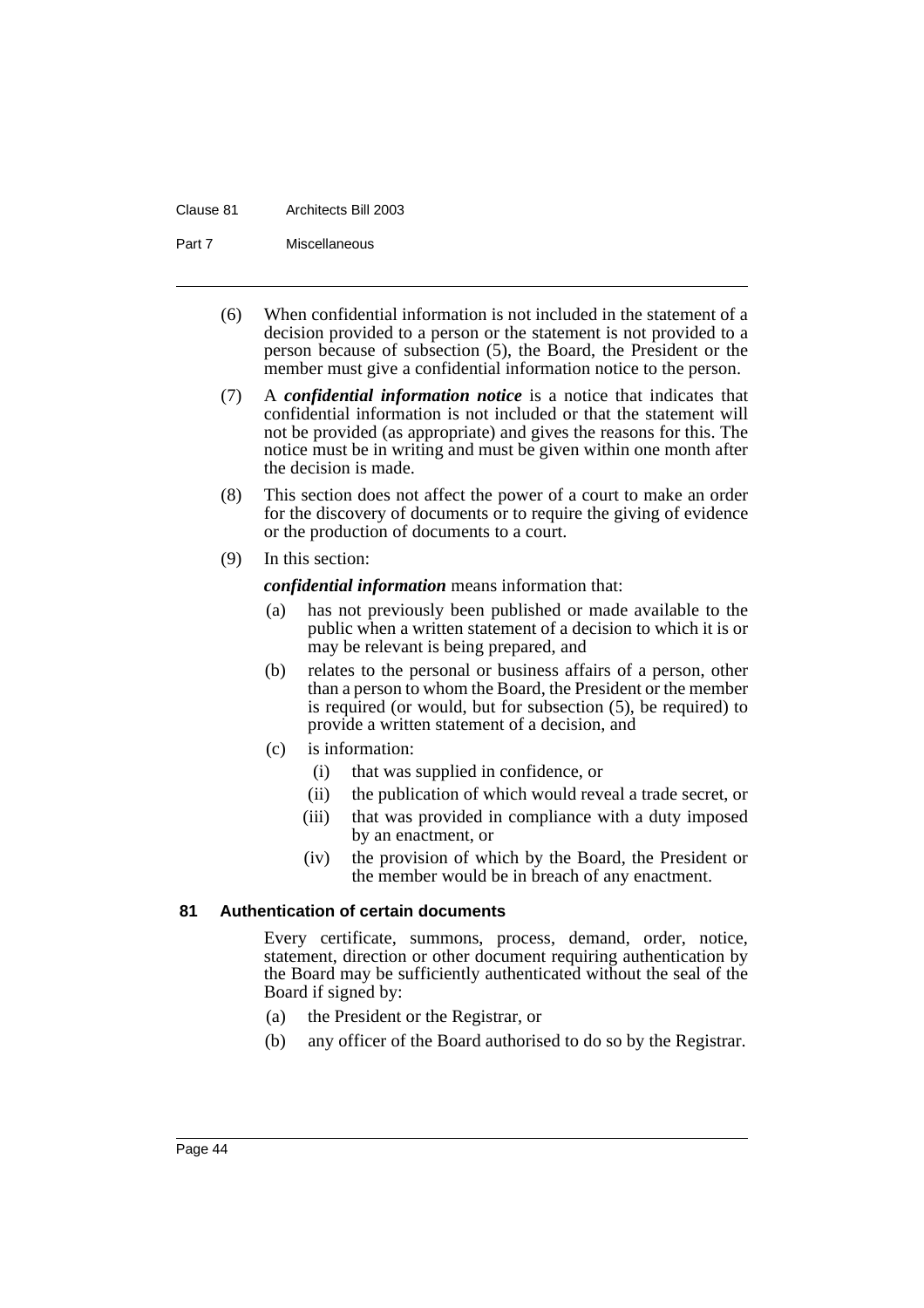| Architects Bill 2003 | Clause 82 |
|----------------------|-----------|
| Miscellaneous        | Part 7    |

# <span id="page-49-0"></span>**82 Liability of members of firms**

If a firm contravenes (whether by act or omission) a provision of this Act or the regulations, the firm is not guilty of an offence in respect of that contravention but a person who is a member of the firm (in the case of a partnership) or a member of the governing body of the firm (in any other case) is taken to have contravened the same provision if the person knowingly authorised or permitted the contravention and is liable on conviction to any penalty specified for a contravention of the provision.

# <span id="page-49-1"></span>**83 Liability of directors and managers of corporations**

- (1) If a corporation contravenes (whether by act or omission) any provision of this Act or the regulations, each person who is a director of the corporation or who is concerned in the management of the corporation is taken to have contravened the same provision if the person knowingly authorised or permitted the contravention.
- (2) A person may be proceeded against and convicted under a provision pursuant to subsection (1) whether or not the corporation has been proceeded against or has been convicted under the provision.
- (3) Nothing in this section affects any liability imposed on a corporation for an offence committed by the corporation under this Act or the regulations.

# <span id="page-49-2"></span>**84 Regulations**

- (1) The Governor may make regulations, not inconsistent with this Act, for or with respect to any matter that by this Act is required or permitted to be prescribed or that is necessary or convenient to be prescribed for carrying out or giving effect to this Act.
- (2) Without limiting subsection (1), the regulations may make provision for or with respect to the following:
	- (a) the procedure for the election of those members of the Board who must be elected under this Act and the qualifications of electors to vote in any such elections,
	- (b) the duties of officers and members of the Board,
	- (c) the functions of the Registrar,
	- (d) the qualifications for registration, including the examinations to be undergone and passed and the experience to be gained in the practice of architecture,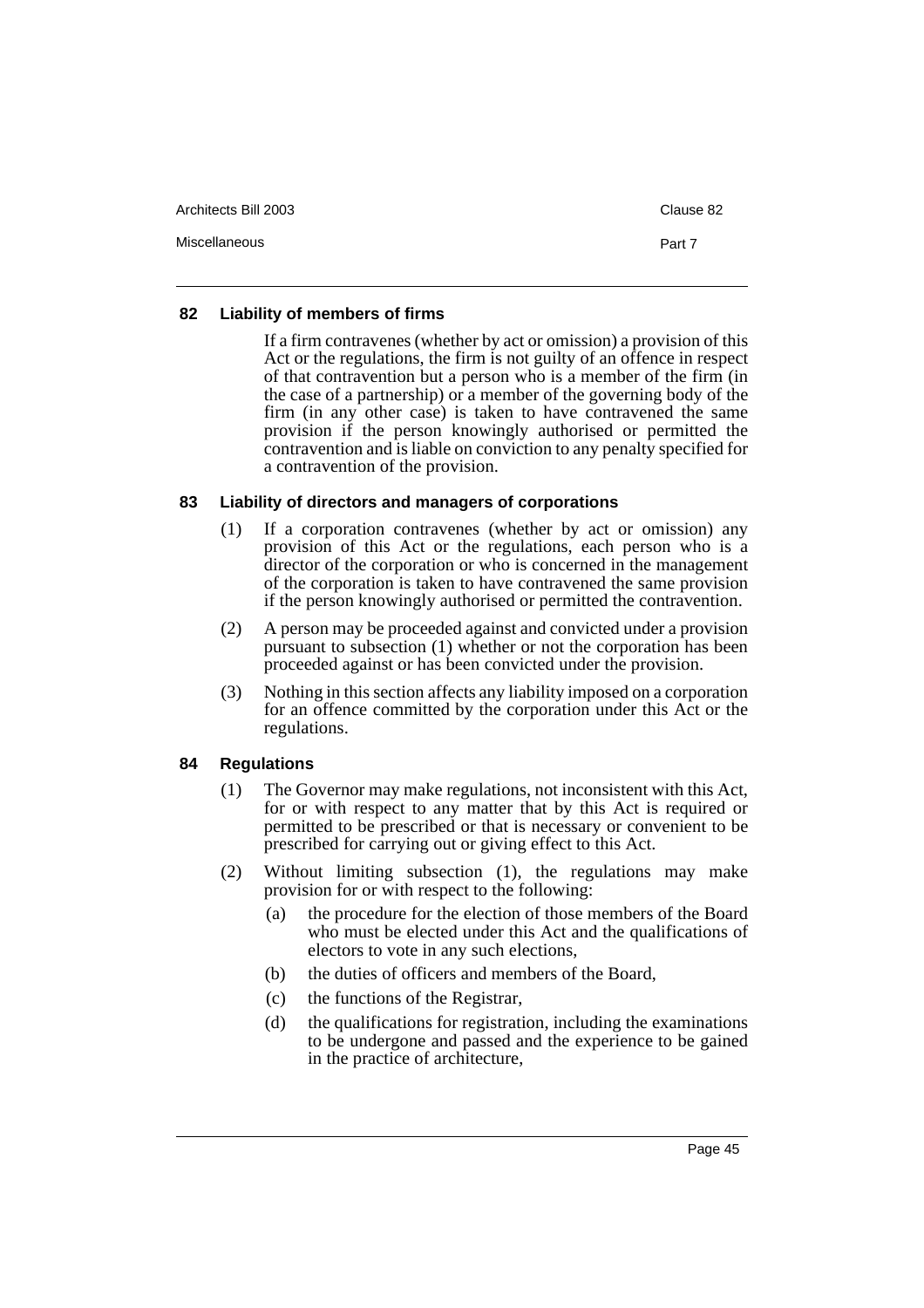#### Clause 85 Architects Bill 2003

Part 7 Miscellaneous

- (e) the procedure for the investigation and determination of complaints by the Board (or a committee of the Board),
- (f) the conduct of examinations leading to registration as an architect,
- (g) requirements for architects, architect corporations, architect firms or persons providing architectural services using an architect to have professional indemnity insurance,
- (h) the standard of educational attainments required for candidates at an examination conducted by the Board.
- (3) A regulation may create an offence punishable by a penalty not exceeding 20 penalty units.

# <span id="page-50-0"></span>**85 Proceedings for offences**

Proceedings for an offence under this Act or the regulations may be dealt with summarily by a Local Court.

# <span id="page-50-1"></span>**86 Repeal of Architects Act 1921 No 8 and related regulations**

The following are repealed:

- (a) the *Architects Act 1921*,
- (b) the *Architects (Elections and Appointments) Regulation 1995*,
- (c) the *Architects (General) Regulation 1995*.

#### <span id="page-50-2"></span>**87 Amendment of other Acts and Regulations**

The Acts and Regulations specified in Schedule 2 are amended as set out in that Schedule.

#### <span id="page-50-3"></span>**88 Savings, transitional and other provisions**

Schedule 3 has effect.

# <span id="page-50-4"></span>**89 Review of Act**

- (1) The Minister is to review this Act to determine whether the policy objectives of the Act remain valid and whether the terms of the Act remain appropriate for securing those objectives.
- (2) The review is to be undertaken as soon as possible after the period of 5 years from the date of assent to this Act.
- (3) A report on the outcome of the review is to be tabled in each House of Parliament within 12 months after the end of the period of 5 years.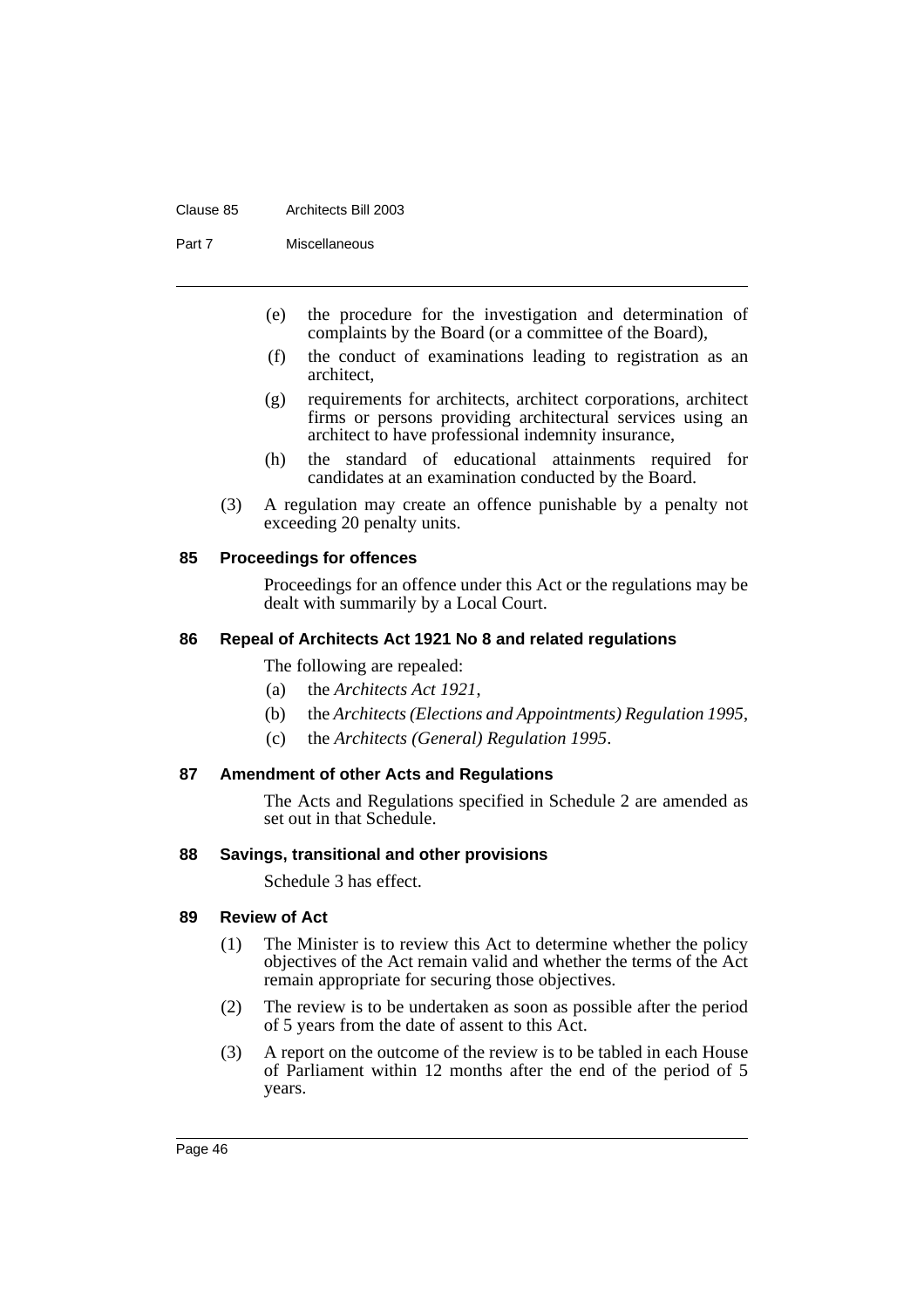Constitution and procedure of Board Schedule 1

# <span id="page-51-0"></span>**Schedule 1 Constitution and procedure of Board**

(Section 67)

# **Part 1 General**

# **1 Definitions**

In this Schedule:

*appointed member* means a person who is appointed as a member of the Board:

- (a) by the Minister, or
- (b) as provided by section 60 (1) (c).

*elected member* means a person who is elected to be a member of the Board as provided by section 60 (1) (d).

*ex officio member* means a person who is a member of the Board by virtue of section 60 (1) (a) or (b).

*member* means any member of the Board.

# **Part 2 Constitution**

# **2 President and Deputy President of the Board**

- (1) The Board is to elect:
	- (a) one of its members to be President of the Board, and
	- (b) another of its members to be Deputy President of the Board.
- (2) The Board may remove a member from office as the President or Deputy President.
- (3) A person who is President or Deputy President vacates office as President or Deputy President if the person:
	- (a) is removed from office by the Board, or
	- (b) resigns that office by instrument in writing addressed to the Board, or
	- (c) ceases to be a member.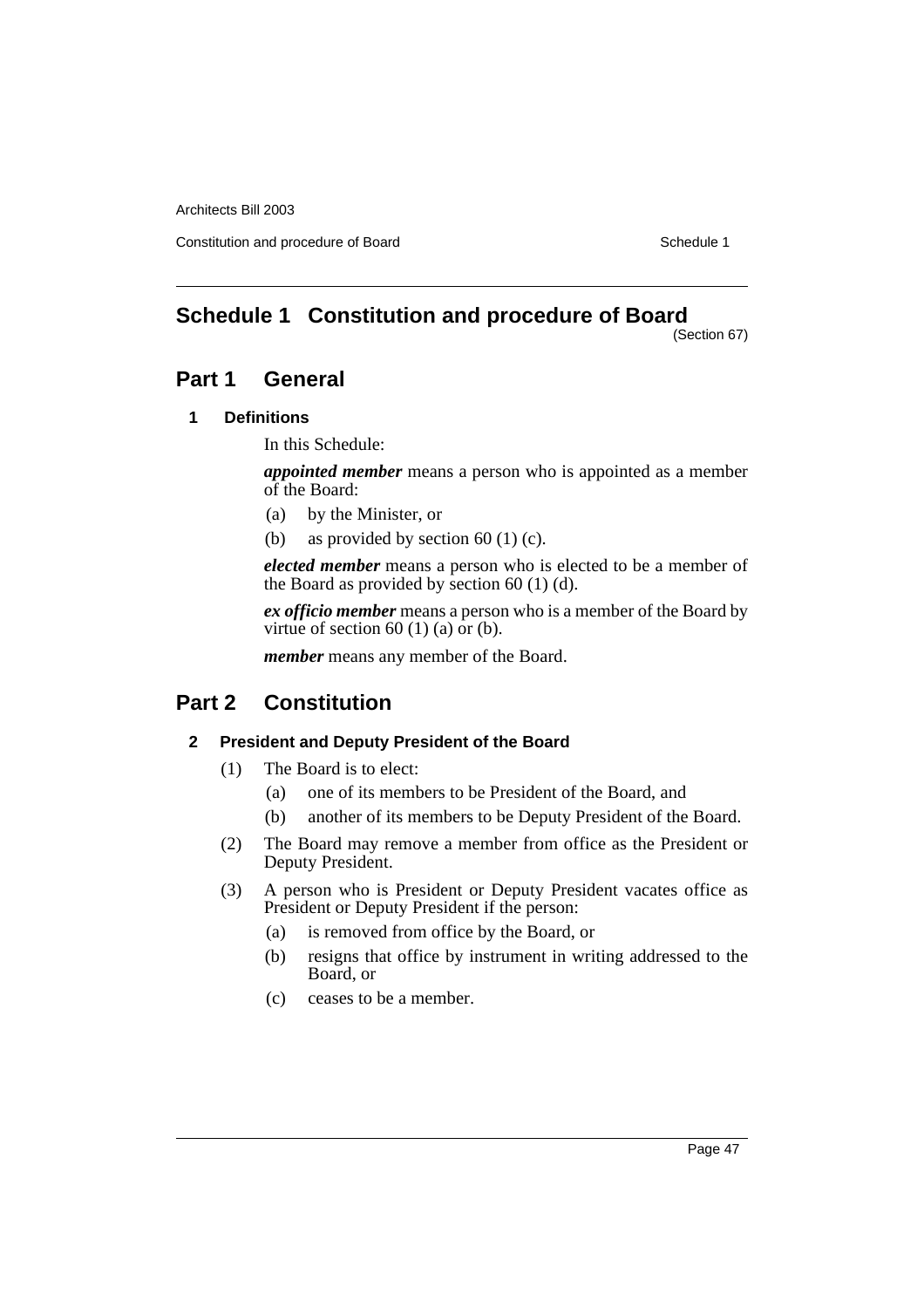Schedule 1 Constitution and procedure of Board

# **3 Terms of office of members**

Subject to this Schedule and the regulations:

- (a) an appointed member holds office for a period of 2 years or for such greater period (not exceeding  $\overline{4}$  years) as may be specified in the instrument of appointment, and
- (b) an elected member holds office for a period of 2 years.

# **4 Remuneration**

A member is entitled to be paid such remuneration (including travelling and subsistence allowances) as the Minister may from time to time determine in respect of the member.

### **5 Deputies**

- (1) Unless the Minister directs otherwise, a member may, from time to time, appoint a person to be the deputy of the member, and may revoke any such appointment.
- (2) In the absence of a member, the member's deputy may, if available, act in the place of the member.
- (3) While acting in the place of a member, a person has all the functions of the member and is taken to be a member.
- (4) For the purposes of this clause, a vacancy in the office of a member is taken to be an absence of the member.
- (5) The Minister may:
	- (a) direct a member not to appoint a person or any person as a deputy of the member, or
	- (b) revoke an appointment of a deputy made by a member,

or both.

(6) This clause does not operate to confer on the deputy of a member who is the President or Deputy President the member's functions as President or Deputy President.

# **6 Vacancy in office of member**

- (1) The office of an appointed or elected member becomes vacant if the member:
	- (a) dies, or
	- (b) completes a term of office and is not re-appointed, or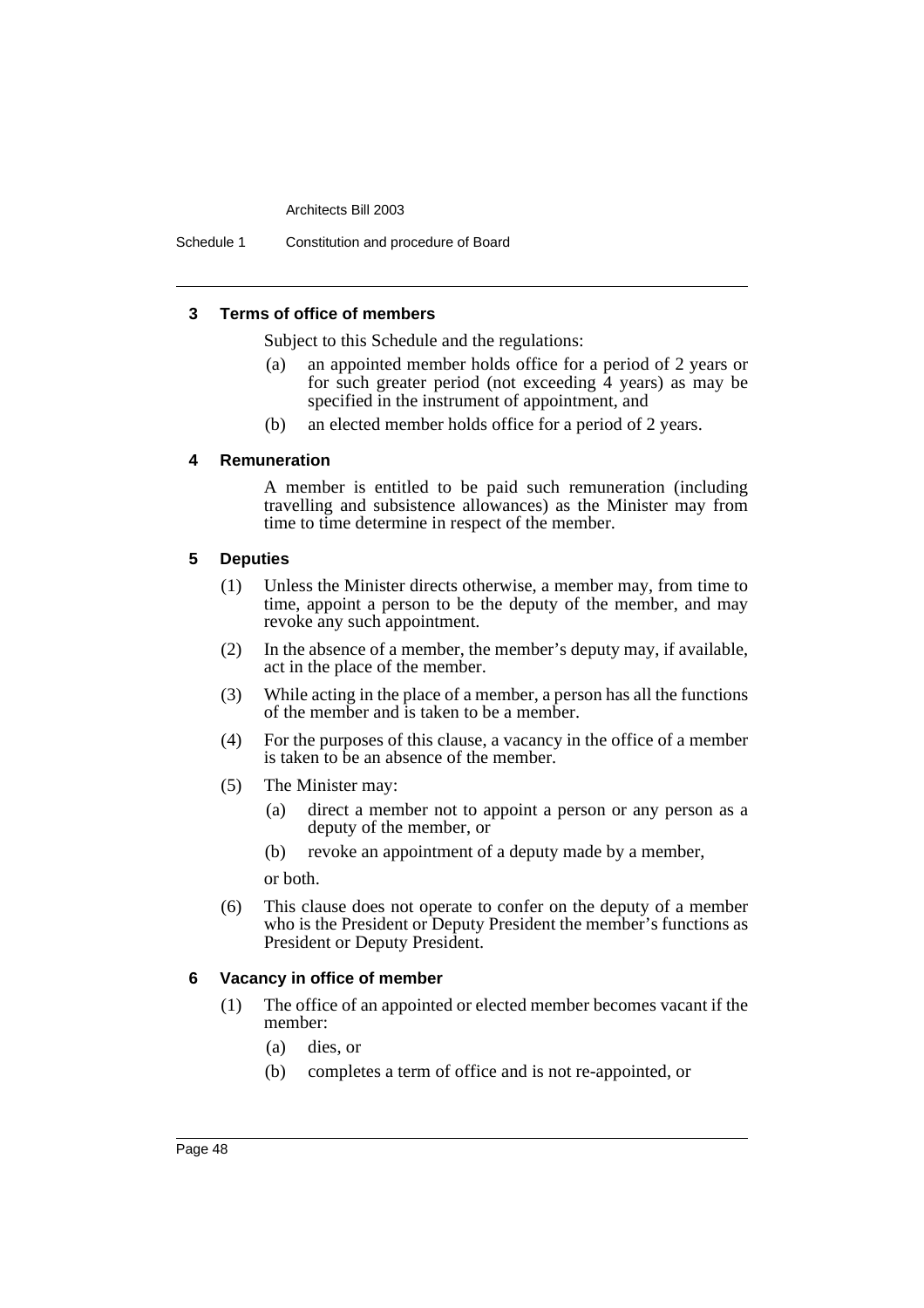Constitution and procedure of Board Schedule 1 and Schedule 1 and Schedule 1 and Schedule 1

- (c) resigns the office by instrument in writing addressed to the Minister, or
- (d) is removed from office by the Minister under this clause, or
- (e) is absent from 3 consecutive meetings of the Board of which reasonable notice has been given to the member personally or by post, except on leave granted by the Board or unless the member is excused by the Board for having been absent from those meetings, or
- (f) becomes bankrupt, applies to take the benefit of any law for the relief of bankrupt or insolvent debtors, compounds with his or her creditors or makes an assignment of his or her remuneration for their benefit, or
- (g) becomes a mentally incapacitated person, or
- (h) is convicted in New South Wales of an offence that is punishable by imprisonment for 12 months or more or is convicted elsewhere than in New South Wales of an offence that, if committed in New South Wales, would be an offence so punishable, or
- (i) in the case of a member appointed under section 60 (1) (c), ceases to be employed as an academic at a relevant education institution or to be an architect, or
- (i) in the case of a member elected under section  $60$  (1) (d), ceases to be an architect.
- (2) The Minister may remove an appointed or elected member from office at any time.

# **7 Filling of vacancy in office of appointed or elected member**

If the office of any appointed or elected member becomes vacant, a person is, subject to this Act and the regulations, to be appointed to fill the vacancy.

# **8 Disclosure of pecuniary interests**

- (1) If:
	- (a) a member has a direct or indirect pecuniary interest in a matter being considered or about to be considered at a meeting of the Board, and
	- (b) the interest appears to raise a conflict with the proper performance of the member's duties in relation to the consideration of the matter,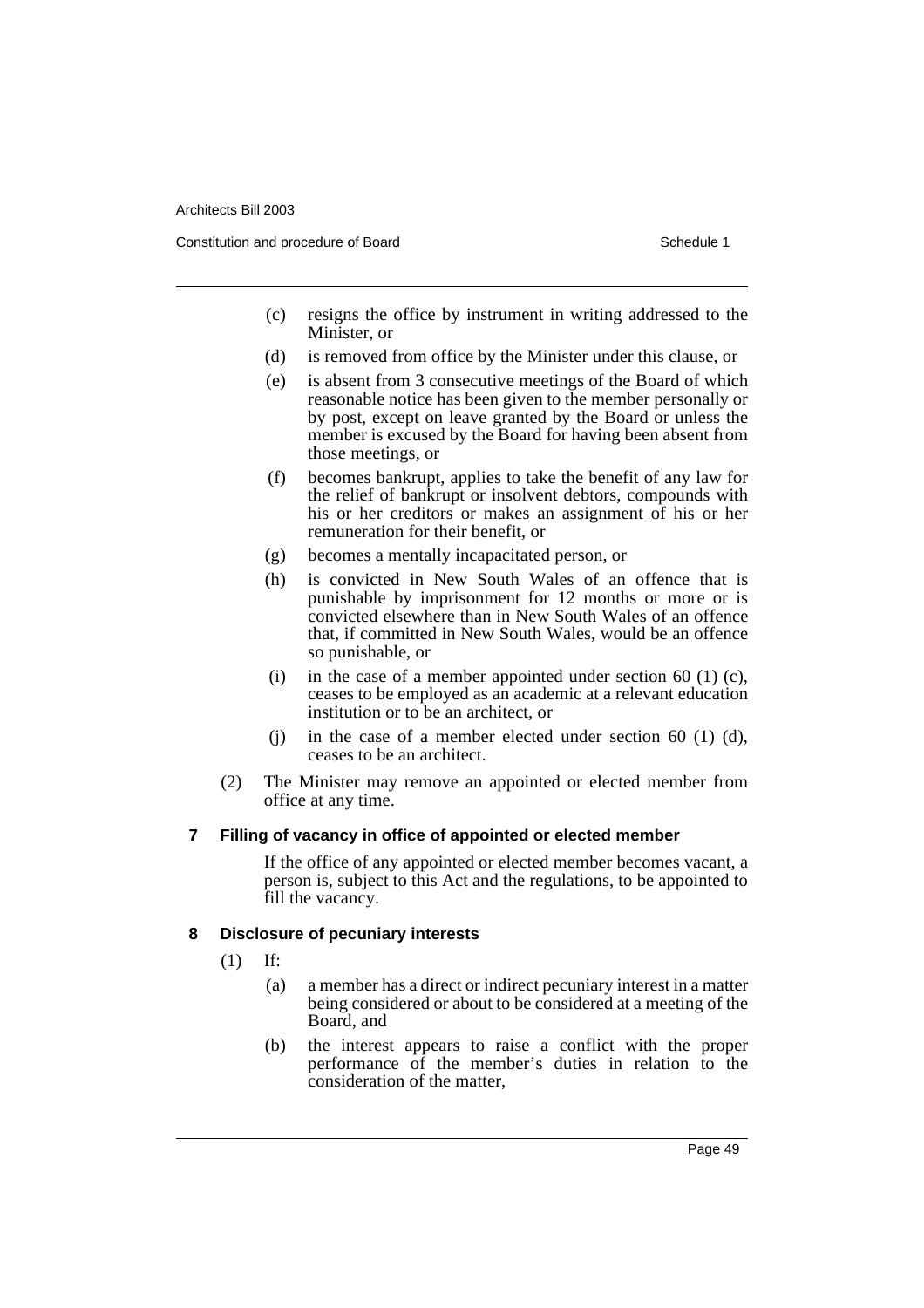Schedule 1 Constitution and procedure of Board

the member must, as soon as possible after the relevant facts have come to the member's knowledge, disclose the nature of the interest at a meeting of the Board.

- (2) A disclosure by a member at a meeting of the Board that the member:
	- (a) is a member, or is in the employment, of a specified company or other body, or
	- (b) is a partner, or is in the employment, of a specified person, or
	- (c) has some other specified interest relating to a specified company or other body or to a specified person,

is a sufficient disclosure of the nature of the interest in any matter relating to that company or other body or to that person which may arise after the date of the disclosure and which is required to be disclosed under subclause (1).

- (3) Particulars of any disclosure made under this clause must be recorded by the Board in a book kept for the purpose and that book must be open at all reasonable hours to inspection by any person on payment of the fee determined by the Board.
- (4) After a member has disclosed the nature of an interest in any matter, the member must not, unless the Minister or the Board otherwise determines:
	- (a) be present during any deliberation of the Board with respect to the matter, or
	- (b) take part in any decision of the Board with respect to the matter.
- (5) For the purposes of the making of a determination by the Board under subclause (4), a member who has a direct or indirect pecuniary interest in a matter to which the disclosure relates must not:
	- (a) be present during any deliberation of the Board for the purpose of making the determination, or
	- (b) take part in the making by the Board of the determination.
- (6) A contravention of this clause does not invalidate any decision of the Board.
- (7) This clause applies to a member of a committee of the Board and the committee in the same way as it applies to a member of the Board and the Board.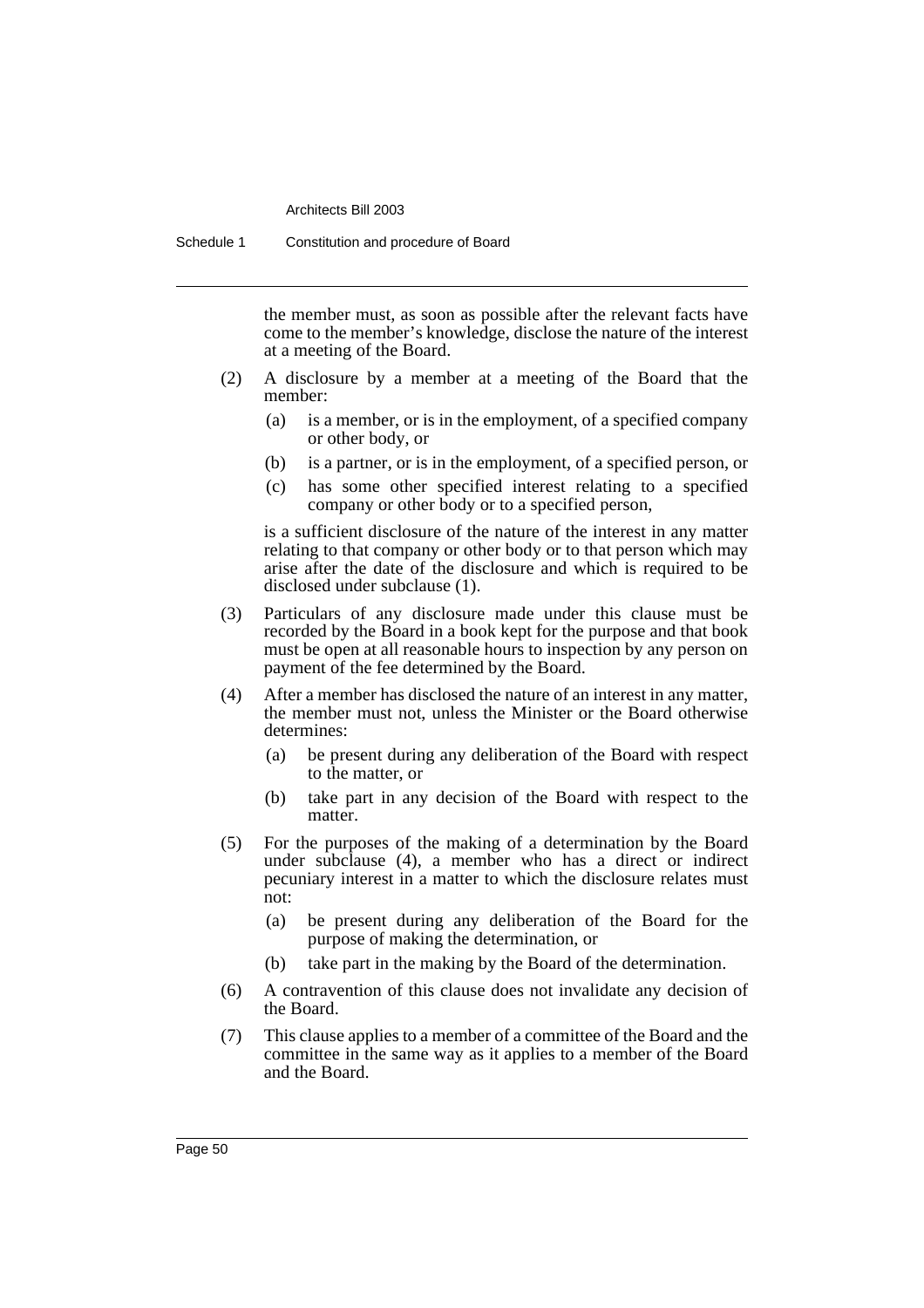Constitution and procedure of Board Schedule 1 and Schedule 1 and Schedule 1 and Schedule 1

# **9 Effect of certain other Acts**

- (1) Chapter 2 of the *Public Sector Employment and Management Act 2002* does not apply to or in respect of the appointment of an appointed member.
- (2) If by or under any Act provision is made:
	- (a) requiring a person who is the holder of a specified office to devote the whole of his or her time to the duties of that office, or
	- (b) prohibiting the person from engaging in employment outside the duties of that office,

the provision does not operate to disqualify the person from holding that office and also the office of an appointed member or from accepting and retaining any remuneration payable to the person under this Act as a member.

# **Part 3 Procedure**

# **10 General procedure**

The procedure for the calling of meetings of the Board and for the conduct of business at those meetings is, subject to this Act and the regulations, to be as determined by the Board.

# **11 Quorum**

The quorum for a meeting of the Board is a majority of its members for the time being, at least 2 of whom are architects.

# **12 Presiding member**

- (1) The President (or, in the absence of the President, the Deputy President, or in the absence of both the President and the Deputy President, a person elected by the members of the Board who are present at a meeting of the Board) is to preside at a meeting of the Board.
- (2) The presiding member has a deliberative vote and, in the event of an equality of votes, has a second or casting vote.

# **13 Voting**

A decision supported by a majority of the votes cast at a meeting of the Board at which a quorum is present is the decision of the Board.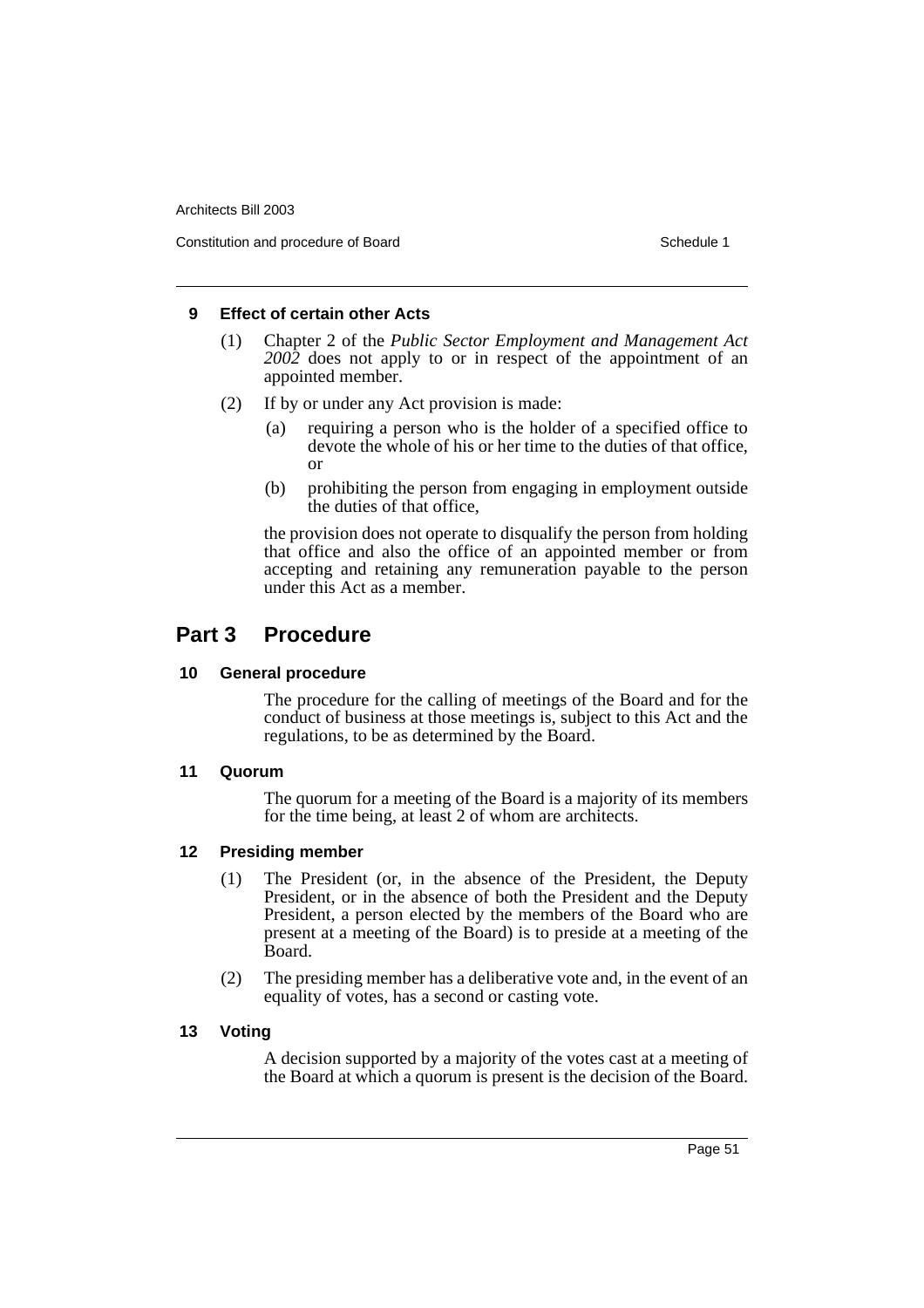Schedule 1 Constitution and procedure of Board

#### **14 Transaction of business outside meetings or by telephone**

- (1) The Board may, if it thinks fit, transact any of its business by the circulation of papers among all the members of the Board for the time being, and a resolution in writing approved in writing by a majority of those members is taken to be a decision of the Board.
- (2) The Board may, if it thinks fit, transact any of its business at a meeting at which members (or some members) participate by telephone, closed-circuit television or other means, but only if any member who speaks on a matter before the meeting can be heard by the other members.
- (3) For the purposes of:
	- (a) the approval of a resolution under subclause (1), or
	- (b) a meeting held in accordance with subclause (2),

the presiding member and each member have the same voting rights as they have at an ordinary meeting of the Board.

- (4) A resolution approved under subclause (1) is, subject to the regulations, to be recorded in the minutes of the meetings of the Board.
- (5) Papers may be circulated among the members for the purposes of subclause (1) by facsimile or other transmission of the information in the papers concerned.

#### **15 Authentication of documents**

Any document requiring authentication by the Board is sufficiently authenticated if it is signed by:

- (a) the member who presided at the meeting that dealt with the proceedings with respect to which the document was prepared, or
- (b) in the absence of that member, any other member who was present at that meeting.

#### **16 First meeting**

The Minister may call the first meeting of the Board in such manner as the Minister thinks fit.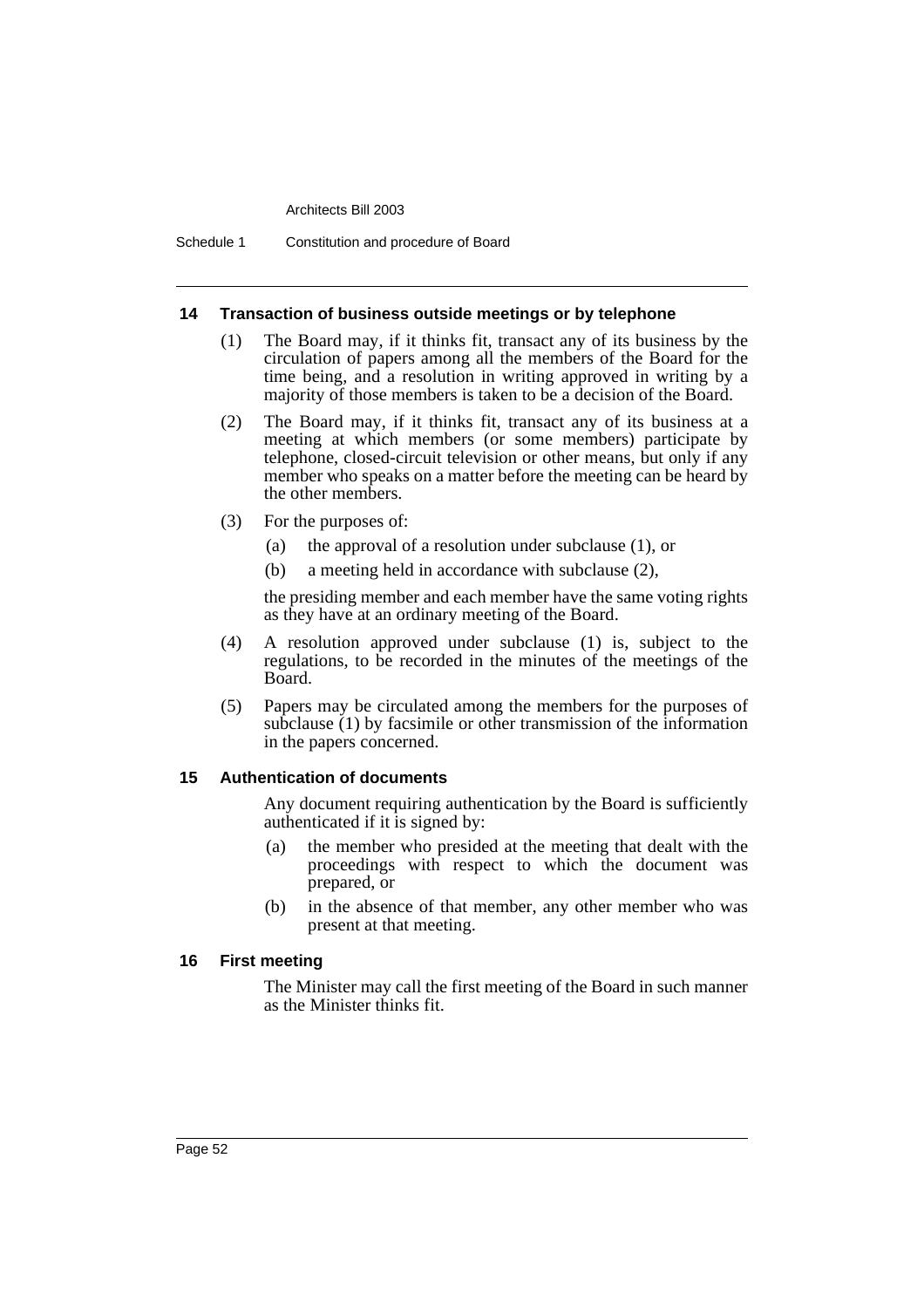Amendment of Acts and Regulations Schedule 2

# <span id="page-57-0"></span>**Schedule 2 Amendment of Acts and Regulations**

(Section 87)

#### **2.1 Administrative Decisions Tribunal Act 1997 No 76**

### **[1] Schedule 2 Composition and functions of Divisions**

Insert before "*Boxing and Wrestling Control Act 1986*" in clause 2 (1) of Part 4:

*Architects Act 2003*

# **[2] Schedule 2, Part 4**

Insert at the end of the Part (with appropriate clause number):

#### **Architects Act 2003 (Original and reviewable decisions)**

- (1) For the purposes of exercising a function conferred or imposed on the Tribunal by or under the Act, the Tribunal is to be constituted by the following members:
	- (a) 1 Division member who is a judicial member,
	- (b) 1 Division member who is a non-judicial member and an architect,
	- (c) 1 Division member who:
		- (i) is a non-judicial member, and
		- (ii) is not an architect, and
		- (iii) was assigned to the Division on the recommendation of the relevant Minister to represent the interests of consumers of architectural services.
- (2) In this clause:

*architect* has the same meaning as it has in the Act.

*relevant Minister* means the Minister administering the Act.

*the Act* means the *Architects Act 2003*.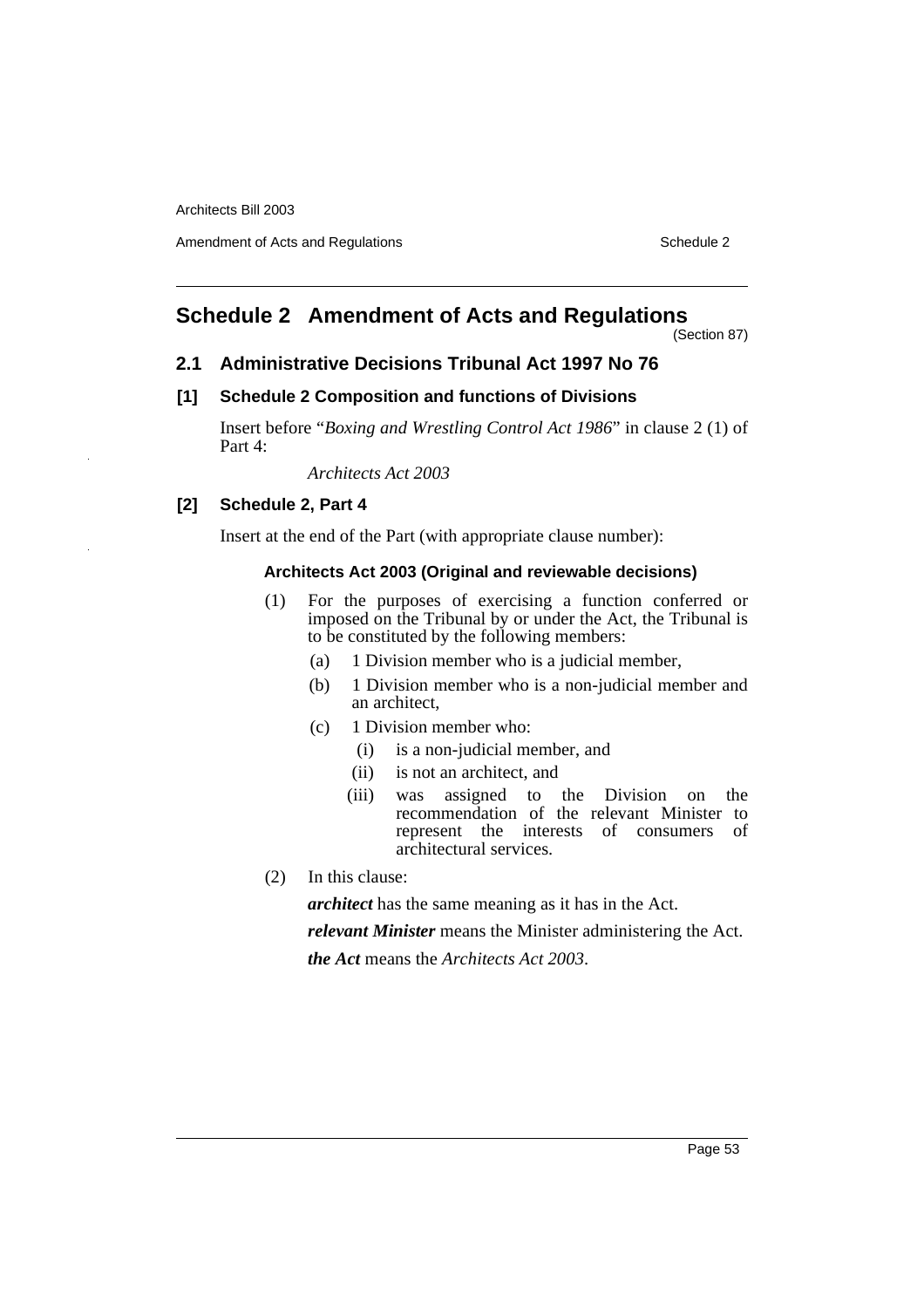# **2.2 Environmental Planning and Assessment Regulation 2000**

### **Clause 3 Definitions**

Omit "*Architects Act 1921*" from the definition of *qualified designer* and the note to the definition wherever occurring.

Insert instead "*Architects Act 2003*".

# **2.3 Home Building Act 1989 No 147**

**Section 40 Renewal or restoration of authorities (as amended by the Home Building Legislation Amendment Act 2001)**

Omit "*Architects Act 1921*" from section 40 (2F) (a).

Insert instead "*Architects Act 2003*".

# **2.4 Home Building Regulation 1997**

### **Clause 8 "Residential building work"—certain work excluded**

Omit "*Architects Act 1921*" from clause 8 (1) (f) (i).

Insert instead "*Architects Act 2003*".

# **2.5 Licensing and Registration (Uniform Procedures) Act 2002 No 28**

# **Schedule 2 Registration to which Part 3 of Act applies**

Insert in alphabetical order of Acts and statutory rules:

# **Architects Act 2003**

section 22 (1) (a), full registration as architect section 22 (1) (b), temporary registration as architect

# **2.6 Public Finance and Audit Act 1983 No 152**

#### **Schedule 2 Statutory bodies**

Omit "Board of Architects of New South Wales".

Insert in alphabetical order "NSW Architects Registration Board".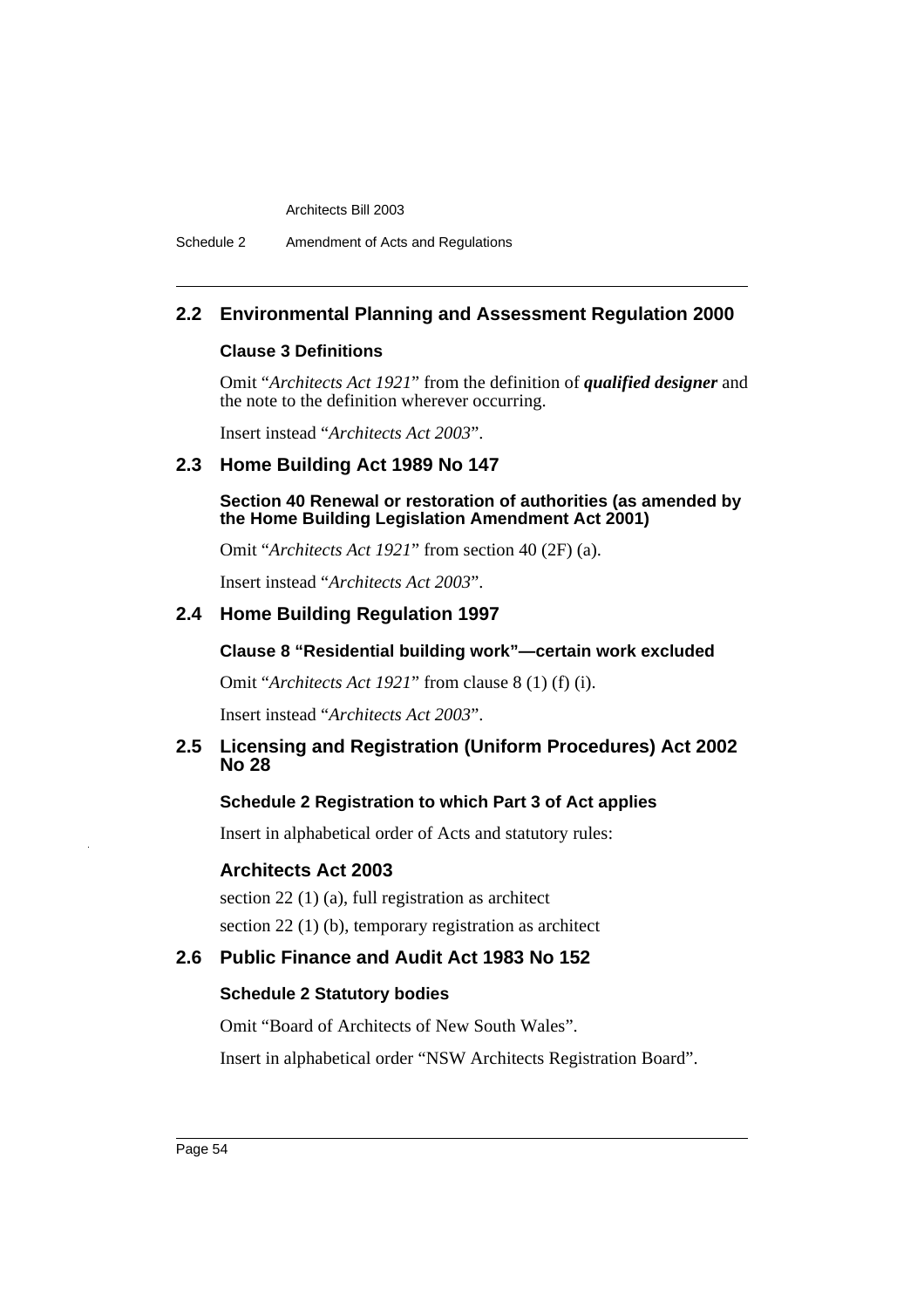Savings, transitional and other provisions Schedule 3 Schedule 3

### <span id="page-59-0"></span>**Schedule 3 Savings, transitional and other provisions** (Section 88)

# **Part 1 General**

# **1 Regulations**

- (1) The regulations may contain provisions of a savings or transitional nature consequent on the enactment of the following Acts: this Act
- (2) Any such provision may, if the regulations so provide, take effect from the date of assent to the Act concerned or a later date.
- (3) To the extent to which any such provision takes effect from a date that is earlier than the date of its publication in the Gazette, the provision does not operate so as:
	- (a) to affect, in a manner prejudicial to any person (other than the State or an authority of the State), the rights of that person existing before the date of its publication, or
	- (b) to impose liabilities on any person (other than the State or an authority of the State) in respect of anything done or omitted to be done before the date of its publication.

# **Part 2 Provisions consequent on enactment of this Act**

# **2 Definitions**

In this Part:

*the 1921 Act* means the *Architects Act 1921*.

*the former Board* means the Board of Architects of New South Wales constituted under the 1921 Act.

*the new Board* means the NSW Architects Registration Board constituted under this Act.

# **3 Electronic applications for registration**

(1) Despite Part 3 of the *Licensing and Registration (Uniform Procedures) Act 2002* (as applied by section 22 of this Act), an application referred to in section 41 of that Act may not be made by means of electronic communication.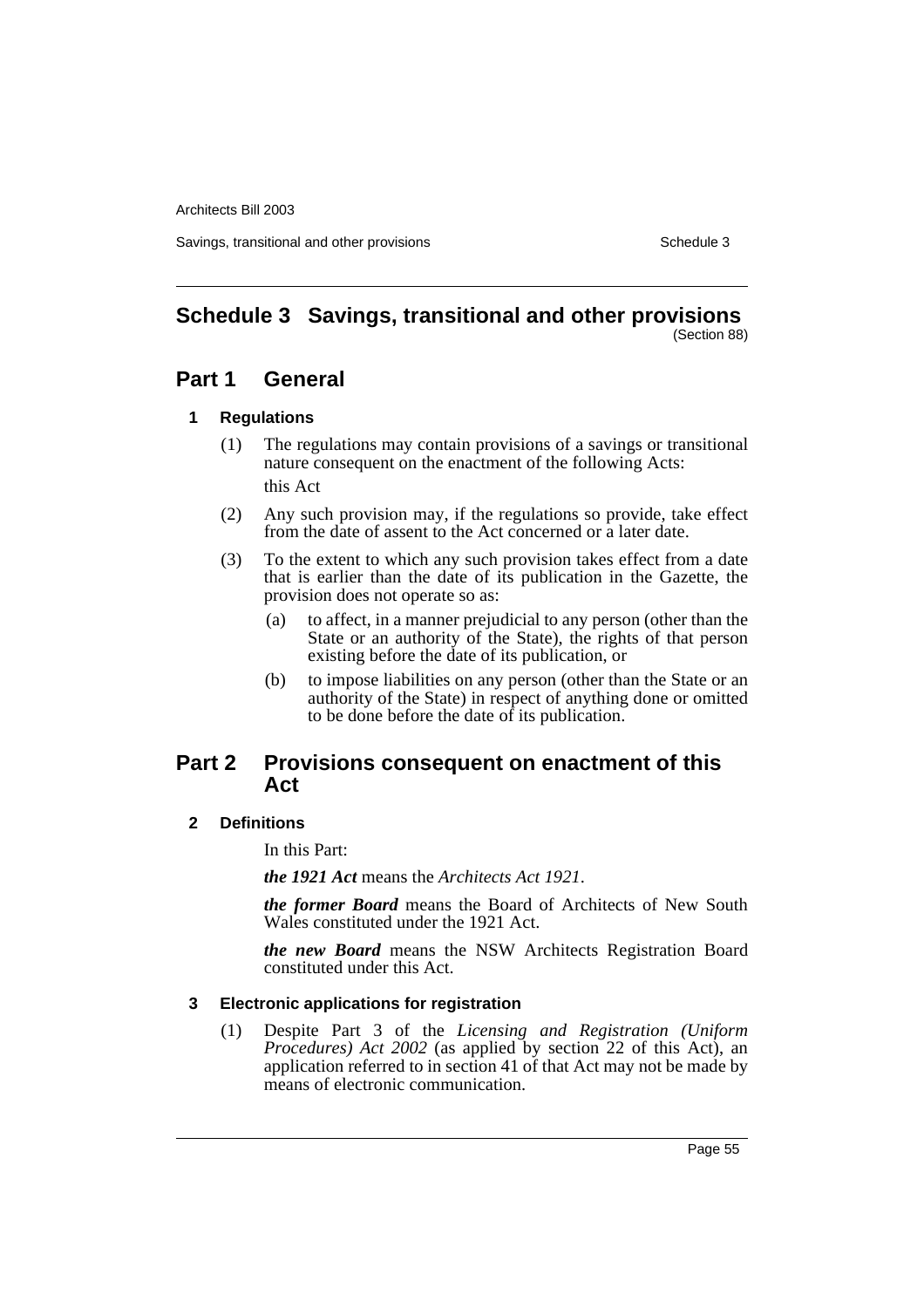Schedule 3 Savings, transitional and other provisions

- (2) Subclause (1) does not limit the effect of the *Electronic Transactions Act 2000*.
- (3) This clause ceases to have effect on a day to be appointed by proclamation.

#### **4 Continuation of Board**

- (1) The new Board is taken to be a continuation of, and the same legal entity as, the former Board.
- (2) A person who, immediately before the repeal of the 1921 Act, held office as an elected or appointed member of the former Board ceases to hold office on the repeal of the 1921 Act.
- (3) A person to whom subclause (2) applies is not entitled to any remuneration or compensation because of the loss of office but is, if qualified, eligible for election or appointment to the new Board.
- (4) If a person is not appointed or elected as a member as provided by section 60 (1) (c) or (d) on or before the commencement of section 59:
	- (a) the Minister may appoint a person instead of that person as provided by section 60 (4) or (5) (as appropriate), and
	- (b) a reference to a relevant educational institution in section 60 (4) is, for the purposes of paragraph (a), to be read as a reference to an institution referred to in clause 30 of the *Architects (Elections and Appointments) Regulation 1995* (as in force immediately before its repeal), unless the regulations have prescribed any institution for the purposes of the definition of *relevant educational institution* in section 60 (6) on or before that commencement.
- (5) Despite anything to the contrary in this Act or the regulations, a person who is appointed as a member as provided by subclause (4) ceases to hold office on the expiry of the period of 6 months after the member's appointment (unless the person is removed from office sooner).

#### **5 Staff members**

A person holding office as an officer of the former Board under the 1921 Act immediately before the repeal of that Act is, on that repeal, taken to have been appointed as a member of the staff of the new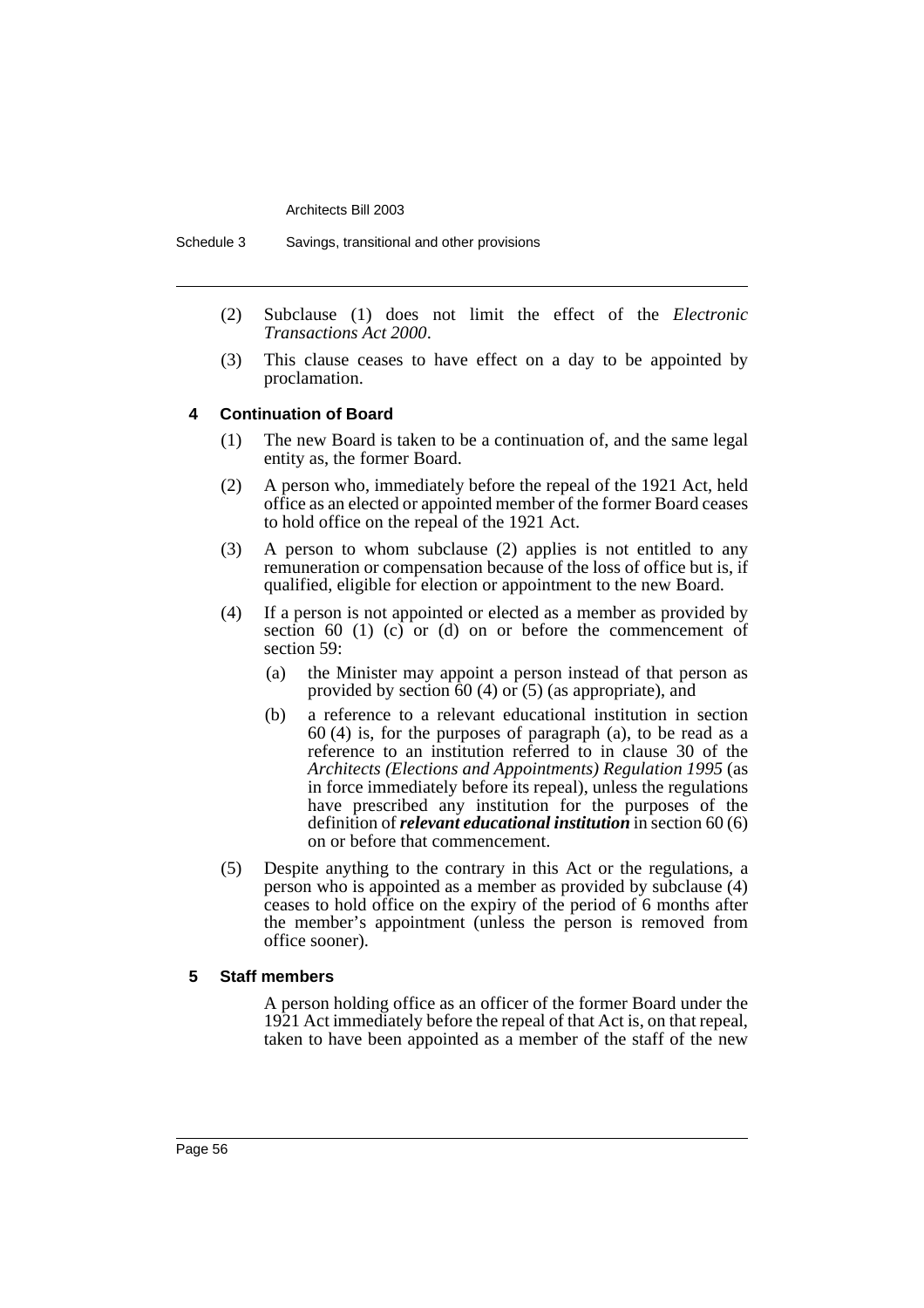Savings, transitional and other provisions Schedule 3 Schedule 3

Board under this Act and to have been appointed to the same position and subject to the same terms and conditions as applied to the position immediately before that repeal.

### **6 Architects Fund**

The Architects Fund established under this Act is a continuation of the Architects Fund constituted under the 1921 Act.

### **7 Register of Architects**

The Register kept under the 1921 Act is taken to be the Register kept under this Act.

### **8 Chartered and non-chartered architects**

- (1) Any individual who, immediately before the repeal of the 1921 Act, was a chartered architect (within the meaning of that Act) is taken to have been registered as an architect under this Act, subject to the same conditions as those to which the individual's registration was then subject.
- (2) Any individual who, immediately before the repeal of the 1921 Act, was a non-chartered architect (within the meaning of that Act) is taken to have been registered as an architect under this Act until the end of the period of 12 months after the commencement of this clause, subject to the same conditions as those to which the individual's registration was then subject.
- (3) Nothing in subclause (2) or Division 2 of Part 2 authorises:
	- (a) an individual to whom subclause (2) applies to represent himself or herself to be an architect (or to allow himself or herself to be represented to be an architect) unless the representation also indicates that the individual was a nonchartered architect, or
	- (b) another person to represent an individual to whom subclause (2) applies to be an architect unless the representation also indicates that the individual was a non-chartered architect.
- (4) Nothing in this clause prevents an individual to whom subclause (1) or (2) applies from seeking registration under the provisions of this Act if otherwise qualified to be so registered.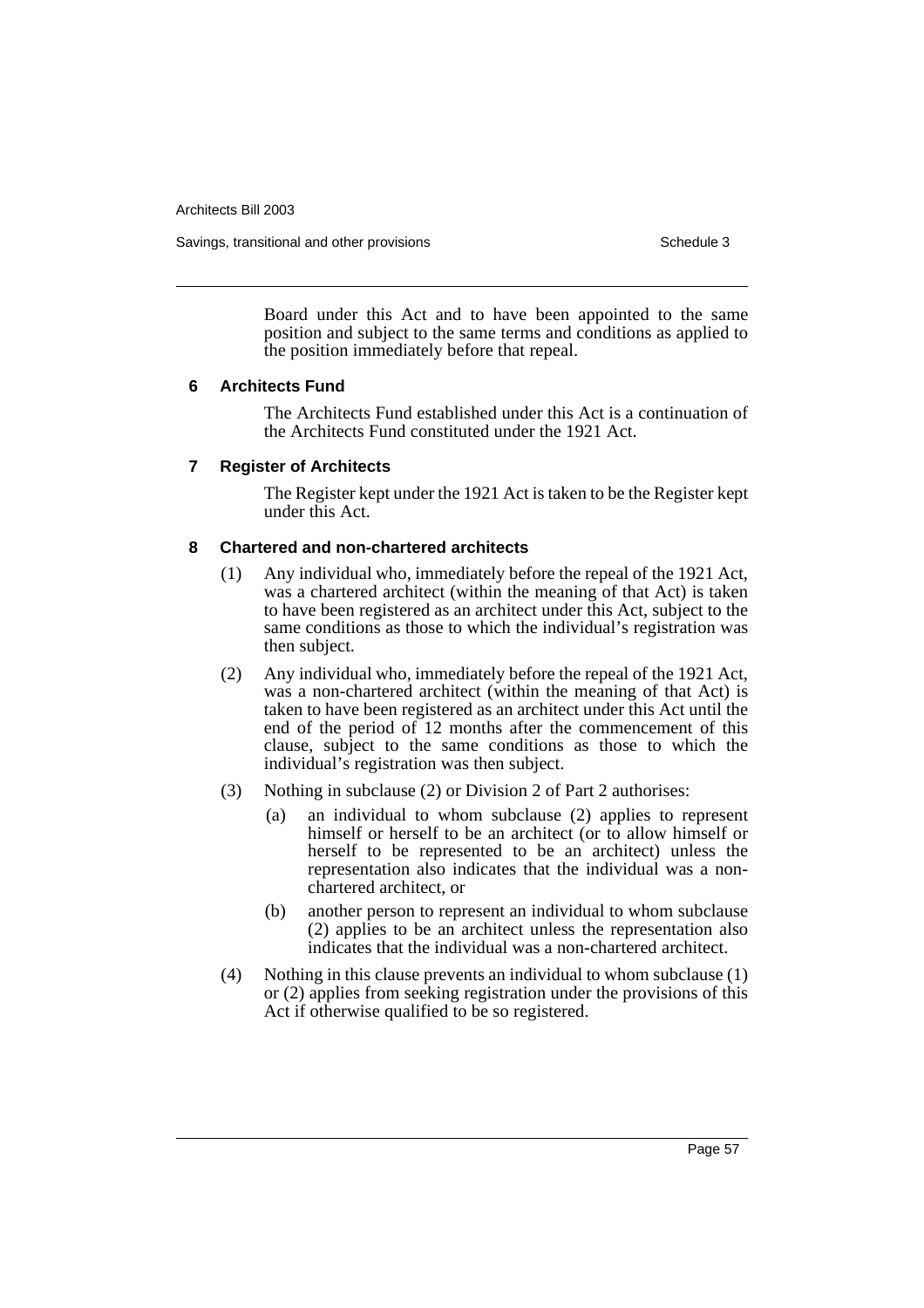Schedule 3 Savings, transitional and other provisions

### **9 Annual fees**

- (1) If an annual roll fee paid by an architect under the 1921 Act before its repeal wholly or partly relates to a period occurring after the repeal of that Act, the fee is taken to have been paid as an annual registration fee payable under this Act in relation to that period.
- (2) A failure by an architect to pay the annual roll fee under the 1921 Act is taken to be a failure to pay the annual registration fee under this Act.
- (3) An architect who was not registered under the 1921 Act immediately before its repeal because his or her name had been removed from the Register of Architects kept under that Act for failure to pay the annual roll fee is taken to have had his or her registration cancelled under this Act for failure to pay the annual registration fee.

# **10 Applications for registration**

- (1) An application for registration as an architect under the 1921 Act that had not been determined by the former Board before the repeal of that Act is taken to be an application for full registration under this Act and any inquiry for the purposes of such an application may be continued and completed accordingly.
- (2) Anything done under the 1921 Act in respect of any such application is taken to have been done under this Act.

# **11 Continuation of complaints, inquiries and appeals**

- (1) The provisions of the 1921 Act continue to apply to and in respect of a complaint made, or an inquiry or application for review made to the Tribunal commenced, under that Act and pending immediately before the repeal of that Act.
- (2) A decision or determination resulting from a hearing, inquiry or application for review referred to in subclause (1) is taken to have been made under the corresponding provisions of this Act and is to have effect accordingly.

# **12 Complaints relating to previous conduct**

A complaint may be made under this Act (and dealt with as provided by this Act) in respect of any conduct of an architect who was registered under the 1921 Act if that conduct could have been the subject of a complaint under the 1921 Act if that Act had not been repealed.